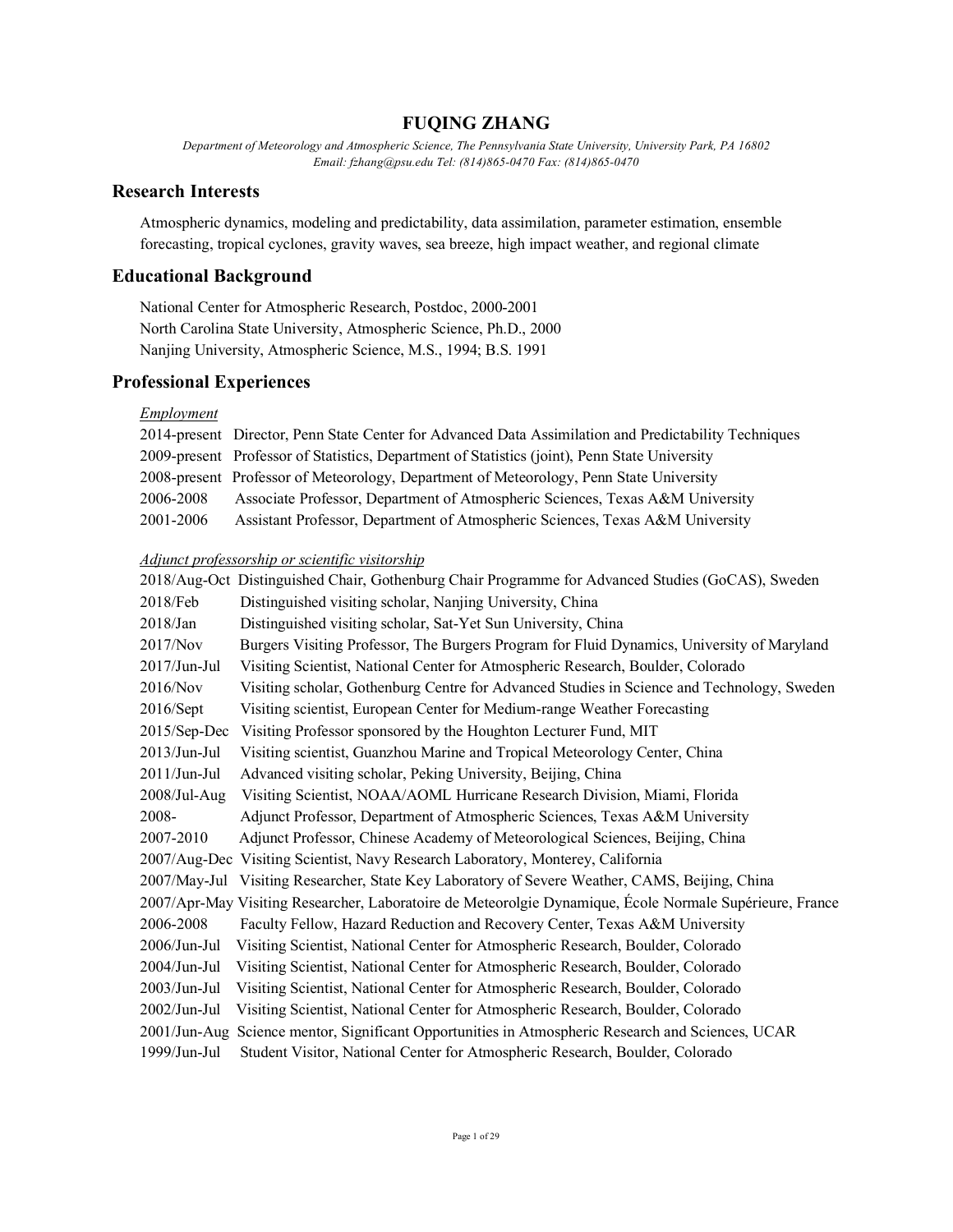# **Honors and Awards**

- 2018 Elected Fellow, American Geophysical Union
- 2018 Faculty Scholar Medal in Physical Sciences, Penn State University
- 2018 Distinguished Chair, Gothenburg Chair Programme for Advanced Studies (GoCAS), Sweden
- 2017 Ranked **first** on the list of the *most impactful scientists* during 2011-2015 in the category of "*Meteorology and Atmospheric Science*" (based on ISI Web of Science data analytics by Chinese Academy of Sciences)
- 2017 Burgers Keynote Lecturer, The Burgers Program for Fluid Dynamics, University of Maryland
- 2016 The Nordenskjöld Lecturer, University of Gothenburg, Sweden
- 2015 Elected fellow, American Meteorological Society
- 2015 Banner Miller Award, American Meteorological Society "*for valuable insights into incorporating realtime airborne Doppler radar measurements via ensemble data assimilation, leading to improvements in forecasts of tropical cyclone track and intensity.*"
- 2015 Group Achievement Award in leading the Penn State's participation of Hurricane and Severe Storm Sentinel, National Aeronautics and Space Administration (NASA) "*for outstanding achievements of the Hurricane and Severe Storm Sentinel (HS3) airborne mission to investigate the factors influencing hurricane intensity change.*"
- 2015 Houghton Lecturer, Program in Atmospheres, Oceans and Climate, MIT
- 2015 Rossby Fellow, International Meteorology Institute, Stockholm, Sweden
- 2012 Paul F. Robertson Award for the EMS Breakthrough of the Year, Penn State
- 2012 Gold Star Editor, Publications Commission, American Meteorological Society
- 2011 E. Willard & Ruby S. Miller Faculty Fellow, College of Earth and Mineral Sciences, Penn State
- 2011 Distinguished Lecturer, Florida International University
- 2009 The Clarence Leroy Meisinger Award, American Meteorological Society

*"for outstanding contributions to mesoscale dynamics, predictability and ensemble data assimilation"*

- 2009 Gold Star Editor, Publications Commission, American Meteorological Society
- 2007 Outstanding Publication Award, National Center for Atmospheric Research
- 2006 Distinguished Achievement Award for Faculty Research, College of Geosciences, Texas A&M University
- 2004 Young Investigator Award, Office of Navy Research, Department of Navy
- 2004 Certificate of Appreciation, National Aeronautics and Space Administration
- 2001 Science mentor for Significant Opportunities in Atmospheric Research and Sciences (SOARS), which is a recipient of the 2001 Presidential Award for Excellence in Science, Mathematics, and Engineering Mentoring "*for embodying excellence in mentoring underrepresented students and encouraging their significant achievement in science, mathematics, and engineering*"

# **Professional Activities**

## Editorial boards

- 2012- Editor, Science China *Earth Science*
- 2012- Editor, Journal of Meteorological Research
- 2010-14 Editor, Encyclopedia of Atmospheric Sciences
- 2008-14 Editor, Monthly Weather Review
- 2011-12 Editorial board member, Scientia Meteorologica Sinica
- 2011-12 Co-chief editor, Atmospheric Science Letters
- 2009-11 Guest editor, Computing in Science & Engineering
- 2008 Associate editor, Weather and Forecasting

# Advisory, expert or review panels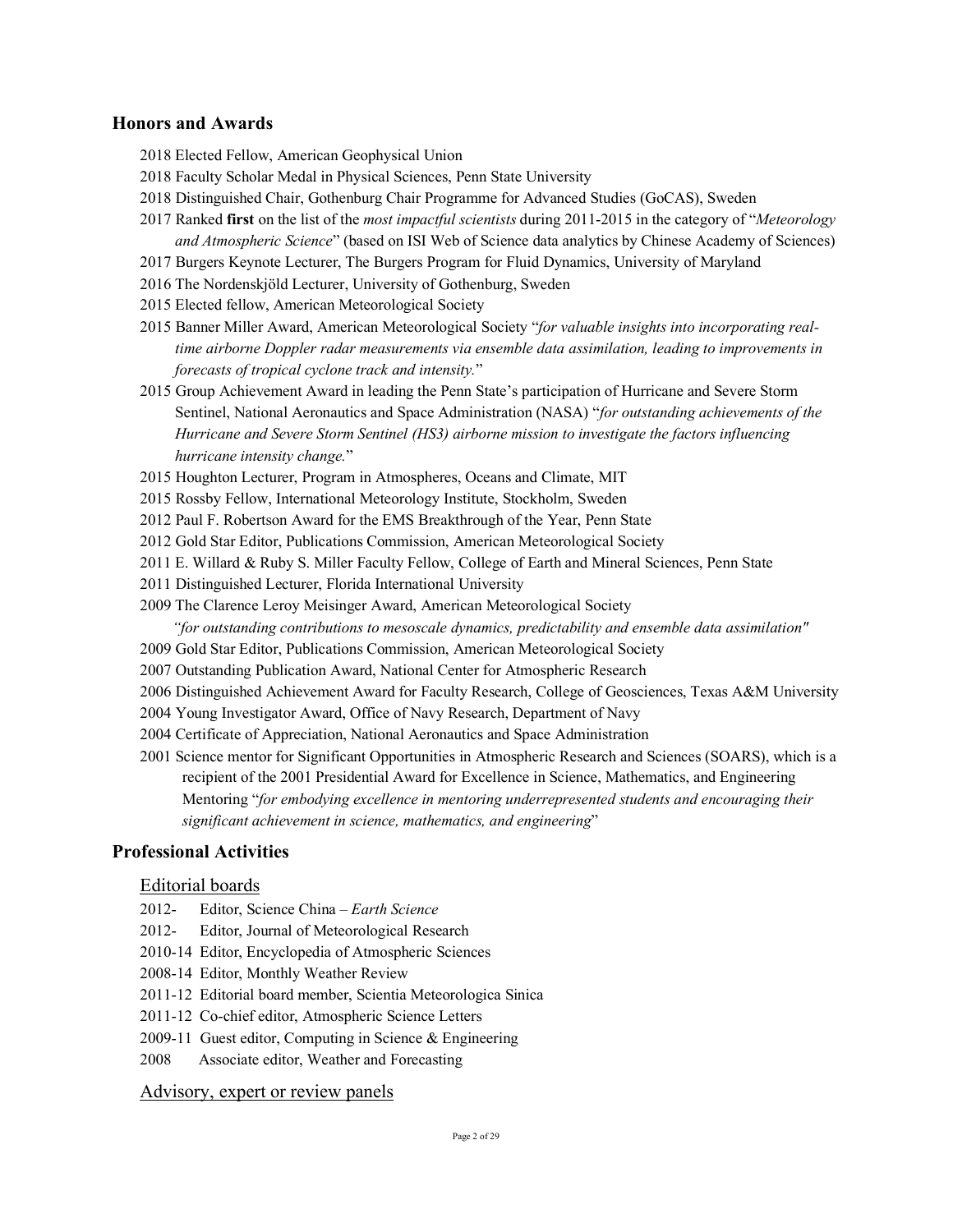2018-present, member, Met Office Science Advisory Committee (MOSAC), United Kingdom 2018-present, member, Community Model review Committee (sponsored by NOAA) 2018-present, member, award nomination committee, American Meteorological Society 2018-present, member, strategic advisory committee for School of Atmospheric Science, Nanjing University 2018-present, member, Scientific Advisory committee for MOE Key Lab on Mesoscale&Severe Weather, NJU 2017 UCAR panel expert, congressional briefing on *Science's Impact on Weather Prediction & Economy* 2017-present, co-director, Severe Weather International Consortium (SWIC) 2017 chair, 5-year performance review committee for the data assimilation team, the RIKEN Institute, Japan 2017-present, member, scientific advisory board, Earth Observing Laboratory, NCAR 2016-present co-leader, SPARC Gravity Wave Activity Group, World Climate Program (WCRP), WMO 2016-present Scientific Advisor on forecasting technology and research, China Meteorological Administration 2016-present Member, Scientific Advisory Committee, Tropical Weather Analytics, Boston, MA 2013-present Member, Climate Working Group (CWG), NOAA's Science Advisory Board 2013-present Scientific Advisor, Hong Kong Observatory ("Hong Kong Weather Bureau"), Hong Kong 2012-present Panelist, National Research Council RAP review panel, National Academies 2016 Panelist, NASA Extreme Weather Science Evaluation Panel, Washington, D.C. 2016 Panelist, NASA EVM-2 Science Evaluation Panel, Washington, D.C. 2015 Panelist, National Severe Storm Lab (NSSL) 5-year external lab review panel, NOAA 2015 Panelist, NASA PMM Science Evaluation Panel, Washington, D.C. 2014 Panelist, NASA EV-2 Science Evaluation Panel, Washington, D.C. 2014 Panelist on NWP, Summer Community Colloquium, American Meteorological Society, Penn State 2013 Member, Scientific Advisory Board, CMA/Guangdong Joint Key Lab on Regional NWP, Guangzhou 2013 Panelist, Plains Elevated Convection at Night (PECAN) science panel, National Science Foundation 2013 Panelist, Software Infrastructure for Sustained Innovation (SI2) review panel, NSF 2013 Panelist, National Research Council RAP review panel, National Academies 2013 Panelist, China National Meteorological Center expert panel on ensemble application and development 2012 Panelist, NASA TRMM/GPM Science Evaluation Panel, Washington, D.C. 2012 Member, Scientific Advisory Board, China National Basic Research (973) Program on sustained rainfall 2012 Panelist, 10th Symposium on the Coastal Environment (landfalling tropical cyclones), New Orleans, LA 2011 Panelist, NCAR/CISL 5-year performance review, National Science Foundation 2011 Panelist, Defense Research Initiative (DRI) on hurricane science, Office of Naval Research 2009 Member, Ensemble Development Team, NOAA Hurricane Forecast Improvement Project (HFIP) 2009 Member, Data Assimilation/Vortex Initialization Team, NOAA HFIP Project 2009 Member, Oversea Chinese Expert Advisory Panel, CMA GRAPES NWP System, Beijing, China 2009 Ad-hoc member, Sensing & Information Systems (SIS) Panel, National Science Foundation (NSF) 2009 Panelist, Workshop on Chinese State Key Project on Mesoscale Severe Rainstorms, Changchun, China 2008 Panelist, NASA Hurricane Science Research Evaluation Panel, Washington, D.C. 2006 Member, THORPEX Interactive Grand Global Ensemble (TIGGE) LAM Expert Panel 2006 Member, Working Group on Ensemble Forecasting for Weather and Forecasting Model (WRF) 2006 Panelist, Workshop on China's State Key Project on Warm-season Precipitation Systems, Beijing, China 2004 Panelist, ONR Initiatives on Mesoscale Predictability, Office of Navy Research, Monterey, California Organizer or co-organizer for the following conferences or workshops

- 2018 Co-convener, the 8th Third Pole Environment (TPE) workshop, Gothenburg, Sweden
- 2018 Chair,  $3<sup>rd</sup>$  Symposium on Multiscale Predictability, AMS Annual Meeting, Austin, Texas
- 2018 Co-Chair, Special Symposium in Honor of Warren Washington, Penn State University Campus

2018 Co-chair, 8th Workshop on Ensemble-based Data Assimilation, Montreal, Canada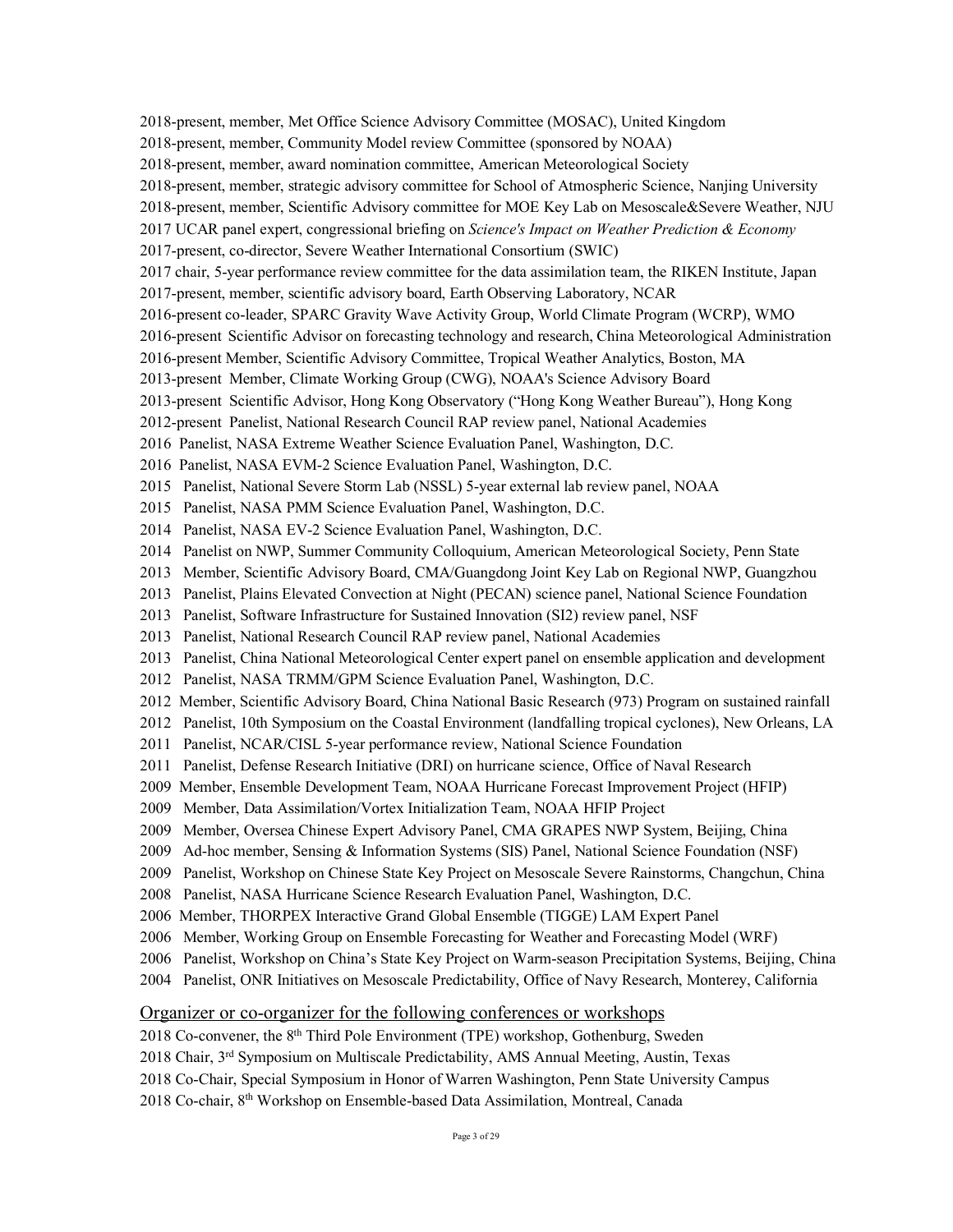- 2018 Co-Chair, SWIC workshop on tropical meteorology and tropical cyclones, Nanjing, China
- 2018 Co-convener, SWIC summer school on tropical weather and climate, Nanjing, China
- 2018 Co-convener, NSF-NCAR Geoscience Digital Data Resource and Repository Service Workshop
- 2018 Organizing committee member,  $6<sup>th</sup>$  International Symposium on Data Assimilation, Germany
- 2017 Co-Chair, SWIC workshop on convective initiation, Nanjing, China
- 2017 Co-convener, SWIC summer school on Severe Weather, Nanjing, China
- 2017 Co-chair, UMD/PSU/EMC joint data assimilation workshop, College Park, Maryland
- 2017 Chair, 2nd Symposium on Multiscale Atmospheric Predictability, AMS Annual Meeting
- 2016 Co-chair, Workshop on Regional Climate Modelling and Reanalysis, Gothenburg, Sweden
- 2016 Co-chair, Severe Weather and Tropical Cyclone Workshop, Nanjing, China
- 2016 Chair, International Conference on Gravity Waves, State College, Pennsylvania
- 2016 Chair, Special Symposium on BigData Research for Weather, Climate and Earth System Monitoring and Prediction, State College, Pennsylvania
- 2016 Co-chair, 7th Workshop on Ensemble-based Data Assimilation, State College, Pennsylvania
- 2016 Co-chair, Special Symposium on Seamless Weather and Climate Prediction --- Limit of Multiscale Predictability, 2016 AMS Annual Meeting, New Orleans, Louisiana
- 2015 Co-chair, Hurricane Ensemble Workshop, Miami, Florida
- 2015 Co-chair, 14th CAS-TWAS-WMO Forum (CTWF) on Coupled Data Assimilation Symposium, Beijing
- 2015 Co-convener, Data Assimilation Summer School, 14th CAS-TWAS-WMO Forum (CTWF), Beijing
- 2015 Member, Science Organizer Committee, 4th International Symposium on Data Assimilation, Kobe, Japan
- 2014 Co-Chair, 6th Workshop on Ensemble-based Data Assimilation, Buffalo, New York, 2014
- 2013 Co-Chair, 5th PSU-UMD Joint Workshop on Ensemble Data Assimilation
- 2013 Member, Scientific Program Committee for the COAA's 6<sup>th</sup> International Conference on Atmosphere, Ocean and Climate, Hong Kong, 19-21 August 2013.
- 2013 Member, Scientific Program Committee for 9<sup>th</sup> International Conference on Mesoscale Convective Systems, Beijing, China, March 2013
- 2012 Co-chair, NSF EarthCube Workshop "Shaping the Development of EarthCube to Enable Advances in Data Assimilation and Ensemble Prediction", NCAR, Boulder, Colorado
- 2012 Co-Chair, 4th PSU-UMD Joint Workshop on Ensemble Data Assimilation
- 2012 Co-convener, AGU Fall Meeting, Session on "Remote Sensing of Tropical Cyclones and Tropical Convective Systems: Observations and Data Assimilation", San Francisco, California
- 2012 Chair, 5th Workshop on Ensemble-based Data Assimilation, Albany, New York, 2012
- 2011 Co-Chair, Workshop on Hurricane Science in honor of Frank Mark's 60<sup>th</sup> birthday, Miami, Florida
- 2011 Convener, Summer School on Severe and Convective Weather, Nanjing University, China
- 2011 Co-Chair, International Workshop on Severe and Convective Weather, Beijing, China
- 2011 Co-Chair, 3rd PSU-UMD Joint Workshop on Ensemble Data Assimilation
- 2011 Member, organizing committee for Chapman Conference on Atmospheric Gravity Waves and Their Effects on General Circulation and Climate, American Geophysical Union, Honolulu, Hawaii, 2011
- 2010 Co-Chair, 2nd PSU-UMD Joint Workshop on Ensemble Data Assimilation, University Park, Pennsylvania
- 2010 Chair, 4<sup>th</sup> Workshop on Ensemble-based Data Assimilation, Albany, New York
- 2009 Co-Chair, 1st PSU-UMD Joint Workshop on Ensemble Data Assimilation, University Park, Pennsylvania
- 2009 Chair, Workshop on Gravity Waves, University Park, Pennsylvania
- 2008 Co-convener, WMO WWRP/THORPEX Workshop on 4D-VAR and EnKF comparisons, Argentina
- 2008 Co-chair, 3rd Workshop on Ensemble-based Data Assimilation, Austin, Texas
- 2008 Co-convener, Session on Predictability of Weather and Climate, 5th Annual Meeting Asian OGS
- 2006 Co-chair, organizing committee for NCAR's Gravity Wave Summer Retreat, Boulder, Colorado
- 2006 Co-chair, 2nd Workshop on Ensemble-based Data Assimilation, Austin, Texas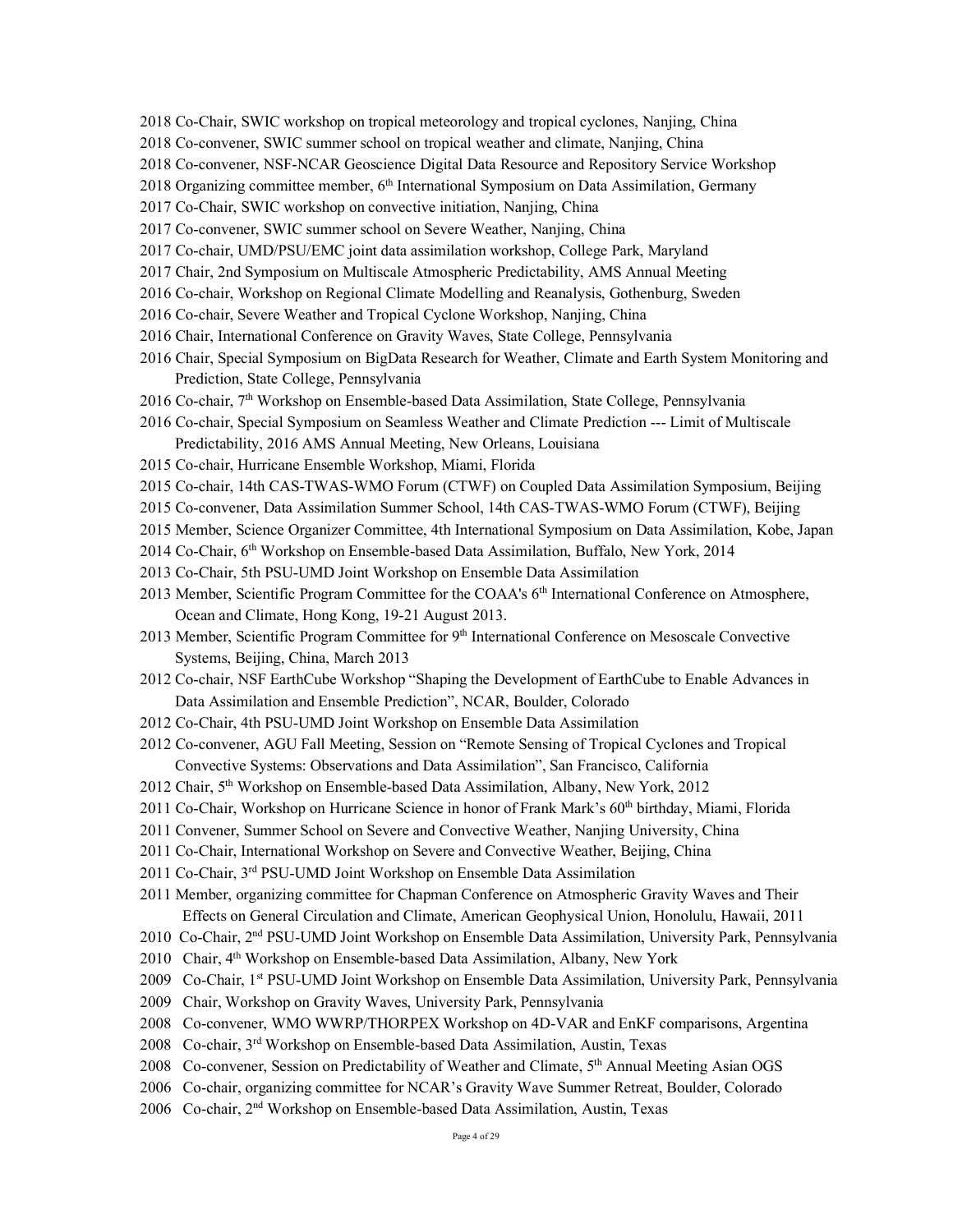2000-2001 Chair, biweekly seminar series "Dynamics Happy Hour", NCAR, Boulder, Colorado

# Participants of the following major field experiments

2012-2014 HS3: Hurricane and Severe Storm Sentinel, NASA

- 2010 PREDICT: Pre-Depression Investigation of Convection in the Tropics, National Science Foundation
- 2010 IFEX2010: Hurricane Intensity Forecast Experiment of 2010, NOAA
- 2008 START08: Stratospheric-Tropospheric Atmosphere Regional Transport experiment of 2008, NSF
- 2008-2009 SCHeREX: South China Heavy Rainfall Experiment, China National Key Project 973
- 2008 IFEX2008: Hurricane Intensity Forecast Experiment of 2008, NOAA
- 2003 BAMEX: Bow-echo and Mesoscale Convective Vortex Experiment of 2003, NSF

# Reviewer of articles for the following **30+** professional journals:

*Journal of the Atmospheric Sciences; Advances in Atmospheric Sciences; Advances in Space Research; AMS Monograph; Annales Geophyscae; Atmospheric Research; Atmospheric Sciences Letters; Bulletin of the American Meteorological Society; Geophysical Research Letters; Journal of Atmospheric and Oceanic Technology; Journal of Applied Meteorology and Climatology; Journal of Geophysical Research; Journal of Meteorological Society of Japan; Journal of Physical Oceanography; Meteorology and Atmospheric physics; Monthly Weather Review; Nonlinear Processes in Geophysics; Quarterly Journal of Royal Meteorological Society; Tellus A; Tellus B; Review of Geophysics; Water, Air, & Soil Pollution; Weather Analysis and Forecasting; Acta Oceanologica Sinica; Journal of Ocean University of China; Torrential, Atmospheric and Oceanic Sciences (TAOS); Scientific Online Journal on the Atmosphere (SOLA), Journal of the American Statistical Association (JASA); Weather, Climate and Society; International Journal of Climatology; Physics D; Atmospheric Chemistry / Physics; EOS; Nature Methods; Nature Communications; Nature Geoscience; Science*

# Reviewer of grant applications for the following **20+** funding agencies:

*National Sciences Foundation (NSF); National Aeronautic and Space Administrations (NASA); National Oceanic and Atmospheric Administration (NOAA); Department of Energy, Atmospheric Radiation Measurement (DOE/ARM); National Environmental Research Council (NERC) of UK; Canadian Natural Sciences and Engineering Research Council (NSERC); U.S. Civilian Research and Development Foundation (CRDF); Austrian Science Fund (FWF); French National Research Agency; Czech Science Foundation; ); Department of Energy, ASCR Leadership Computing Challenge; Research Associateship Programs (NRC), National Research Council (NRL); University of Oklahoma (OU); Rutherford Discovery Fellowships, New Zealand; Powe Award; Canada Research Chairs; PAZY Foundation of Israel; EFG, Germany*

# Professional memberships:

American Meteorological Society (AMS); American Geophysical Union (AGU); Chinese-American Oceanic and Atmospheric Association (COAA); American Association for the Advancement of Science (AAAS)

# **Postdoctoral, visiting and research scientists Sponsored/Supervised**

Current: Jiaolan Fu (2018-), Xingchao Chen (2017-), Yinghui Lu (2017-), Dandan Tao (2015-), Yunji Zhang (2016-), Jie Ma (2017-), Yongxiang Zhang (2017-), Hong Yin (2017-)

Past: Yu Shu (2017), Tingting Qian (2017), Yongqiang Sun (2017), Tonghua Su (2016-2017), Kun Zhao (2017), Sourav Taraphdar (2015-2017), AJ Deng (2016-2017), Yonghui Weng (2005-2016), Yingjian Chen (2017), Lin Huang (2017), Daigao Teng (2016-2017), Erin Munsell (2016), Chunyun Qiu (2015-16), Ling Zhang (2015-16), Jinsong Pan (2016), Yudong Gao (2015-16), Yuanchun Zhang (2015), Kun Zhao (2015), Xiaodong Tang (2014-15), Ashford Reyer (2013-15), Xuexing Qiu (2014-2015), Qinghong Zhang (2014-15), Shoujuan Shu (2013-2014), Jun Sun (2014-2015), Haiwen Liu (2013-14), Lin Dong (2014-2015), Wei Li (2014), Daniel Stern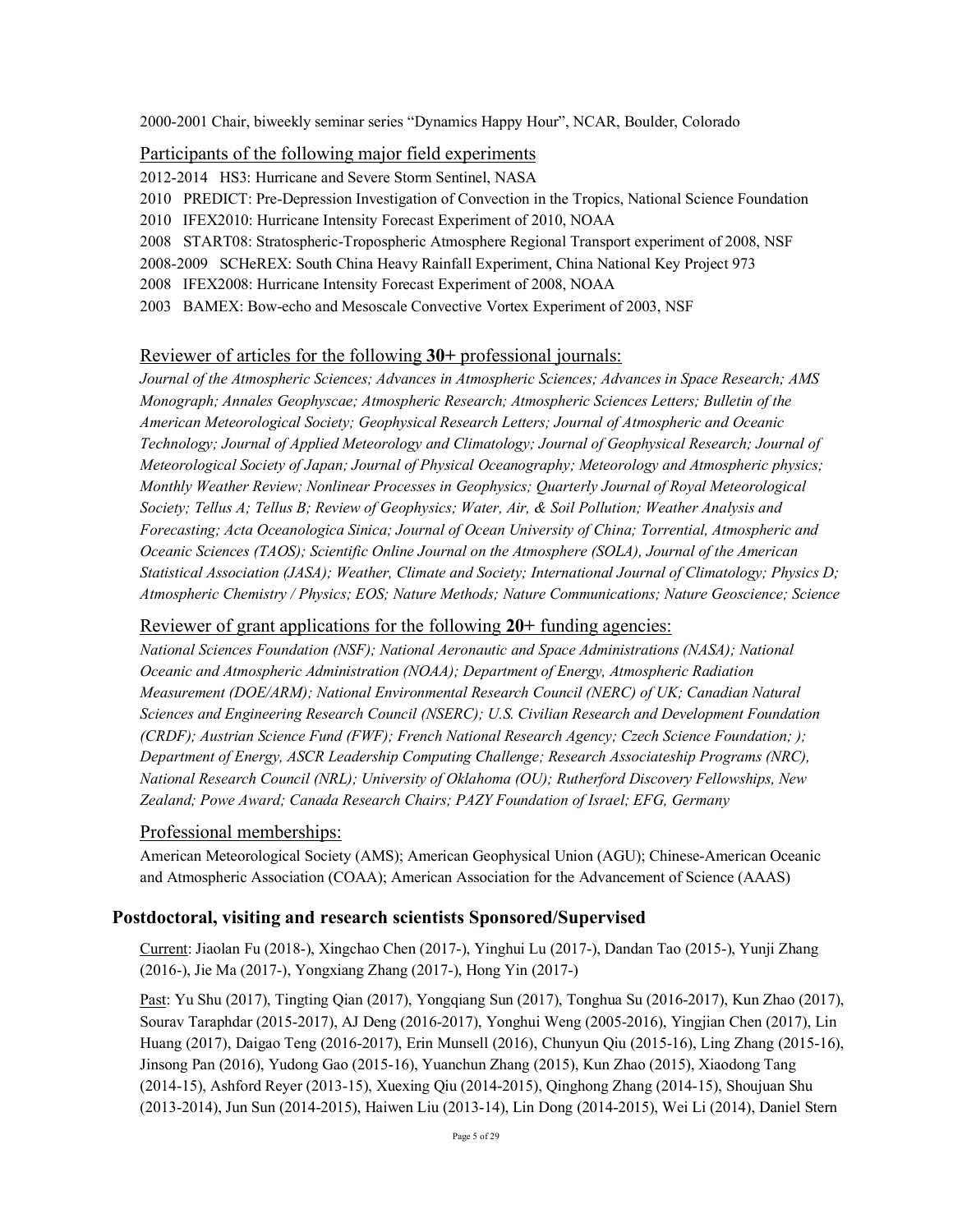(2010-12), Xuyang Ge (2010-12), Xiaqiong Zhou (2011-12); Yanzhen Chi (2012-); Yudong Gao (2011-12); Xinghua Bao (2011-12); Chuanhai Qian (2011-2012); Qilin Wan (2011-2012), Hongwen Kang (2011-12); Xiaoming Hu (2008-11), Jianhua Sun (2010-11), Zhiyong Meng (2007-2008, 2010), Shuguang Wang (2008), Juan Fang (2008-2010), Naifang Bei (2004-2007), Yonghui Lin (2005-2006), Chanh Kieu (2009-2010), Shuanzhu Gao (2007), Zhe-Min Tan (2002)

# **Graduate Students Supervising/Supervised**

# *In progress --- registered at Penn State*

Scott Seiron, Ph.D. student since 2013 (NSF Graduate Fellowship) Robert Nystrom, doctoral student since 2015 (NASA Graduate Fellowship) Hans Chen, doctoral student since 2013 (co-advise with Richard Alley) Wenjie Li, doctoral student since 2016 (co-advise with Richard Alley) Jonathan Seibeit, master student starting 2017 (co-advise with Steve Greybush) Chris Yu, doctoral student since 2017 (co-advise with Anthony Didlake) Chan Man Yau, doctoral student since 2017 Keenan Eure, master student starting 2017 (co-advise with Dave Stensrud) Zhu Yao, doctoral student since 2018 Da Fan, doctoral student since 2018 Chris Hartmann, doctoral student since 2018

## *In progress --- visiting graduate students*

Jie He, visiting PhD student from NUSIT since 2017 (CSC fellow, China) Xiaofei Li, , visiting PhD student from Peking University Su Liu, visiting PhD student from Nanjing University since 2015 (CSC fellow, China) Eun-Geong Yang, visiting PhD student from Yonsei University since 2017 (Korean) Dan Wu, visiting PhD student from Nanjing University (CSC fellow, China) Huaning Dai, visiting PhD student from Nanjing University

## *Completed doctoral degrees (25, '\*' co-advised)*

Masashi Minamide, (PhD 2018), currently postdoctoral fellow at NASA/JPL Ying Yue, (PhD 2018), currently postdoctoral fellow at NCAR/Advanced Study Program Yanting Ye, (PhD 2018), currently Zhejiang Normal University Lei Zhu, (PhD 2018), currently assistant professor at Nanjing University of Information Science and Techology Yongqiang Sun, (PhD 2017), currently postdoctoral fellow at Princeton University (with GFDL) Mingxin Li\*, (PhD 2017), currently assistant professor at the Chinese Meteorology of Atmospheric Sciences Yingjian Chen\*, (PhD 2017), currently a research hydrologist at Wuhan, China Erin Munsell, (PhD 2016), currently an NPP postdoc fellow at NASA Christopher Melhauser, (PhD 2016), currently at NOAA/NCEP Xingchao Chen\*, (PhD 2016), currently assistant research professor at Penn State University Yicun Zhen\*, (PhD 2016 in mathematics) Yunji Zhang\*, (PhD 2016), currently a postdoctoral fellow at Penn State University Benjamin Green, (PhD 2015), currently research scientists at NOAA/ESRL Dandan Tao, (PhD 2015), currently a postdoctoral fellow at Penn State University Junhong Wei, (PhD 2015), currently a postdoctoral fellow at Frankfurt University Ye Yun\*, (PhD 2015), currently assistant professor at Chinese Academy of Sciences Jonathan Poterjoy (PhD 2014), to start his assistant professorship at University of Maryland Yuanchun Zhang\*, (PhD, 2013); currently assistant professor at the IAP/Chinese Academy of Sciences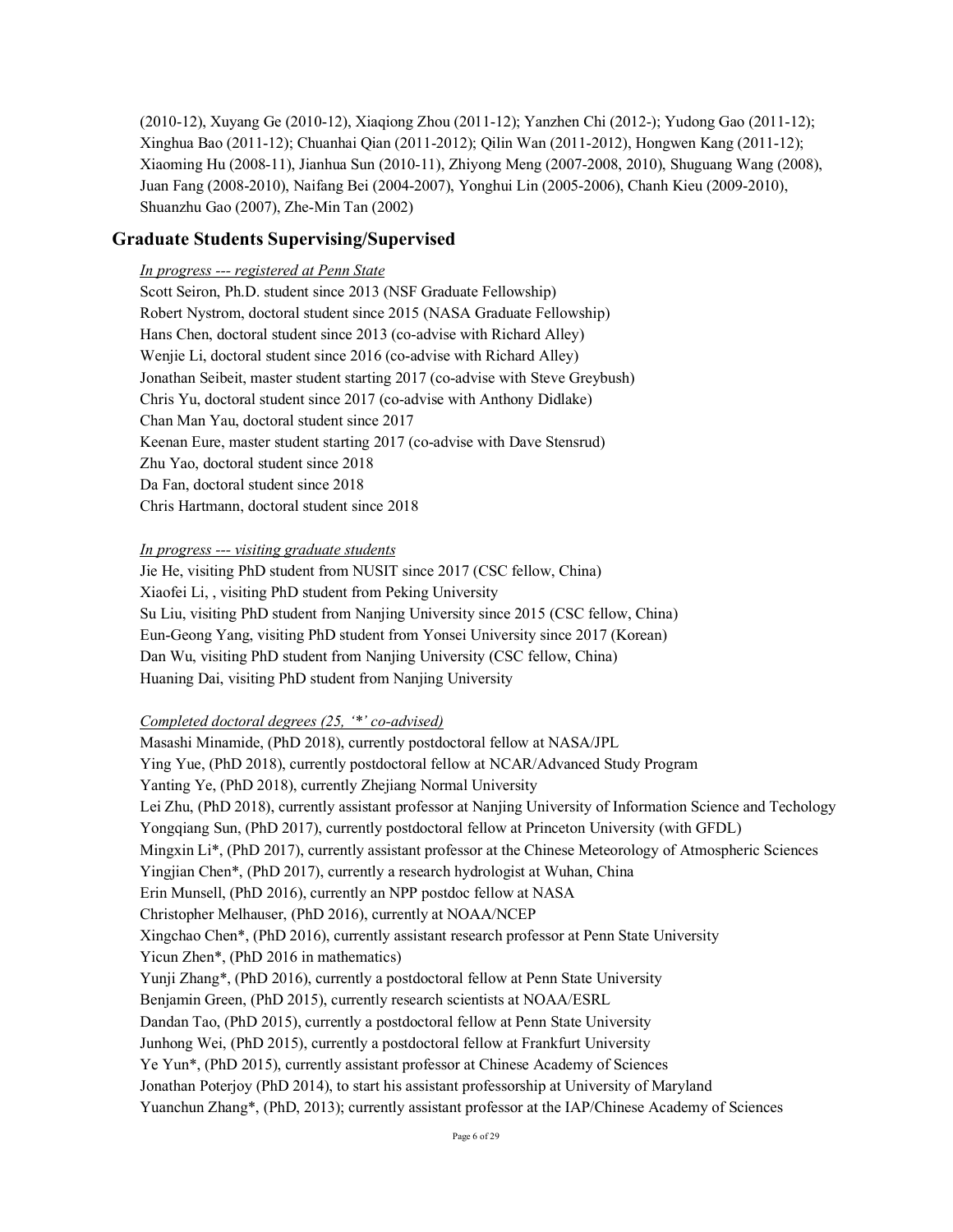Yanzhen Chi\*, (PhD, 2013); currently meteorologist at China Fujian Meteorological Bureau Baoguo Xie\*, (PhD, 2012); currently at IBM China, scientist of the Environmental Modeling group Xinghua Bao\*, (PhD 2011); currently associate professor at the Chinese Meteorology of Atmospheric Sciences Meng Zhang (PhD 2010), currently at IBM China, team leader of the Environmental Modeling group Huizhong He\* (PhD 2010), currently associate professor at the Chinese Meteorology of Atmospheric Sciences Jason Sippel (PhD 2008), currently data assimilation team lead at Hurricane Research Division of NOAA Shuguang Wang (PhD 2008), to start his full professorship at Nanjing University, China Tingting Qian\* (PhD 2008), currently associate professor at the Chinese Meteorology of Atmospheric Sciences Yonghui Weng\* (PhD 2008), currently lead software engineer, I M System Group, Rockville, Maryland Zhiyong Meng (PhD 2007), currently a full professor at Peking University, China Altug Aksoy\* (PhD 2005), currently researcher at NOAA Hurricane Research Division, Miami, Florida

# *Completed master's degrees (11)*

Andrew Thomas (MS 2017), currently a doctoral student at University of Georgia Scott Serion (MS 2013), currently a doctoral student at Pennsylvania State University Erin Munsell (MS 2012), currently a NPP postdoc fellow at NASA Benjamin Green (MS 2011), currently at NOAA/ESRL Christopher Melhauser (MS 2010), currently at NOAA/EMC Matt Rigney\* (MS 2009), currently a research associate at the NASA Marshall Center, Huntsville, Alabama Meng Zhang (MS 2008), currently at IBM China, team lead of the Environmental Modeling group Amber Reynolds\* (MS 2007), currently research meteorologist at NASA/GSFC Daniel Hawbliztel (MS 2006), currently lead forecast meteorologist at National Weather Service Shuguang Wang (MS 2005), currently assistant research professor at Columbia University Andrew Odins\* (MS 2005), currently at WeatherPredict Inc.

## **Keynote or invited speaker for the following conferences or summer schools (80)**

2018 Keynote speaker, SWIC symposium on tropical meteorology, Nanjing, China 2018 Co-lead lecturer, SWIC summer school on tropical meteorology, Nanjing, China 2018 Invited speaker, 8<sup>th</sup> ensemble data assimilation workshop, Montreal, Canada 2018 Planetary speaker, symposium on radar technology and applications, Nanjing, China 2018 Invited speaker, symposium on frontiers in atmospheric sciences, Fudan University, Shanghai 2018 Invited speaker, 3rd symposium on multiscale predictability, Austin, Texas 2017 Keynote lecture, Burges Symposium on fluid dynamics, University of Maryland 2017 Keynote speaker, SWIC opening ceremony special symposium, Nanjing, China 2017 Invited speaker, Workshop on data assimilation for National Science Computing Initiatives, NSF 2017 Invited speaker, symposium on Big Data application, Japan Science and Technology Agency 2017 Co-lead lecturer, SWIC summer school on Severe Weather, Nanjing, China 2016 Invited speaker, Workshop on Regional Reanalysis for Tibetan Plateau, Gothenburg, Sweden 2016 Invited speaker, 2nd NSF-MOST joint workshop on extreme precipitation, Honolulu, Hawaii 2016 Co-lead Lecturer, Extreme Rainfall Summer School, Peking University, Beijing, China 2016 Co-lead Lecturer, Tropical Cyclone Summer School, CAMS, Beijing, China 2016 Invited speaker, AOGS Annual meeting (session on tropical cyclones), Beijing, China 2016 Invited speaker, AOGS Annual meeting (session on severe storms), Beijing, China 2016 Keynote speaker, COAA International Conference (session on severe weather), Beijing, China 2016 Invited speaker, AMS Annual meeting (Hurricane Katrina), New Orleans, Louisianan 2015 Invited speaker, AGU Fall meeting (Hurricane Predictability), San Francisco, California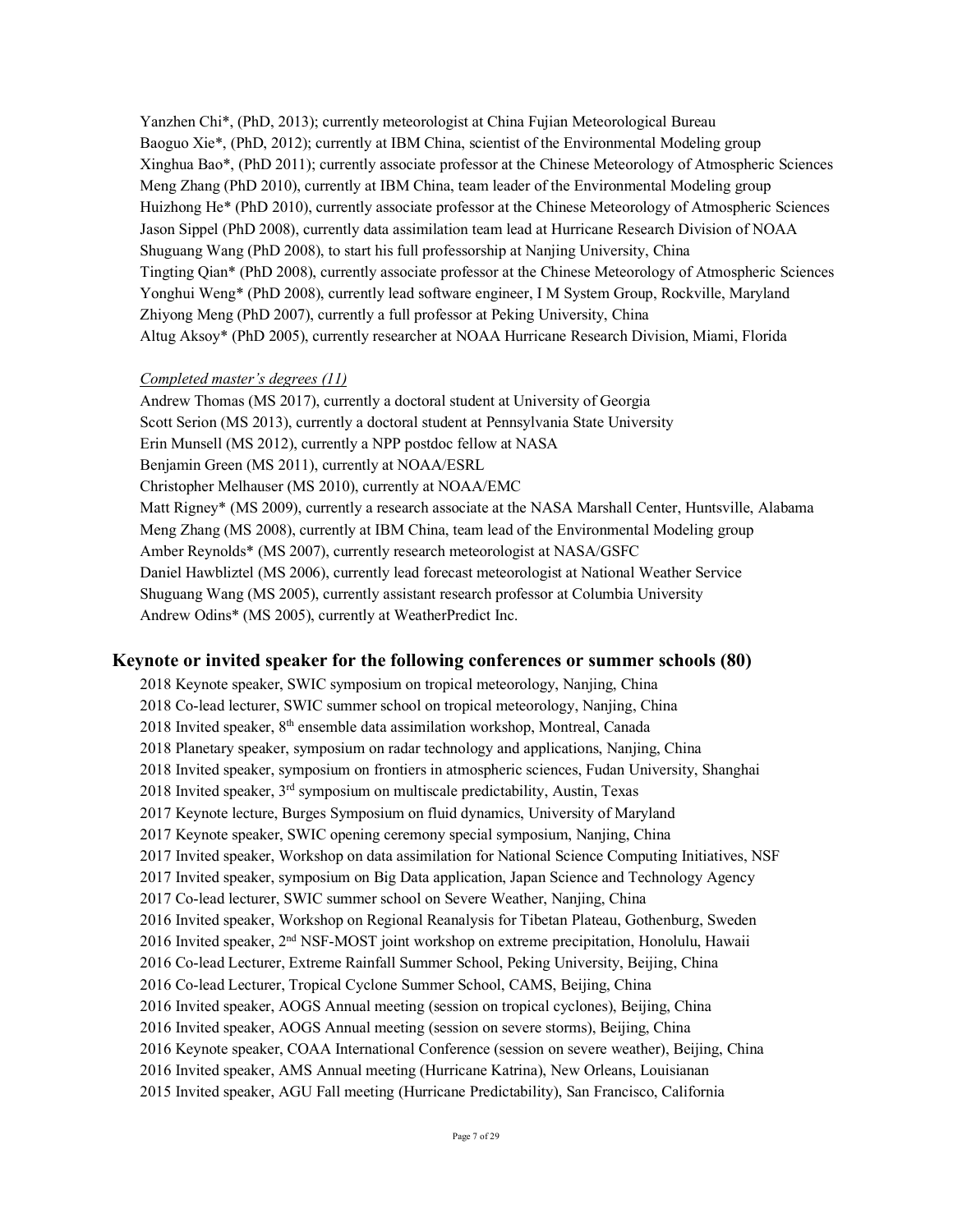2015 Invited speaker, NOAA HFIP Annual meeting (satellite data assimilation), Miami, Florida

2015 Invited speaker, NASA planning workshop on "tornadogenesis in supercells", Norman, Oklahoma

2015 Invited speaker, 14th CAS-TWAS-WMO Forum on Coupled Data Assimilation Symposium, Beijing

2015 Invited Lecturer, Data Assimilation Summer School, 14th CAS-TWAS-WMO Forum, Beijing

2015 Invited speaker, NSF-MOST joint workshop on extreme precipitation, Taipei, Taiwan

2015 Invited Lecturer, Data Assimilation Summer School, NCAR, Boulder, Colorado

2015 Invited speaker, Eugenia Kalnay Symposium, AMS Annual Meeting, Phoenix, Arizona

2014 Co-rapporteur, 8th Internal Workshop on Tropical Cyclones, WMO, Jeju, Koream

2014 Co-lead lecturer, WMO VCP short course on data assimilation, Hong Kong, China

2014 Keynote speaker, 8th Annual Workshop, Centre for Australian Weather and Climate Research, Australia

2014 Keynote speaker *on tropical cyclone predictability*, World Weather Open Science Conference, Canada

2014 Lead speaker *on tropical cyclone data assimilation*, 6th EnKF Workshop, Buffalo, New York

2014 Invited speaker on mesoscale dynamics and predictability of moist baroclinic waves, 1979 Presidents' Day Storm Colloquium, National Weather Service, College Park, Maryland, May, 2014

2014 Keynote speaker *on uncertainties in data assimilation and ensemble forecasting*, International Symposium on Data Assimilation, Munich, Germany, February 2014

2013 Planetary speaker *on regional scale ensemble based data assimilation*, South China Regional Conference on Numerical Weather Prediction, Guangzhou, 6/13

2013 Planetary speaker *on Advances and Challenges in Atmospheric Modeling*, NSF EarthCube Workshop on Modeling Workshop for the Geosciences, April 2013

2013 Invited speaker *on weather significant gravity waves and spontaneous balance adjustment*, Lance Bosart Symposium, University of Albany, Albany, New York, April 2013

2013 Planetary speaker *on Ensemble-based Data Assimilation: Inter-comparison, Hybrid and Coupling with Variational Methods at Mesoscales*, 9<sup>th</sup> International Conference on Mesoscale Convective Systems, Beijing, China

2013 Invited speaker *on Real-time Cloud-Permitting Hurricane Prediction with Assimilation of Inner-core Airborne Doppler Observations*, BIRS Workshop on Probabilistic Approaches to Data Assimilation for Earth Systems, Banff, Canada

2012 Planetary speaker *on Science Perspectives of Challenges and Opportunities for Regional-scale Data Assimilation and Ensemble Prediction*, NSF EarthCube Workshop on Data Assimilation and ensemble forecasting, Dec 2012

2012 Invited speaker, NOAA Science Day in Silver Spring, September 2012

2012 Invited speaker, Workshop on dynamics and predictability of high-impact weather and climate events. The International Commission on Dynamical Meteorology (ICDM), Kuming, China, August 2012

2012 Invited speaker, Advanced Indo-U.S. Workshop and Colloquium on Modeling and Data Assimilation for Tropical Cyclone Predictions to be held in Bhubaneswar, Odisha, India, July 9-14, 2012

2012 Invited speaker, APEC Typhoon Symposium and International Workshop on Typhoon and Flood to be jointly held at Taipei, Taiwan, June 4-7, 2012.

2012 Invited speaker, Workshop on Tropical/Extra-tropical Interactions in Climate, Abu Dhabi, March 2012

2011 Invited speaker, AGU fall meeting, session on Data Assimilation, San Francisco, California

2011 Invited speaker, Hurricane science workshop in honor of Frank Mark's 60<sup>th</sup> birthday, Miami, FL

2011 Invited speaker, Storm-scale radar data assimilation workshop, NSSL, Norman, OK

2011 Co-lead Lecturer, The CAAC Training Workshop, Rockville, Maryland

2011 Co-lead Lecturer, Summer School on Severe and Convective Weather, Nanjing University, China

2011 Invited speaker, International Workshop on Severe and Convective Weather, Beijing, China

2011 Invited speaker, WRF-for-hurricanes tutorial, National Center for Atmospheric Research, Boulder, CO

2011 Invited speaker, AGU Chapman Conference on Atmospheric Gravity Waves, Honolulu, Hawaii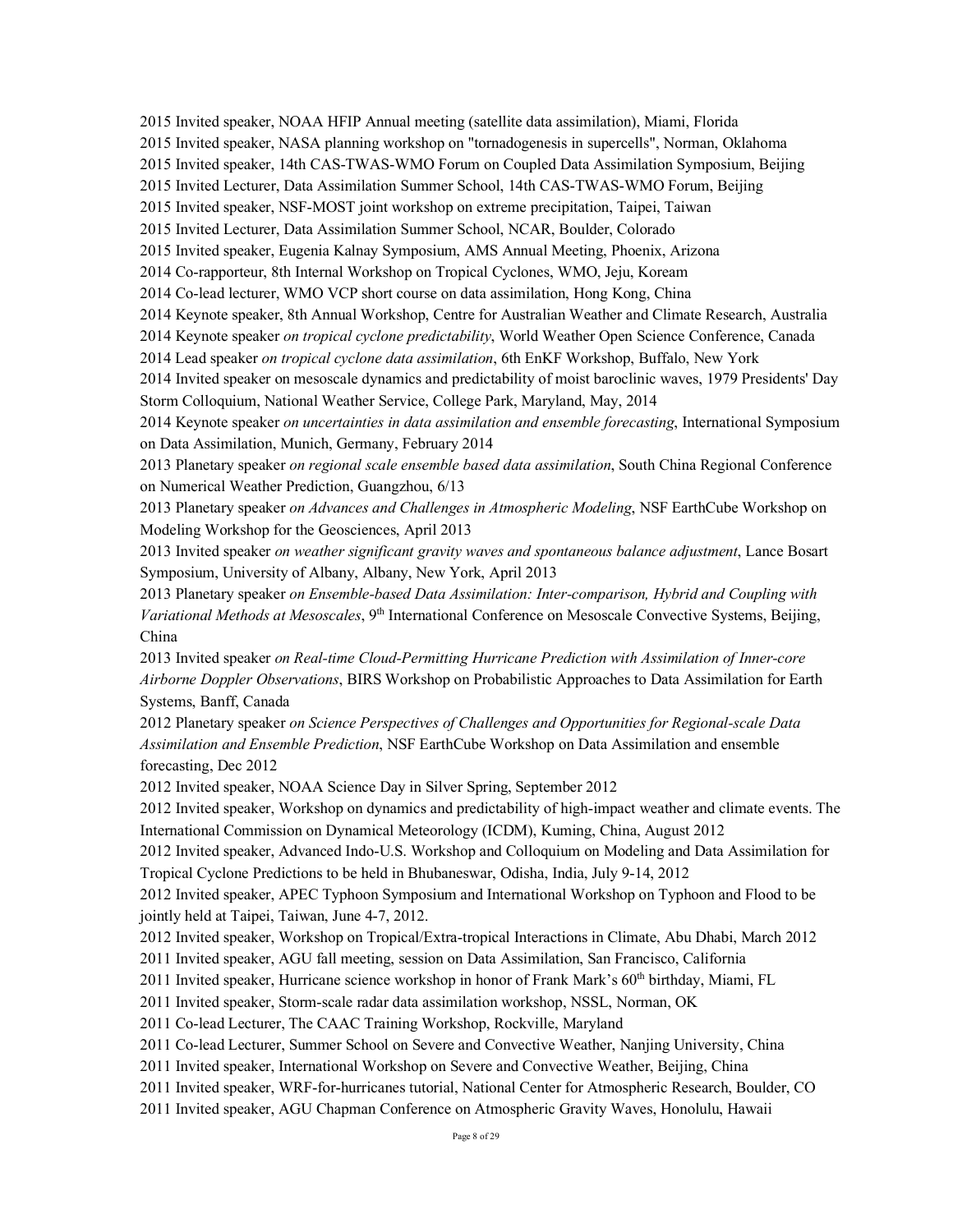2010 Invited speaker, NOAA annual review workshop on Hurricane Forecast Improvement Project, Miami, FL 2010 Co-lead Lecturer, The CAAC Training Workshop, University Park, Pennsylvania 2010 Invited speaker, The 2010 AMS Summer Community Meeting, University Park, Pennsylvania 2010 Invited speaker, The NOAA/NCAR DTC Ensemble Testbed (DET) Workshop, Boulder, Colorado 2010 Invited speaker, The Wyngaard Symposium on Atmospheric Turbulence, University Park, Pennsylvania 2010 Lecturer, Training Workshop for Delegation from China Meteorological Administration, Falls Church, VA 2009 Invited speaker, International Workshop on GRAPES NWP System, CMA, Beijing, China 2009 Invited speaker, US National Workshop on Mesoscale Probabilistic Prediction, Boulder, Colorado 2009 Keynote speaker, Workshop on Dynamics and Structure of Mesoscale Rainfall Systems, Changchun, China 2009 Lecturer, Summer School on Tropical Cyclones, NUIST, Nanjing, China 2009 Lecturer, Summer School on Quantitative Remote Sensing, Peking University, Beijing, China 2009 Invited speaker, Fluid Dynamics and Computational Science, American Physical Society March Meeting 2009 Invited speaker, Workshop on High-Resolution Hurricane Modeling, NHC, Miami, Florida 2009 Invited speaker, START08 Workshop, National Center for Atmospheric Research, Boulder, Colorado 2008 Invited speaker, Hurricane Data Assimilation and Modeling, American Geophysical Union, Fall Meeting 2008 Invited speaker, WMO Workshop on 4D-VAR and EnKF comparisons, Buenos Aires, Argentina 2008 Invited speaker, 5th Annual Meeting of the Asia Oceania Geosciences Society, Busan, South Korea 2008 Invited speaker, Geophysical Data Assimilation workshop, Banff International Research Center, Canada 2007 Invited speaker, Hurricane Prediction, American Geophysical Union, Fall Meeting, San Francisco 2007 Keynote speaker, Workshop on Structure and Dynamics of Mesoscale Torrential Rainfall, Beijing, China 2007 Invited speaker, International Workshop on Atmospheric Gravity Waves and Parameterizations, Korea 2006 Co-lead lecturer, Summer School on Mesoscale Processes, Chinese Academy of Meteorological Sciences 2006 Keynote speaker, 1<sup>st</sup> Workshop on Spontaneous Imbalance, Seattle, Washington 2006 Invited speaker, Severe Weather Systems, AGU Western Pacific Geophysics Meeting, Beijing, China 2005 Co-lead lecturer, Summer School on Mesoscale Processes, Chinese Academy of Meteorological Sciences 2005 Keynote speaker, 12<sup>th</sup> AMS Conference on Mesoscale Processes, Albuquerque, New Mexico 2002 Co-lead lecturer, Summer School on Mesoscale Processes, Chinese Academy of Meteorological Sciences

## **Invited Seminars at Research Institutions and Universities**

- 198. Max Planck Institute, Hamburg, Germany, October 2018
- 197. Nansen Environmental and Remote Sensing Center, Bergen, Norway, September 2018
- 196. Geophysical Institute, University of Bergen, Norway, September 2018
- 195. Gothenburg University, Gothenburg, Sweden, September 2018
- 194. Chalmers University of Technology, Gothenburg, Sweden, September 2018
- 193. IIS Chiba Experimental Station, The University of Tokyo, Chiba, Japan, July 2018
- 192. Zhejiang Meteorological Observatory, Hanzhou, China, July 2018
- 191. Xi'an Jiaotong University, Xi'an, China, June 2018
- 190. Lanzhou University, Lanzhou, China, June 2018
- 189. Geophysical Fluid Dynamics Laboratory, NOAA, Princeton, New Jersey, May 2018
- 188. Center for Advanced Data Assimilation and Predictability Techniques, Penn State University, April 2018
- 187. Department of Statistics, Penn State University, March 2018
- 186. Center for Hydrometeorology and Remote Sensing, University of California at Irvine, March 2018
- 185. Earth System Science Interdisciplinary Center, University of Maryland, 2018
- 184. Institute of Tibetan Plateau, Chinese Academy of Sciences, Beijing, China, Feb 2018
- 183. Chinese Academy of Meteorological Sciences, Beijing, China, Feb 2018
- 182. School of Atmospheric Sciences, Nanjing University, China, Feb 2018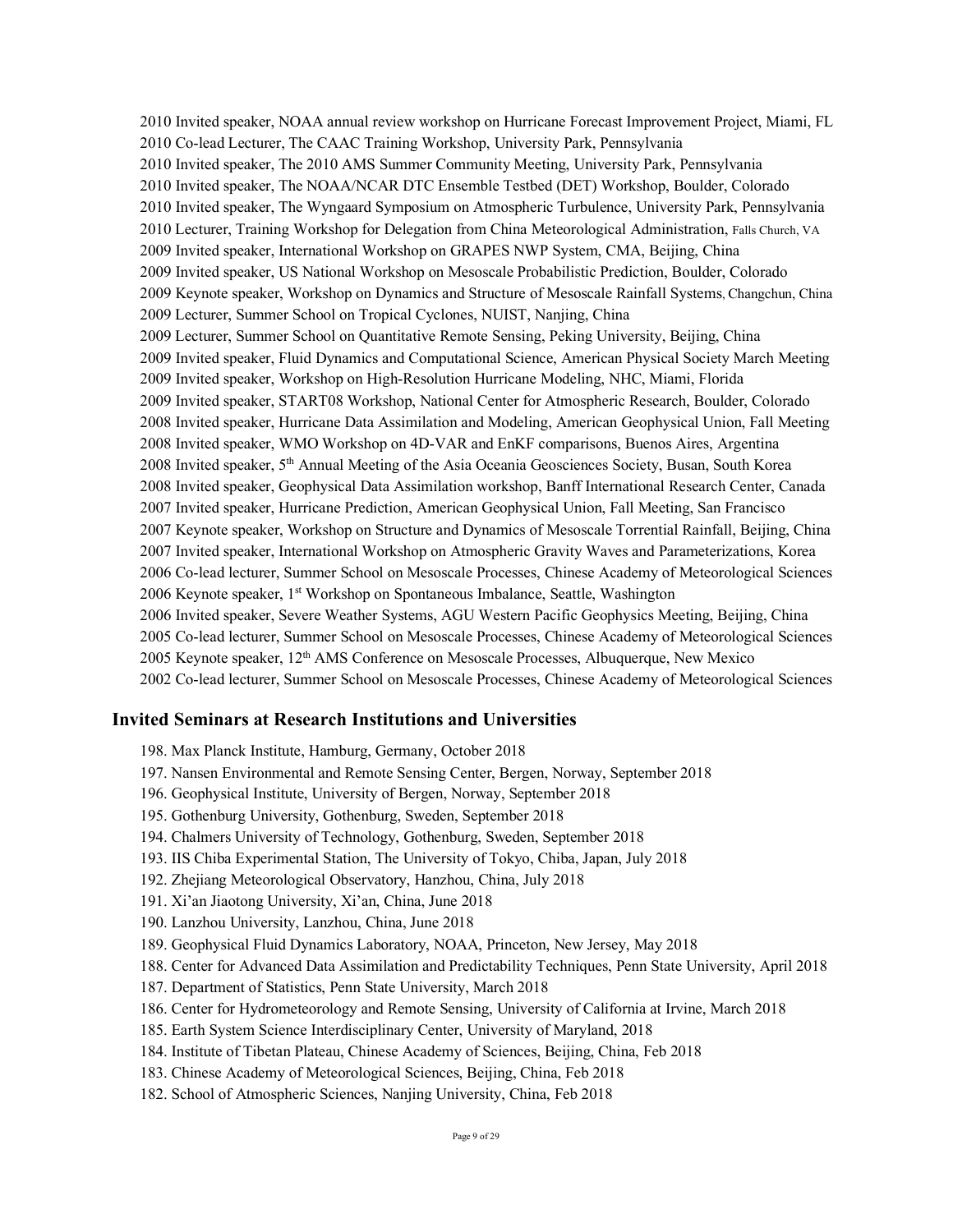181. Zhuhai Campus, Sat-Yet Sun University, Zhuhai, China, Jan 2018

- 180. South China Sea Institute of Oceanography, Chinese Academy of Science, Guangzhou, China, Jan 2018
- 179. School of Atmospheric Sciences, Sat-Yet Sun University, Guangzhou, China, Jan 2018
- 178. Burgess Keynote Lecturer, University of Maryland, Nov 2017
- 177. San Diego State University, San Diego, California, Oct 2017
- 176. National Center for Atmospheric Research, Boulder, Colorado, Jun 2017
- 175. Jet Propulsion Laboratory, Pasadena, California, Mar 2017
- 174 Center for Advanced Data Assimilation and Predictability Techniques, Mar 2017
- 173. RIKEN Institute on Advanced Scientific Computing, Kobe, Japan, Jan 2017
- 172. Japanese Meteorological Agency (JMA), Jan 2017
- 171. The University of Tokyo, Jan 2017
- 170. The Nordenskjöld Lecture, University of Gothernburg, Nov 2016
- 169. Texas A&M University, College Station, Texas, Oct 2016
- 168. Department of Meteorology and Atmospheric Science, Penn State University, Oct 2016
- 167. European Center for Medium-range Weather Forecasting (#2 predictability), Reading, UK, Sept 2016
- 166. European Center for Medium-range Weather Forecasting (#1 data assimilation), Reading, UK, Sept 2016
- 165. UK Meteorological Office (seminar #2 on atmospheric predictability), Exeter, UK, September 2016
- 164. UK Meteorological Office (seminar #1 on data assimilation), Exeter, UK, September 2016
- 163. Oxford University, Oxford, United Kingdom, September 2016
- 162. University of Hawaii, Honolulu, Hawaii, September 2016
- 161. Columbia University, New York, New York, August 2016
- 160. China Meteorological Administration, Beijing China, August 2016
- 159. Anhui Meteorological Observatory, Hefei, China, August 2016
- 158. Chinese Academy of Meteorological Sciences, Beijing, China, July 2016
- 157. Institute of Tibetan Plateau, Chinese Academy of Sciences, Beijing, China, July 2016
- 156. Department of Meteorology, Pennsylvania State University, University Park, Pennsylvania, March 2016
- 155. Massachusetts Institute of Technology, Special Lecture Series (VII, hurricane BL), 1 December 2015
- 154. Harvard University, Special Seminar (data assimilation and parameter estimation), 23 November 2015
- 153. Massachusetts Institute of Technology, Department of Mechanical Engineering, 20 November 2015
- 152. Massachusetts Institute of Technology, Special Lecture Series (VI, regional climate), 10 November 2015
- 151. University of Rhode Island, 6 November 2015
- 150. Massachusetts Institute of Technology, Special Lecture Series (V, diurnal cycle), 3 November 2015
- 149. Massachusetts Institute of Technology, Special Lecture Series (IV, TC predictability), 20 October 2015
- 148. Harvard University, Special Seminar (gravity waves), 7 October 2015
- 147. Massachusetts Institute of Technology, Special Lecture Series (III, gravity waves), 29 September 2015
- 146. Massachusetts Institute of Technology, Special Lecture Series (II, data assimilation), 22 September 2015
- 145. Massachusetts Institute of Technology, Special Lecture Series (I, predictability), 14 September 2015
- 144. European Center for Medium Range Forecasting (ECMWF), 25 July 2015
- 143. University of Reading II (on gravity waves), United Kingdom, 24 July 2015
- 142. University of Reading I (on data assimilation), United Kingdom, 22 July 2015
- 141. Anqing Meteorological Bureau, Anqing, China, July 2015
- 140. Anhui Meteorological Observatory, Hefei, China, July 2015
- 139. Nanjing University, Nanjing, China, July 2015
- 138. Institute of Atmospheric Physics, Chinese Academy of Sciences, Beijing, China, July 2015
- 137. Beijing Normal University, Beijing, China, July 2015
- 136. Chinese Academy of Meteorological Sciences, Beijing, China, June 2015
- 135. National Taiwan University, Taiwan, June 2015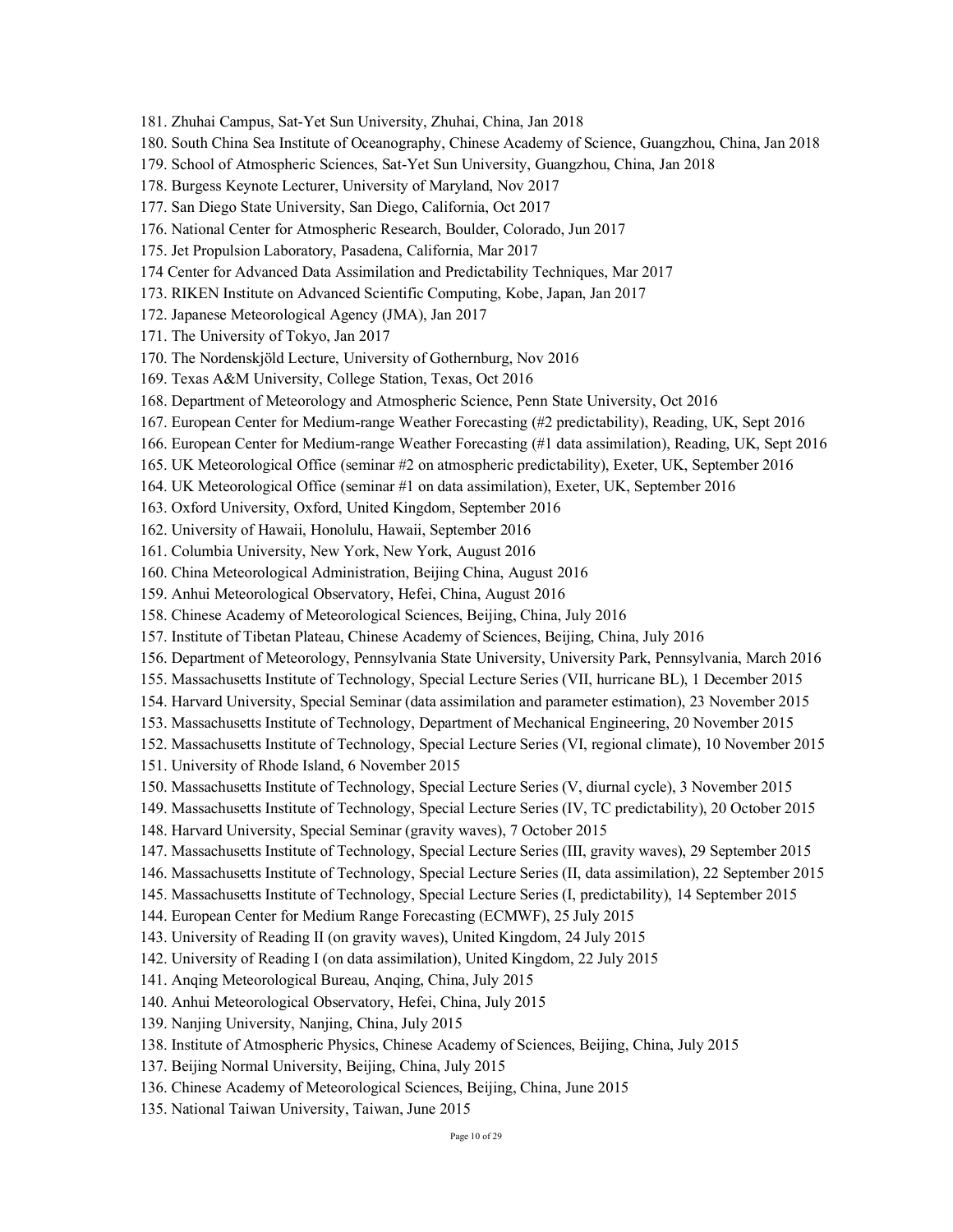- 134. National Central University, Taiwan, June 2015
- 133. Stockholm University, Stockholm, Sweden, May 2015
- 132. National Center for Atmospheric Research, Boulder, Colorado, May 2015
- 131. University of Oklahoma, February 2015
- 130. Environmental Modeling Center, NCEP/NOAA, February 2015
- 129. Florida State University, Tallahassee, Florida, January 2015
- 128. Environmental Canada II (on data assimilation), Montreal, Montreal, January 2015
- 127. Environmental Canada I (on Predictability), Montreal, Montreal, January 2015
- 126. Tropical and Marine Meteorology Research Institute, Guangzhou, China, December 2014
- 125. Nanjing University, Nanjing, China, December 2014
- 124. Peking University, Beijing, China, December 2014
- 123. Anhui Meteorological Observatory, Hefei, Anhui, November 2014
- 122. Hong Kong Observatory, Hong Kong, SAR, China, November 2014
- 121. University of Melbourne, Melbourne, Australia, November 2014
- 120. Australia Weather Bureau, Melbourne, Australia, November 2014
- 119. Naval Research Laboratory, Monterey, California, May 2014
- 118. Lawrence Liverpool National Laboratory (LLNL, DOE), California, April 2014
- 117. Depart of Atmospheric and Oceanic Sciences, UCLA, Los Angles, California, March 2014
- 116. University of Mainz, Mainz, Germany, March 2014
- 115. Institut fuer Atmosphaere und Umwelt, Johann Wolfgang Goethe-Universitaet Frankfurt, March 2014
- 114. Swiss Federal Institute of Technology in Zurich (ETHZ), Zurich, Switzerland, March 2014
- 113. Institut für Physik der Atmosphäre, DLR (German NASA), Oberpfaffenhofen, Germany, February 2014
- 112. Department of Meteorology, Pennsylvania State University, University Park, Pennsylvania 2014
- 111. Department of Atmospheric Sciences, Colorado State University, Ft Collins, Colorado, 2013
- 110. Institute of Atmospheric Physics, Chinese Academy of Sciences, Beijing, China, July 2013
- 109. Meteorological Center, Civil Aviation Administration of China, Beijing, China, July 2013
- 108. Anhui Meteorological Bureau, Hefei, China, July 2013
- 107. University of Science and Technology of China, Hefei, China, July 2013
- 106. China National Meteorological Center, Bejing, China, July 2013
- 105. Nanjing University, Nanjing, China, July 2013
- 104. Chinese Academy of Meteorological Sciences, Beijing, China, July 2013
- 103. National Center for Atmospheric Research, Boulder, Colorado, May 2013
- 102. North Carolina State University, Raleigh, North Carolina, April 2013
- 101. China National Meteorological Center, Bejing, China, March 2013
- 100. Zhongshan University, Guangzhou, China, August 2012
- 99. CMA Tropical and Marine Research Institute, Guangzhou, China, August 2012
- 98. Nanjing University, Nanjing, China, August 2012
- 97. Chinese Academy of Meteorological Sciences, Beijing, China, July 2012
- 96. Peking University, Beijing, China, July 2012
- 95. National Central University, Taipei, Taiwan, June 2012
- 94. National Taiwan University, Taipei, Taiwan, June 2012
- 93. Taiwan Central Weather Bureau, Taipei, Taiwan, June 2012
- 92. National Center for Atmospheric Research, Boulder, Colorado, May 2012
- 91. California Institute of Technology, Pasadena, California, March 2012
- 90. NASA Jet Propulsion Laboratory (JPL), Pasadena, California, March 2012
- 89. Scripps Institute of Oceanography, University of San Diego, La Jolla, California, March 2012
- 88. Penn State University, Department of Mathematics, University Park, Pennsylvania, February 2012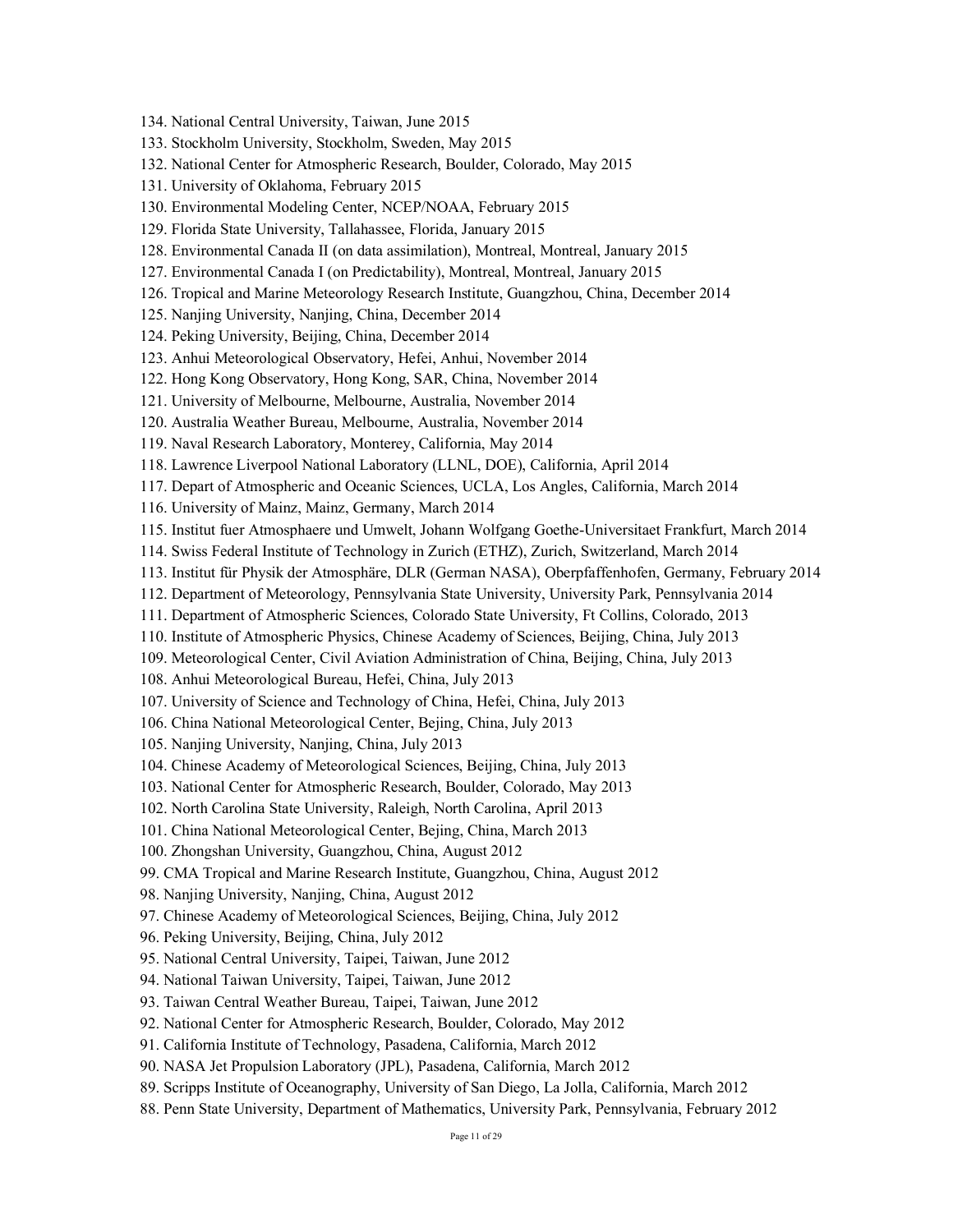- 87. Distinguished Lecture Series, Florida International University, Miami, Florida, November 2011
- 86. NASA Goddard Space Flight Center, Silver Spring, Maryland
- 85. Peking University, Beijing, China, July 2011
- 84. Institute of Atmospheric Physics, Chinese Academy of Sciences, Beijing, China, July 2011
- 83. National Meteorological Center, Beijing, China, June 2011
- 82. Chinese Academy of Meteorological Sciences, Beijing, China, June 2011
- 81. NOAA National Center for environmental Prediction, May 2011
- 80. National Center for Atmospheric Research, Boulder, Colorado, April 2011
- 79. Naval Research Laboratory, Monterey, California, April 2011
- 78. I.M. System Group, Inc. (IMSG), Rockville, Maryland, January 2011
- 77. University of Wisconsin, Madison, Wisconsin, November 2010
- 76. Penn State University, Department of Meteorology, University Park, Pennsylvania, November 2010
- 75. University of Illinois at Urbana-Champaign, September 2010
- 74. Purdue University, Depart of Statistics, West Lafayette, Indiana, September 2010
- 73. Purdue University, Depart of Earth and Atmospheric Sciences, West Lafayette, Indiana, September 2010
- 72. University of South Florida, St. Petersburg, Florida, September 2010
- 71. Nanjing University, Nanjing, China, June 2010
- 70. PLA, Institute of Air Force Meteorology, Nanjing, China, June, 2010
- 69. Nanjing University of Information Science and Technology, Nanjing, China, June 2010
- 68. China State Key Laboratory of Severe Weather, Beijing, China, June 2010
- 67. Peking University, School of Physics, Beijing, China, June 2010
- 66. Chinese Academy of Meteorological Sciences, Beijing, China, June 2010
- 65. Penn State University, Department of Meteorology, University Park, Pennsylvania, February 2010
- 64. Penn State University, Department of Mathematics, University Park, Pennsylvania, December 2009
- 63. Courant Institute of Mathematics, New York University, New York, September 2009
- 62. Chinese Academy of Meteorological Sciences, Beijing, China, July 2009
- 61. Institute of Atmospheric Physics, Chinese Academy of Science, Beijing, China, June 2009
- 60. Anhui Meteorological Bureau, Hefei, China, June 2009
- 59. Peking University, Bejing, China, June 2009
- 58. University of Maryland, College Park, Maryland, April 2009
- 57. Texas Commission for Environmental Quality, Austin, Texas, December 2008
- 56. Penn State University, Department of Statistics, University Park, Pennsylvania, November 2008
- 55. Texas Commission for Environmental Quality, Austin, Texas, December 2008
- 54. Penn State University, Department of Meteorology, University Park, Pennsylvania, November 2008
- 53. NOAA Hurricane Research Division, Miami, Florida, November 2008
- 52. NOAA National Center for environmental Prediction, October 2008
- 51. NOAA National Hurricane Center, Miami, Florida, July 2008
- 50. Massachusetts Institute of Technology, Boston, Massachusetts, February 2008
- 49. Columbia University, New York, New York, February 2008
- 48. National Center for Atmospheric Research, Boulder, Colorado, January 2008
- 47. Penn State University, University Park, Pennsylvania, October 2007
- 46. Naval Postgraduate School, Monterey, California, September 2007
- 45. Naval Research Laboratory, Monterey, California, September 2007
- 44. Institute of Atmospheric Physics, Chinese Academy of Sciences, Beijing, China, July 2007
- 43. Chinese National Meteorological Center, Beijing, China, July 2007
- 42. Chinese Academy of Meteorological Sciences, Beijing, China, July 2007
- 41. Anhui Meteorological Bureau, Hefei, China, June 2007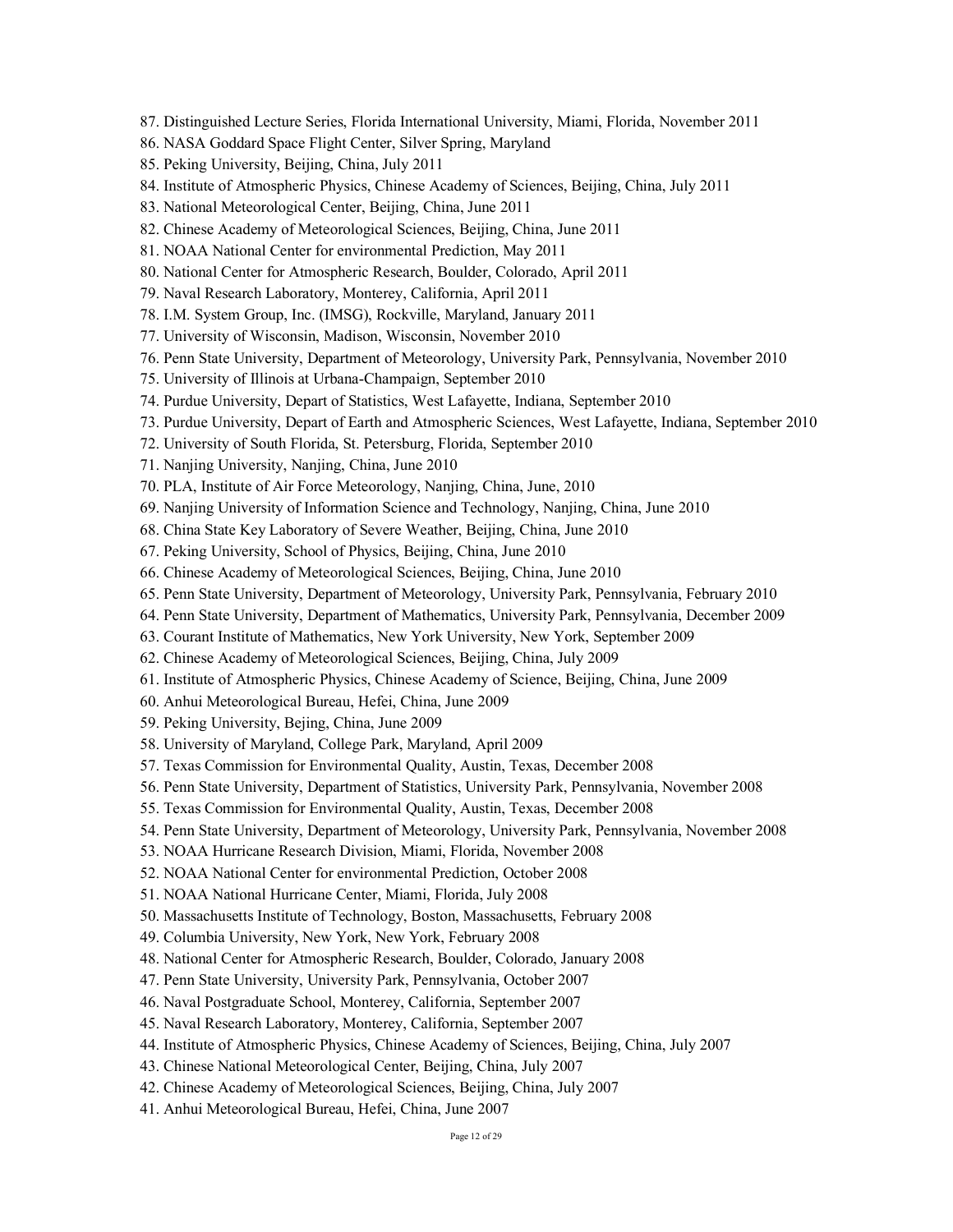- 40. University of Science and Technology of China, Hefei, China, June 2007
- 39. Nanjing University, Nanjing China, June 2007
- 38. Nanjing University of Information Science and Technology, Nanjing, China, June 2007
- 37. China State Key Laboratory for Atmospheric Optics, Hefei, China, June 2007
- 36. Peking University, Beijing, China, May 2007
- 35. DLR, Institut für Physik der Atmosphäre, Germany, May 2007
- 34. University Innsbruck, Austria, May 2007
- 33. LMD and Ecole Normale Superieure, Paris, France, May 2007
- 32. Ecole Polytechnique, Paris, France, April 2007
- 31. Stony Brook University, Stony Brook, New York, February 2007
- 30. Japanese Meteorological Bureau, Tokyo, Japan, February 2007
- 29. Korean Meteorological Bureau, Seoul, Korea, February 2007
- 28. Georgia Institute of Technology, January 2007
- 27. NOAA Hurricane Research Division, January 2007
- 26. University of Texas, Austin, Texas, November 2006
- 25. University of Illinois at Urbana-Champaign, Urbana, Illinois, November 2006
- 24. Navy Research Lab, Monterey, California, October 2006
- 23. Anhui Meteorological Bureau, Hefei, China, August 2006
- 22. University of Science and Technology of China, Hefei, China, July 2006
- 21. Institute of Atmospheric Physics, Chinese Academy of Science, Beijing, China, August 2005
- 20. Anhui Meteorological Bureau, Hefei, China, August 2005
- 19. Navy Research Lab, Monterey, California, March 2005
- 18. Texas A&M University, College Station, Texas, November 2004
- 17. MIT, Program of Atmospheric and Oceanic Sciences, Cambridge, Massachusetts, October 2004
- 16. Nanjing University, Department of Atmospheric Sciences, Nanjing, China, July 2004
- 15. Shanghai Typhoon Institute, CAMS, Shanghai, China, July 2004
- 14. Shaanxi Meteorological Bureau, Xi'an, China, June 2004
- 13. Institute of Earth Environment, Chinese Academy of Sciences, Xi'an, China, June 2004
- 12. Chinese Academy of Meteorological Sciences, Beijing, China, June 2004
- 11. University of Hawaii, Honolulu, Hawaii, January 2004
- 10. Texas A&M University, College Station, Texas, November 2003
- 9. Chinese Academy of Meteorological Sciences, Beijing, China, July 2002
- 8. Institute of Atmospheric Physics, Chinese Academy of Science, Beijing, China July 2002.
- 7. Nanjing University, Nanjing, China, June 2002
- 6. NOAA/Forecast System Lab, Boulder, Colorado, March 2002
- 5. University of Oklahoma, Norman, Oklahoma, February 2002
- 4. Texas A&M University, College Station, Texas, April 2001
- 3. University of Nebraska, Lincoln, Nebraska, February 2001
- 2. National Center for Atmospheric Research, Boulder Colorado, March 2001
- 1. Navy Research Lab, Monterey, California, August 2000.

### **Funded Research Projects**

48. **Zhang, F.**, E. Clothiaux and X. Chen, Development and applications of the microphysics specific and distribution consistent microwave radiative forward models (CRTM) for the NGGPS-FV3 model under the JEDI framework. NOAA, 363,158. 9/1/2018-8/31/2020.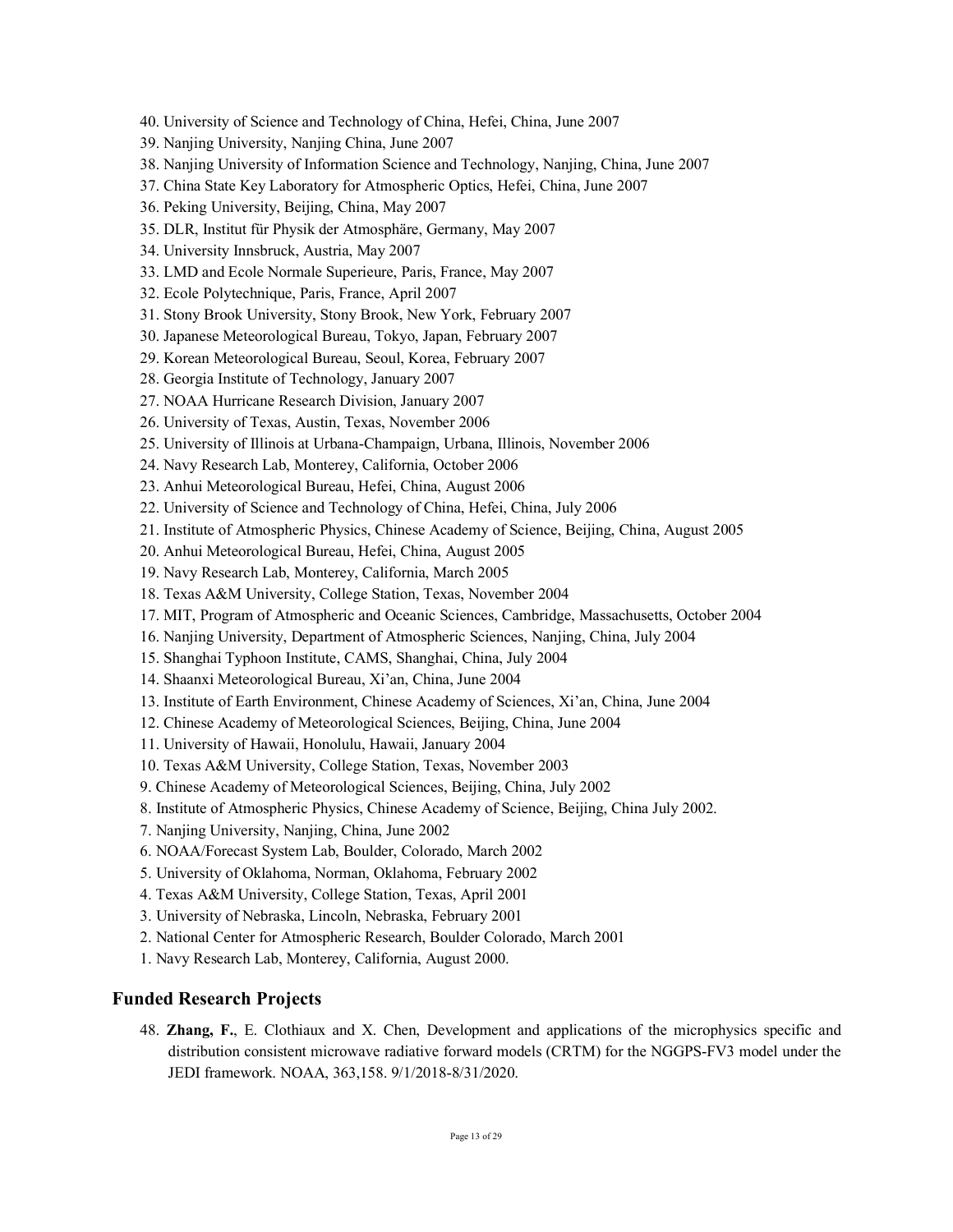- 47. Stensrud, D., **F. Zhang**, M. Kumjian and S. Greybush, Assimilating Novel WSR-88D and GOES-16 Observations to Improve Convection-Allowing Model Forecasts of Convection Initiation and Severe Weather. NOAA, \$520,665. 10/1/2018-9/30/2020.
- 46. **Zhang, F.,** Coupling of Gravity Waves and Convection, and Their Impacts on the Dynamics and Predictability of Multiscale Processes Associated with Moist Baroclinic Jet-Front Systems. NSF, \$683,131. 7/1/2017-6/30/2020.
- 45. Didlake, A. and **F. Zhang**, Examining the Dynamics of Rainbands and Secondary Eyewall Formation in Tropical Cyclones. NSF, 7/1/2018-6/30/2021.
- 44. Greybush, S., **F. Zhang** and G. Young, Dynamics and Predictability of Lake-effect snowstorms. NSF, 1/1/2018-12/31/2020.
- 43. Nystrom, R (supervisor **F. Zhang)**, Improving the Predictability and Understanding of Tropical Cyclones: Ensemble Assimilation of AllSky Satellite Observations. NASA Graduate Research Fellowship. 2017-2020.
- 42. **Zhang, F.,** L. Bao, Y. Weng: Hurricane WRF data assimilation and initialization, NOAA subcontract through Colorado State University. \$150,000. 10/1/2016-12/31/2017.
- 41. **Zhang, F.,** E. Clothiaux**:** "Improving weather prediction and precipitation estimation through advanced ensemble assimilation using GPM microwave brightness temperature with coherent microphysics parameterization and radiative transfer models", NASA, 01/01/16-12/31/18, \$509,698.
- 40. **Zhang, F.,** D Stensrud, E. Clothiaux**:** "Assimilating GOESR Satellite Observations with Advanced Ensemble-based Data Assimilation for Prediction and Predictability of Tornadic Thunderstorms", NASA, 07/01/15-06/30/18, \$515, 496.
- 39. **Zhang, F.,** E. Clothiaux**:** "Prediction and Predictability of Tropical Cyclones through Advanced Ensemble-Based Assimilation of Satellite Observations", ONR, 04/13/15-01/31/18, \$464,729.
- 38. **Zhang, F.:** "Dynamics and predictability of hurricane structure and intensity changes through analysis and forecasts with HS3 field campaign observations", NASA/GSFC, 06/01/15-05/31/16, \$132,721.
- 37. Davis, K. et al.: "NASA Earth Venture --- Atmospheric Carbon Transport (ACT American)", NASA, 02/01/15-01/31/2020, \$30million shared among many institutions (**F. Zhang, co-I,** 1 month per year effort).
- 36. Verlinder J., E. Clothiaux, M. Kumjian, J. Harrington, **F. Zhang**: Arctic Cloud Microphysical Processes, DOE, 07/15/15-07/14/19, \$898,556.
- 35. **Zhang, F.:** Hurricane WRF data assimilation and initialization, NOAA subcontract through Colorado State University. \$300,000. 7/1/2014-6/30/2016.
- 34. Sieron, S. D. (Ph.D. advisor **F. Zhang**): NSF Graduate Student Research Fellowship, National Science Foundation (NSF); 9/1/2013-8/31/2017.
- 33. **Zhang, F**: Dynamics and Predictability of Tropical Weather and Climate through Cloud-resolving Ensemble Assimilation of Sounding and Radar Observations from DYNAMO. \$476,672; National Science Foundation (NSF); 5/1/2013-4/30/2017.
- 32. **Zhang, F**: Dynamics and Impacts of Moist Gravity Waves in the Baroclinic Jet-front Systems. \$542,264; National Science Foundation (NSF); 8/1/2011-7/31/2017.
- 31. **Zhang, F**: Predictability and Dynamics of Tropical Cyclones through Assimilation Global-Hawk Observations with Ensemble-based Data Assimilation. \$389,281; National Aeronautics and Space Administration (NASA); 7/1/2012-6/30/2016.
- 30. **Zhang, F**: NASA Subcontract through Morgan State University and IMSG. \$184,484; 10/1/2012-9/30/2016.
- 29. **Zhang, F**: Joint Development of the COAMPS-ENKF Data Assimilation System for Cloud-Resolving Analysis and Prediction of Tropical Cyclones. Office of Navy Research (ONR); 2/1/12-1/31/15, \$379,963.
- 28. **Zhang, F**: "Realtime Convection-permitting ensemble analysis and prediction of Atlantic hurricanes through assimilating airborne, radar and satellite observations. National Oceanic and Atmospheric Administration (NOAA), 1/1/2012 - 12/31/2013, \$300,000.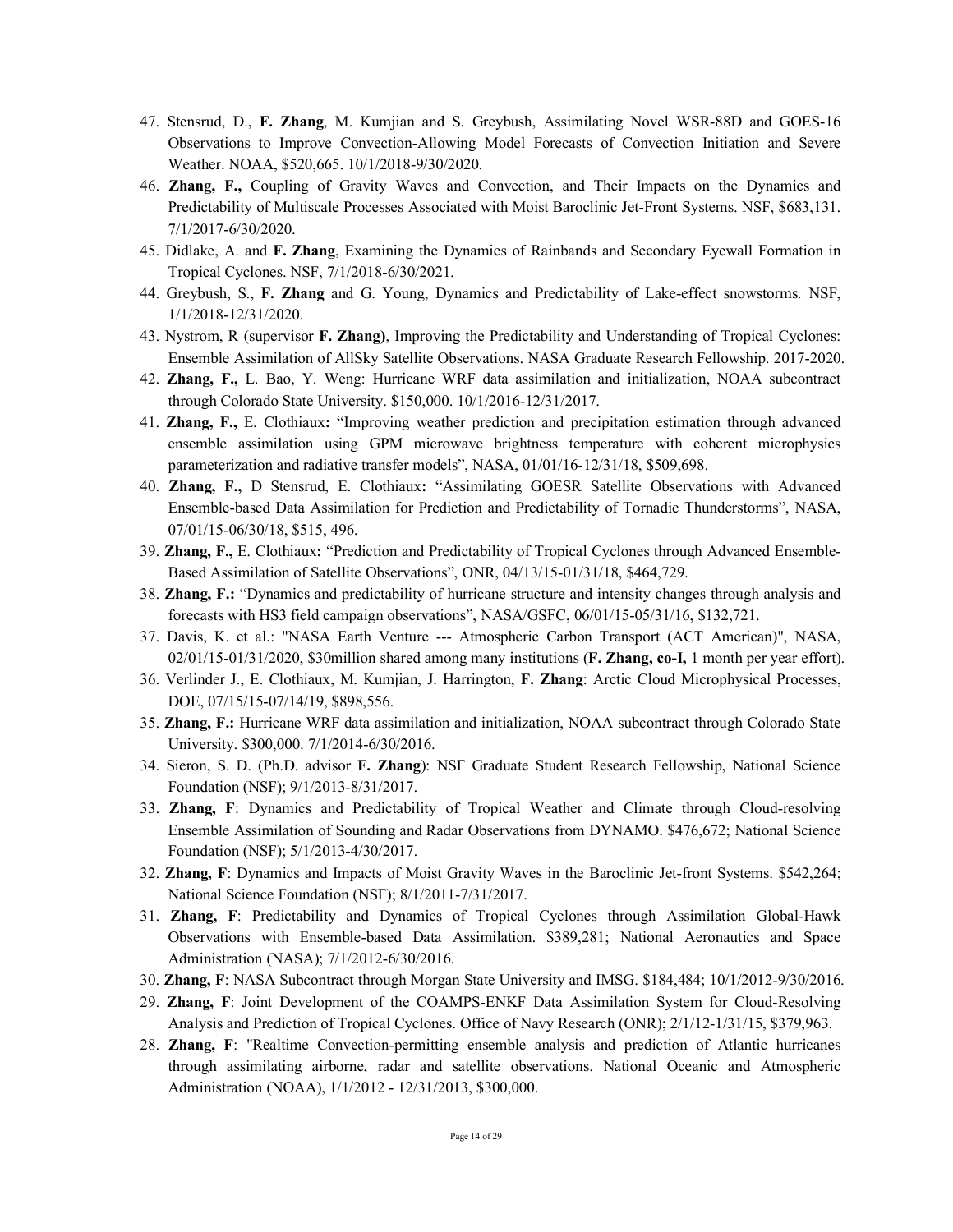- 27. **Zhang, F.**: Miller Faculty Research Fellowship, College of Earth and Mineral Sciences, Pennsylvania State University. \$50,000; 7/1/2011-6/30/2016.
- 26. Green, B.G. (Ph.D. advisor **F. Zhang**): NSF Graduate Student Research Fellowship, National Science Foundation (NSF); 9/1/2010-8/31/2014.
- 25. Duffy, C., K. Davis and **F. Zhang**: Resolving the Role of Groundwater-Surface Dynamics in Land-Atmosphere Interactions within a Multiscale Computation and Sensor Network: Juniata River Basin. NOAA, 8/1/10-7/31/13, \$212,000.
- 24. **Zhang, F.**: Support services during Pre-Depression Investigation of Cloud-systems in the Tropics (PREDICT), \$14,147; 8/1/2010-7/31/2011; NSF/National Center for Atmospheric Research (NCAR).
- 23. **Zhang, F.:** The Effects of Tropical Waves on the Formation and Structure of Tropical Cyclones, \$170,000; National Science Foundation (NSF); 07/22/2009-09/30/2011.
- 22. **Zhang, F**.: High-resolution tests for hurricane intensity forecast, \$238,000; NOAA/HFIP subcontracted through UCAR; 7/1/2010-9/30/2011.
- 21. **Zhang, F**.: Ensemble Data Assimilation and Predictability of Tropical Cyclones, \$340,978; Office of Navy Research (ONR); 2/01/2009-1/31/2012.
- 20. **Zhang, F**.: High-resolution tests for hurricane intensity forecast, \$150,000; NOAA/HFIP subcontracted through UCAR; 6/1/2009-9/31/2010.
- 19. **Zhang, F**.: Doppler radar observations and ensemble-based data assimilation for cloud-resolving hurricane prediction, \$550,146; National Science Foundation (NSF); 2/01/2009-1/31/2012.
- 18. **Zhang, F**.: Flow and Regime Dependent Mesoscale Predictability (second expansion of YIP award). \$46,253; Office of Navy Research (ONR); 9/1/2008-08/31/2009.
- 17. **Zhang, F**. and J. Nielsen-Gammon: Ensemble Kalman filter implementation and testing in support of air quality modeling", Texas Commission on Environmental Quality (TCEQ), 06/01/2008-08/31/2009.
- 16. Nielsen-Gammon J. and **Zhang, F**.: Validation and improvement of vertical mixing and surface fluxes, \$159,385; Texas Environmental research consortium (TERC), 04/01/2008-08/31/2009.
- 15. Bowman, B. and **F. Zhang**: Collaborative Research: Stratosphere-Troposphere Analyses of Regional Transport (START) Experiment (2008), \$200,000, National Science Foundation (NSF); 11/01/2007- 10/31/2010.
- 14. **Zhang, F**.: Flow and Regime Dependent Mesoscale Predictability (in expansion of YIP award). \$36,041; Office of Navy Research (ONR); 10/01/07-08/31/08.
- 13. **Zhang, F**: Dynamics and Impacts of Mesoscale Gravity Waves from Baroclinic Jet-front Systems. \$399,961; National Science Foundation (NSF); 11/1/06-10/31/11.
- 12. Genton, M, K. Bowman, R. Saravana, B. Mallick, M. Jun, **F. Zhang** and G. North: CMG: Non-Gaussian Statistical Analysis of Large Climate Datasets and Simulations. \$1,030,000. National Science Foundation (NSF); 09/01/06-08/31/09.
- 11. **Zhang, F**: Flow and Regime Dependent Mesoscale Predictability (Young Investigator Award or YIP). \$299,978; Office of Navy Research (ONR); 06/01/04-05/31/08.
- 10. **Zhang, F**: Collaborative Research: Ensemble-based State Estimation for Weather Research and Forecast Model. \$295,000; National Science Foundation (NSF); 09/01/02-08/31/08.
- 9. Collins, D. R., S. Brook, John Nielsen-Gammon, S. North, G. Schade, R. Zhang and **F. Zhang**: Characterization of Eastern Texas Air Quality for the TexAQS-2 Experiment, \$320,216, EPA (through the University of Houston), 05/2007-04/2009.
- 8. **Zhang, F**: Dynamics and Impacts of Mesoscale Gravity Waves. \$224,834; National Science Foundation (NSF); 09/15/02-02/28/07.
- 7. Carey, L. C. and **F. Zhang**: Doppler Radar Observations of Boundary Layer Winds over Houston and Dallas Fort Worth in Support of TexAQS II", \$120,000; Texas Commission on Environmental Quality (TCEQ); 2005-2006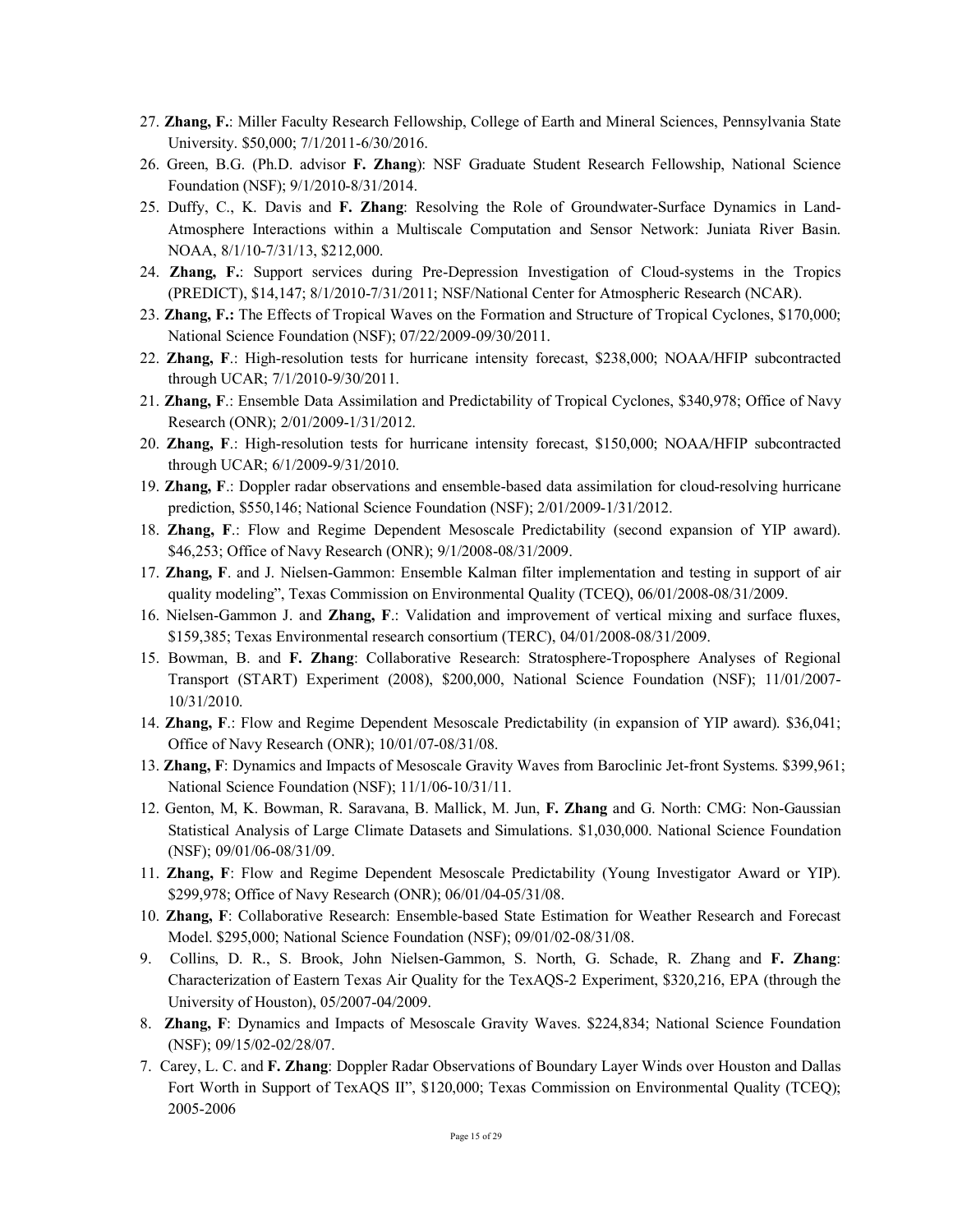- 6. Nielsen-Gammon, J. W., R. Zhang and **F. Zhang**: HT1: Modeling in Support of Texas AQS-II and 8-Hour Ozone Assessment (TAMU Component). \$120,000; Texas Air Research Center (TARC); 11/2004-11/2005
- 5. Nielsen-Gammon, J. W., C. E. Epifanio and **F. Zhang**: Development of Joint Multi Pollutant Air Quality Modeling Facilities & Air Monitoring for Houston-Galveston Metropolitan. \$329,995; EPA through University of Houston, 08/01/02-07/31/05
- 4. Nielsen-Gammon, J. W., A. L. Stuart and **F. Zhang**: Meteorological Model Improvements Using the Ensemble Kalman Filter. Texas Air Research Center (TARC); 12/01/03-11/30/04
- 3. **Zhang, F**.: Turbulence and Mesoscale Gravity Waves Generation from Baroclinic Jet-Front System. \$10,000; NOAA; 07/01/02- 06/30/03
- 2. Rotunno, R., C. Snyder and **F. Zhang**: Mesoscale Predictability Estimation through Explicit Simulation of Moist Baroclinic Waves (PI: Rich Rotunno). \$100,000; NCAR/USWRP; 10/01/01-09/30/03
- 1. John W. Nielsen-Gammon and **F. Zhang**: Enhanced Meteorological Modeling and Performance Evaluation. Texas Engineering Experiment Station. \$132,000; 09/01/2001-08/31/2002

# **Books Authored or Edited**

- 4. North, G.R., J. Pyle, and **F. Zhang** (eds), 2014: *Encyclopedia of Atmospheric Sciences (2nd edition)*, 6 Volumes (I, II, III, IV, V and VI), Academic Press, total 2998 pages (ISBN-10: 0123822254).
- 3. Sippel, J. A and **F. Zhang**, 2010: *Predictability of Tropical Cyclones* -- Understanding the Limits and Uncertainties in Hurricane Prediction. VDM Verlag, 178pp.
- 2. **Zhang, F**. (ed.), 2011: *Computing in Science and Engineering*, Special Issue on "Hurricane Prediction", American Institute of Physics.
- 1. Ide, K. and **F. Zhang** (eds), 2009: *Monthly Weather Review*, Special Issue on "Mathematical Advancement in Geophysical Data Assimilation", American Meteorological Society.

## **Books Chapters Authored**

- 6. **Zhang, F.,** C. Melhauser\*, D. Tao\*, Y. Q. Sun\*, E. B. Munsell\*, Y. Weng\* and J. A. Sippel\*, 2016: Predictability of Severe Weather and Tropical Cyclones at the Mesoscales. To appear in *Dynamics and Predictability of Large-scale, High-impact Weather and Climate Events* (eds, J. Li, R. Swinbank, H. Volkert and R. Grotjahn). Cambridge University Press, 141-152.
- 5. Plougonven, R., and **F. Zhang**, 2016: Gravity waves generated by jets and fronts and their relevance for clear-air turbulence. Aviation Turbulence: Processes, Measurement (Eds R. Sharman and T. Lane), Springer, 385-406.
- 4. **Zhang, F., 2016**: Data assimilation and Predictability of Tropical Cyclones. To appear in *Advanced Numerical Modeling and Data Assimilation Techniques for Tropical Cyclone Predictions (*eds. UC Mohanty and SG Gopalakrishnan*).* Capital Press, India and Springer, Germany, 331-360.
- 3. **Zhang, F.,** and A. Routary**, 2016**: Data assimilation Data Assimilation: Comparison and Hybridization between Ensemble and Variational Methods. To appear in *Advanced Numerical Modeling and Data Assimilation Techniques for Tropical Cyclone Predictions (*eds. UC Mohanty and SG Gopalakrishnan*).*  Capital Press, India and Springer, Germany, 361-384.
- 2. Plougonven, R. and **F. Zhang**, 2015: *Gravity waves generated by jets and fronts and their relevance for clear-air turbulence*. Aviation Turbulence: Processes, Measurement (Eds R. Sharman and T. Lane), Springer, in press.
- 1. Meng, Z and **F. Zhang**, 2014: *Ensemble based data assimilation*. Encyclopedia of Atmospheric Sciences, 2nd edition, G. North, J. Pyle and F. Zhang eds., Academic Press, Volume 2, 241-247.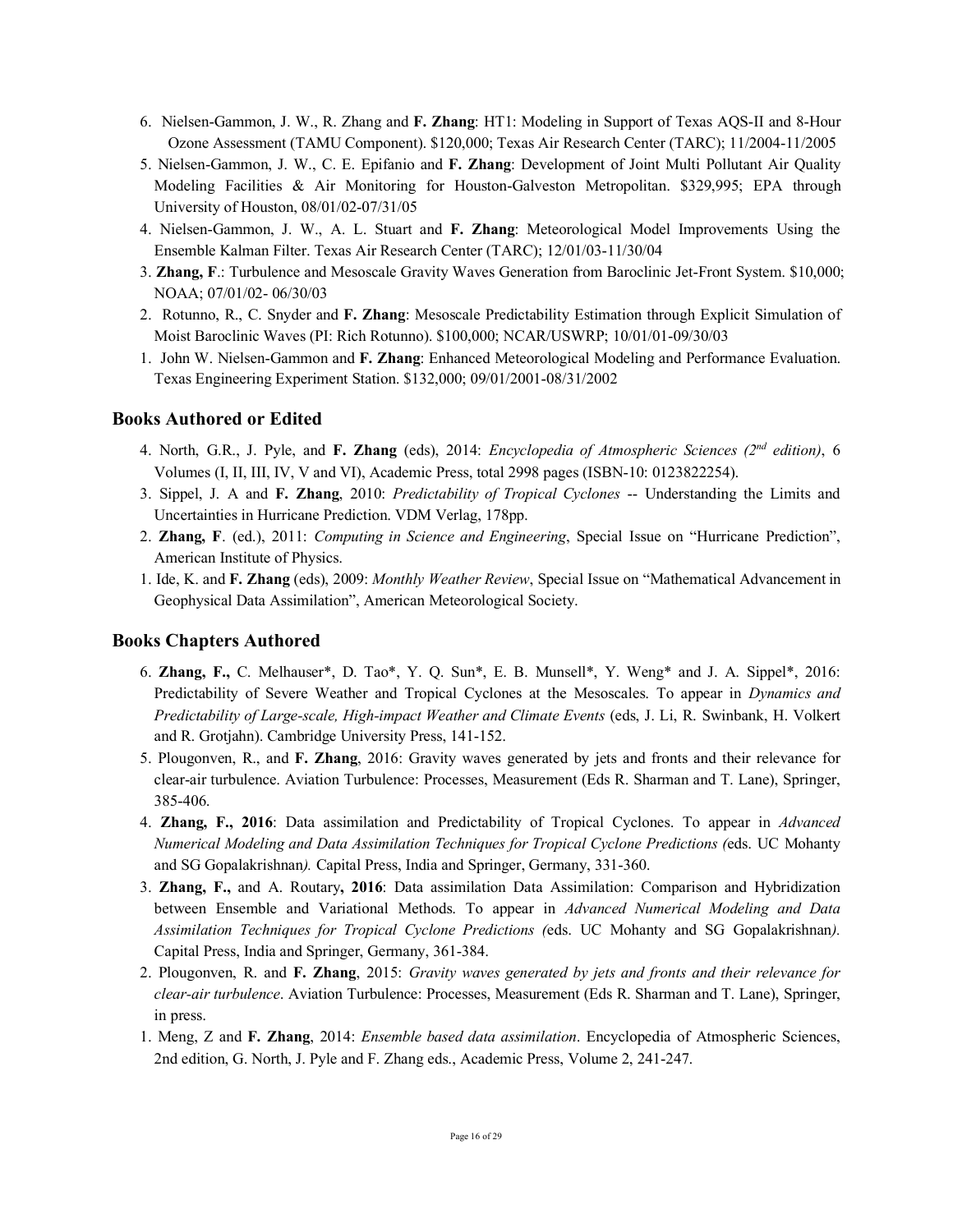# **Peer-reviewed Journal Publications (student/postdoc co-authors denoted with "\*")**

(*Total citations as of 9/2018: Google Scholar 9125, h-index 52; Web of Science 6156, h-index 44*) (**No.1** on the list of the most impactful scientists during 2011-2015 in the category of "Meteorology and Atmospheric Science", Chinese Academy of Sciences based on ISI Web of Science data analytics)

- 221. Zhang, Y.\*, **F. Zhang**, and D. J. Stensrud, 2018: Assimilating all-sky infrared radiances from GOES-16 ABI using an ensemble Kalman filter for convection-allowing severe thunderstorm prediction. *Mon. Wea. Rev.,* in press.
- 220. Taraphdar\*, S., **F. Zhang**, L. R. Lueng, O. Pauluis and X. Chen, 2018: MJO Affects the Monsoon Onset Timing over the Indian Region. *Geophysical Research Letters*, accepted.
- 219. Liu, S., D. Tao, K. Zhao, M. Minamide, and **F. Zhang**, 2018: Dynamics and predictability of the rapid intensification of Super Typhoon Usagi (2013). Journal of Geophysical Research – Atmospheres, accepted.
- 218. Wu, D., K. Zhao, M. R. Kumjian, X. Chen, H. Huang, M. Wang, A. C. Didlake, Y. Duan, and F. Zhang, Kinematics and Microphysics of Convection in the Outer Rainband of Typhoon Nida (2016) revealed by Polarimetric Radar. Journal of Geophysical Research – Atmospheres, in press.
- 217. Wang, M., K. Zhao, W.-C. Lee, F. Zhang, 2018: Microphysical and kinemaiitic structure of convective-scale elements in the inner rainband of Typhoon Matmo (2014) after landfall. Journal of Geophysical Research – Atmospheres,123, http://doi.org/10.1029/2018JD028578.
- 216. Francisco J Tapiador, Remy Roca, Anthony del Genio, Boris deWitte, Walt Petersen and **F. Zhang**, 2018: Is Precipitation a Good Metric of Model Performance? *Bulletin of the American Meteorological Society,* in press.
- 215. Lu\*, Y., and **F. Zhang**, 2018: A novel channel-synthesizing method for reducing uncertainties in satellite radiative transfer modeling. *Geophysical Research Letters*, 45, https://doi.org/10.1029/2018GL077342.
- 214. Minamide, M.\*, and **F. Zhang**, 2018: Assimilation of all-sky infrared radiances from Himawari-8 and impacts of moisture and hydrometer initialization on convection-permitting tropical cyclone prediction. *Monthly Weather Review,* in press.
- 213. Zhang, Y.\*, and **F. Zhang**, 2018: A Review on the Ensemble-Based Data Assimilations for Severe Convective Storms". *Advances in Meteorological Science and Technology*, in press.
- 212. Guo, L., B. Fan, **F. Zhang**, H. Lin and J. Zhao, 2018: The variability of severe dust storm occurrence in China from 1958 to 2007. *Journal of Geophysical Research – Atmospheres*, in press.
- 211. Liu\*, S., D. Tao\*, K. Zhao, M. Minamide\*, and **F. Zhang**, 2018: Dynamics and predictability of Rapid Intensification of Super Typhoon Usagi (2013). *Journal of Geophysical Research – Atmospheres, in press*.
- 210. Wang, M., K. Zhao, W.-C. Lee, **F. Zhang**, 2018: Microphysical and kinematic structure of convective-scale elements in the inner rainband of Typhoon Matmo (2014) after landfall. *Journal of Geophysical Research – Atmospheres, in press*.
- 209. Wu\*, D., K. Zhao, M. R. Kumjian, X. Chen1, H. Huang, M. Wang, A. C. Didlake, Y. Duan, and **F. Zhang,**  Kinematics and Microphysics of Convection in the Outer Rainband of Typhoon Nida (2016) revealed by Polarimetric Radar. *Journal of Geophysical Research – Atmospheres, in press*.
- 208. Sieron\*, S. B., **F. Zhang**, E. E. Clothiaux, L. N. Zhang, and Y. Lu, 2018: Representing Precipitation Ice Species with Both Spherical and Non-Spherical Particles for Microphysics-Consistent Cloud Microwave Scattering Properties. *Journal of Advances in Modeling Earth Systems*, in press.
- 207. Ying, Y.\*, F. **Zhang**, 2018: Potentials in improving predictability of multiscale tropical weather systems evaluated through ensemble assimilation of simulated satellite-based observations. Journal of the Atmospheric Sciences, in press.
- 206. Chen\*, Y., **F. Zhang**, B. W. Green, and Y. Xu, 2018: Combined Impacts of Ocean Cooling and Reduced Wind Drag on the Intensity and Structure of Hurricane Katrina (2005). *Monthly Weather Review*, in press.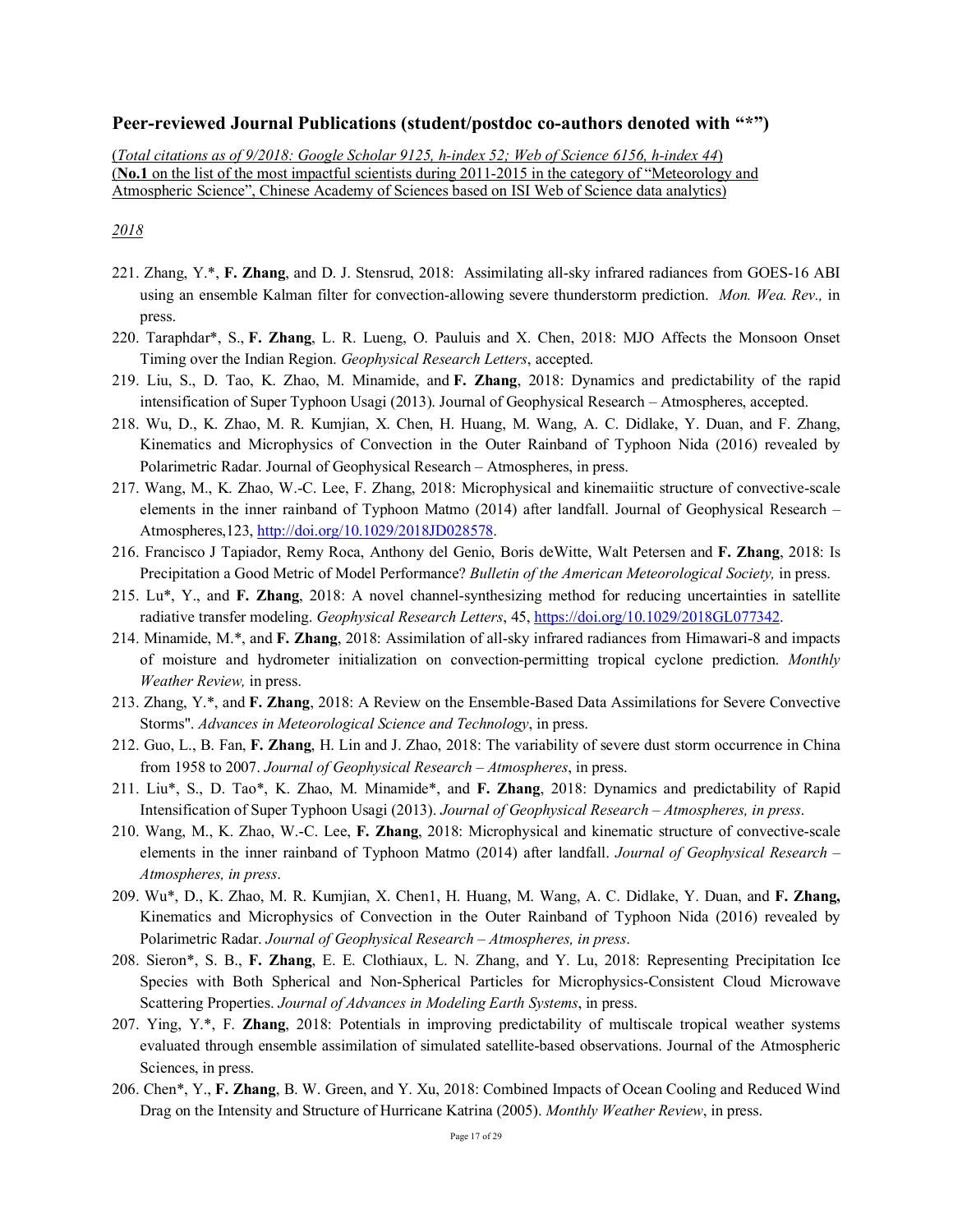- 205. Li, J., and **F. Zhang**, 2018: Geometry-Sensitive Ensemble Mean based on Wasserstein Barycenters: Proof-of-Concept on Cloud Simulations. *Journal of Computational Statistics*, in press.
- 204. Zhang, Y\*, **F Zhang**, CA Davis and J Sun, 2018: Diurnal evolution and structure of long-lived mesoscale convective vortices along the Mei-yu front over the East China Plains. *Journal of the Atmospheric Sciences*, in press.
- 203. Chen\*, X., O. Pauluis, **F. Zhang**, 2018: Regional Simulation of Indian summer Monsoon Intraseasonal Oscillations at Gray Zone Resolution. *Atmospheric Chemistry and Physics*, in press.
- 202. Munsell\*, EB, **F Zhang**, SA Braun1, JA Sippel, and AC Didlake, 2018: The inner-core temperature structure of Hurricane Edouard (2014): Observations and ensemble variability. *Monthly Weather Review*, in press.
- 201. Nystrom\*, R, **F Zhang**, EB Munsell, SA Braun, JA Sippel, Y Weng, and K Emanuel, 2018: Predictability and dynamics of Hurricane Joaquin (2015) explored through convection-permitting ensemble sensitivity experiments. *Journal of the Atmospheric Sciences*, in press.
- 200. Pan, J., D. Teng, Y. Zhang, Y. Weng and **F. Zhang**, 2018: Dynamical processes of heavy local rainfall over East China induced by Super Typhoon Soudelor (2015). *Science China – Earth Science,* in press.
- 199. Chen\*, X. O. Pauluis, **F. Zhang**, 2018: Atmospheric overturning across multiple scales of an MJO event during the CINDY/DYNAMO Campaign. *Journal of the Atmospheric Sciences*, in press.
- 198. Ying, Y., **F. Zhang**, J. L. Anderson, 2018: On the selection of localization radius in ensemble filtering for multi-scale quasi-geostrophic dynamics. *Monthly Weather Review*, in press.

- 197. Ying\*, Y., **F. Zhang**, 2017a: Practical and intrinsic predictability of multi-scale weather and convectivelycoupled equatorial waves during the active phase of an MJO. *Journal of the Atmospheric Sciences*, **74**, 3771- 3785.
- 196. Sun, J.\*, and **F. Zhang**, 2017: Daily extreme precipitation and trends over China. *Science China – Earth Science*, **60**, 2190-2203.
- 195. Stern, D. P.\*, J. Vigh, D. S. Nolan, and **F. Zhang**, 2015: Reply to Comments On "Revisiting the Relationship Between Eyewall Contraction and Intensification". *Journal of the Atmospheric Sciences*, **74**, 4275-4286.
- 194. Evans, C., K. Wood, S. Aberson, H. Archambault, S. Milrad, L. Bosart, K.,Corbosiero, C. Davis, J. Dias Pinto, J. Doyle, C. Fogarty, T. Galarneau, Jr., C.,Grams, K. Griffin, J. Gyakum, R. Hart, N. Kitabatake, H. Lentink, R. McTaggart Cowan,W. Perrie, J. Quinting, C. Reynolds, M. Riemer, E. Ritchie, Y. Sun, **F. Zhang**, 2017: The Extratropical Transition of Tropical Cyclones. Part I: Cyclone Evolution and Direct Impacts. *Monthly Weather Review*, **145**, 4317-4344.
- 193. Cohen Y, N Harnik, E Heifetz, DS Nolan, D Tao, **F Zhang**, 2017: On the Violation of Gradient Wind Balance at the top of Tropical Cyclones. *Geophysical Research Letters*, **44**, doi:10.1002/2017GL074552.
- **192. Zhang, F.**, D. Tao\*, Y.Q. Sun\* and J. D. Kepert, 2017: Dynamics and predictability of secondary eyewall formation in sheared tropical cyclones. *Journal of Advances in Modeling Earth Systems (JAMES)*, **9**, 89- 112, DOI: 10.1002/2016MS000729.
- 191. Minamide, M.\*, and **F. Zhang**, 2017: Adaptive Observation Error Inflation for Assimilating All-sky Satellite Radiance. *Monthly Weather Review*,**145**, 1063-1081.
- 190. Melhauser, C.\*, **F. Zhang**, Y. Weng, Y. Jin, H. Jin and Q. Zhao, 2017: A Multiple-Model Convectionpermitting Ensemble Examination of the Probabilistic Prediction of Tropical Cyclones: Hurricanes Sandy (2012) and Edouard (2014). *Weather and forecasting,* **32**, 665-668.
- 189. Zhang, Q.\*, X Ni\* and **F. Zhang**, 2017, Decreasing trend in severe weather occurrence over China during the past 50 years. (*Nature) Scientific Reports*, **7**, 42310, doi:10.1038/srep42310.
- 188. Munsell, E. B.\*, **F. Zhang**, J. A. Sippel, S. A. Braun, Y. Weng, 2017: Dynamics and predictability of the intensification of Hurricane Edouard (2014). *Journal of the Atmospheric Sciences*, **74**, 573-595.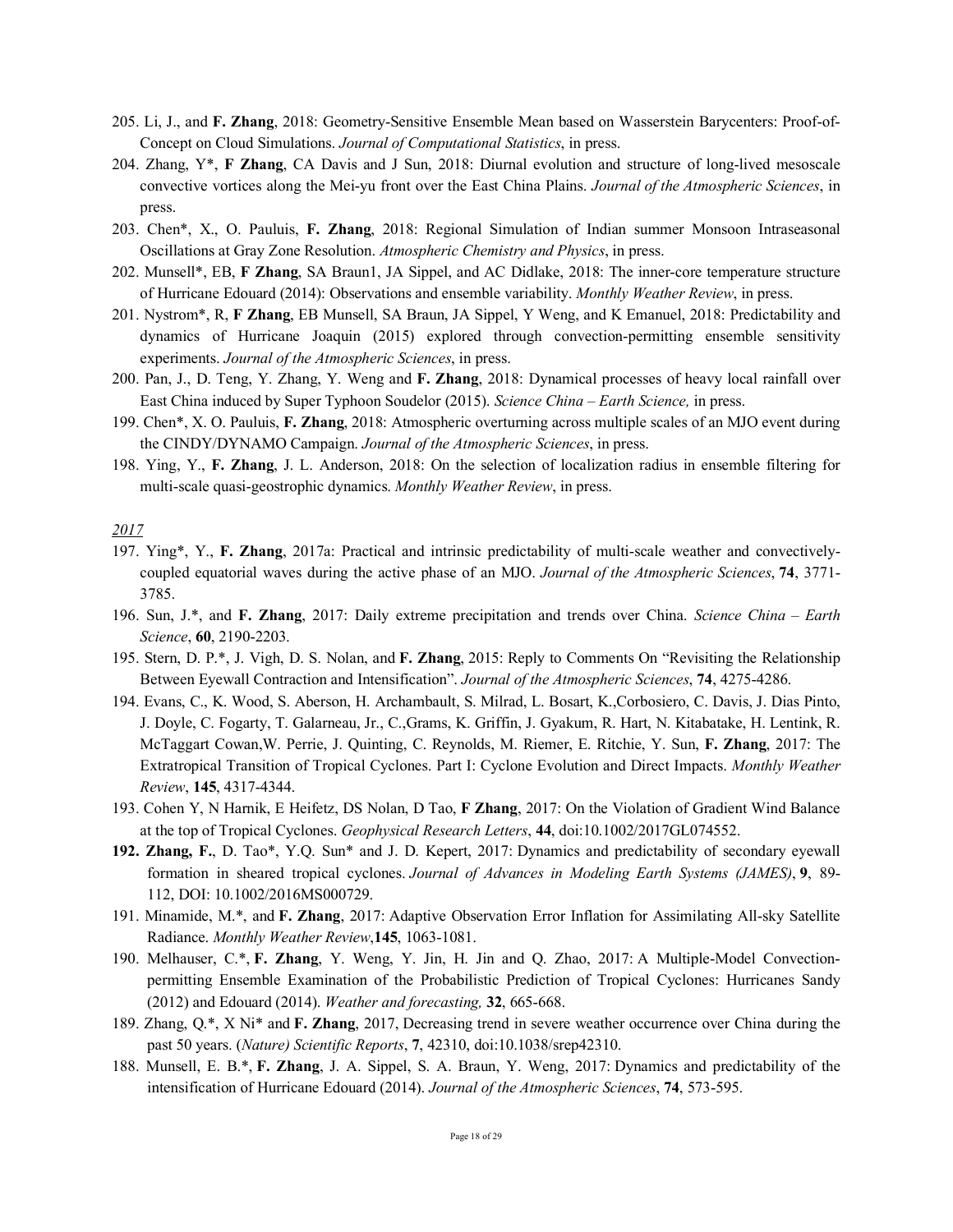- 187. Sun, Y.Q.\*, R. Rotunno, and **F. Zhang**, 2017: doi: Contributions of moist convection and internal gravity waves to building the atmospheric "-5/3" kinetic energy spectra, *Journal of the Atmospheric Sciences*, **74**, 185- 201.
- 186. Zhao, K., M. Wang, P. Fu, Z. Yang, J. Wen, W-C Lee, and **F. Zhang**, 2017: Doppler radar analysis of a tornadic miniature supercell during the Landfall of Typhoon Mujigae (2015) in South China. Bulletin of the American Meteorological Society, **98**, 1821-1831.
- 185. Zhu\*, L., Z. Meng, **F. Zhang**, and P. M. Markowski, 2017: The influence of sea- and land-breeze circulations on the diurnal variability of precipitation over a tropical island. Atmospheric Chemistry and Physics, **17**, 13213-13232.
- 184. Li\*, M, **F Zhang**, Q Zhang, Harrington and MR Kumjian, 2017: Nonlinear Response of hail precipitation rate to environmental moisture content: a real case modeling study of an episodic midlatitude severe convective event. Journal of Geophysical Research - Atmosphere, **122**, doi:10.1002/2016JD026373.
- 183. Pauluis, O., and **F. Zhang**, 2017: Reconstruction of thermodynamic cycles in a high-resolution simulation of a hurricane. *Journal of the Atmospheric Sciences*, **74**, 3357-3381.
- **182. Zhang, F.**, S. Talaphdar, and S. Wang, 2017: The role of global circumnavigating mode in the MJO initiation and propagation. Journal of Geophysical Research - Atmosphere, accepted.
- 181. Tang, X.\*, Z. Tan, J. Fang, Y.Q. Sun and **F. Zhang**, 2017: Impacts of diurnal radiation cycle on secondary eyewall formation. Journal of the Atmospheric Sciences, **74**, 3079-3098.
- 180. Chen\*, X., **F. Zhang**, K. Zhao, 2017: Influence of Monsoonal Wind Speed and Moisture Content on Intensity and Diurnal Variations of the Mei-yu Season Coastal Rainfall over South China. Journal of the Atmospheric Sciences, **74**, 2835-2856.
- 179. Fang, J, O Pauluis, **F Zhang**, 2017: Isentropic analysis on the intensification of Hurricane Edouard (2014). Journal of the Atmospheric Sciences, **74**, 4177–4197.
- 178. Sieron S. B.\*, E.E. Clothiaux, **F. Zhang**, Y. Lu and J. Otkin, 2017: Fast Radiative Transfer Modeling for All-Sky Microwave Satellite Radiances: Modifying CRTM with Microphysics-Consistent Cloud Optical Properties. Journal of Geophysical Research - Atmosphere, **122**, DOI: 10.1002/2017JD026494.
- 177. Emanuel, K. and **F. Zhang**, 2017: The Role of Inner Core Moisture in Tropical Cyclone Predictability and Practical Forecast Skill, *Journal of the Atmospheric Sciences*, **74**, 2315-2324.

- 176. Chen, H. W.\*, R. B. Alley, **F. Zhang**, 2016: Interannual Arctic sea-ice variability and associated winter weather patterns: A regional perspective for 1979–2014. Journal of Geophysical Research - Atmosphere, **121**, doi:10.1002/2016JD024769.
- 175. Houtekamer, P. L. and **F. Zhang**, 2016: Review of the Ensemble Kalman Filter for Atmospheric Data Assimilation. *Monthly Weather Review*, **144**, 4490-4530.
- 174. Chen, H. W.\*, **F. Zhang**, R. B. Alley, 2016: Nonlinear atmospheric response to Arctic sea-ice loss under different sea ice scenarios", *Journal of Climate*, **29**, 7831-7849.
- 173. Fang, J. and **F. Zhang**, 2016: Contribution of tropical waves to the formation of Super Typhoon Megi (2010). *Journal of the Atmospheric Sciences*, **73**, 4387-4405.
- 172. Weng, Y.\* and **F. Zhang**, 2016: Advances in Convection-permitting Tropical Cyclone Analysis and Prediction through EnKF Assimilation of Reconnaissance Aircraft Observations. *Journal of Metrological Society of Japan*, 94, 345-358.
- 171. Li, M.\*, Q. Zhang and **F. Zhang**, 2016: Hail Frequency and its Association with Atmospheric Circulation Patterns in Mainland China during 1960-2012. *Journal of Climate,* **29**, 7027-7044.
- 170. Chen, X.\*, **F. Zhang**, K. Zhao, 2016: Diurnal variations of land-sea breeze and its related precipitation over South China, *Journal of the Atmospheric Sciences*, **73**, 4793-4815.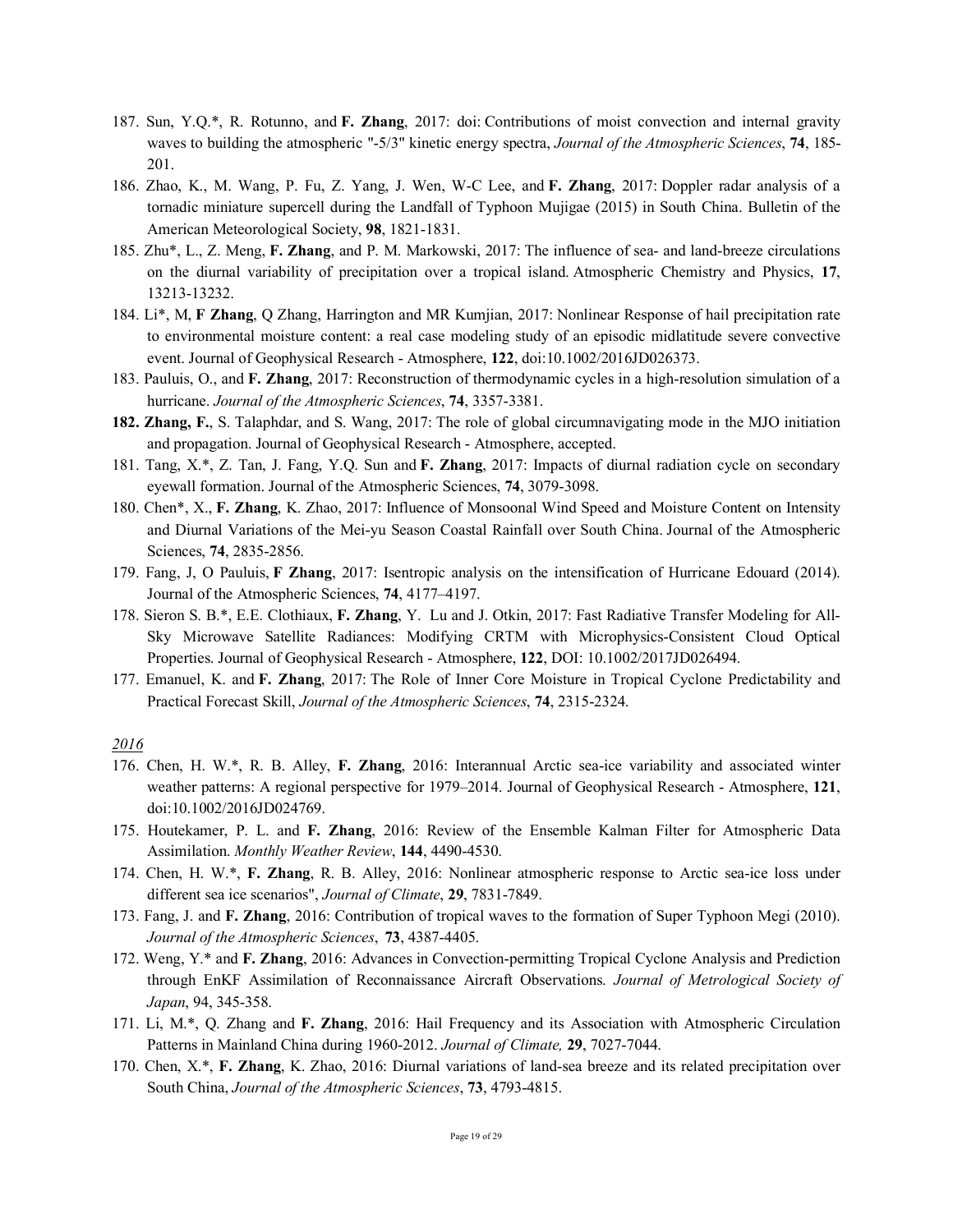- 169. Yueh, S., A Fore, W Tang, H Akiko, B Stiles, N Reul, Y Weng and **F Zhang**, 2016: SMAP L-Band Passive Microwave Observations Of Ocean Surface Wind During Severe Storms. *IEEE Transactions on Geoscience and Remote Sensing*, **54**, 7339-7350.
- **168. Zhang, F.**, and K. A. Emanuel, 2016: On the role of surface fluxes and WISHE in tropical cyclone intensification. *Journal of the Atmospheric Sciences*, **73**, 2011-2019.
- 167. Emanuel, K. and **F. Zhang**, 2016: On the Predictability and Error Sources of Tropical Cyclone Intensity Forecasts, *Journal of the Atmospheric Sciences*, **73**, 3739-3747.
- 166. Tang, X.\*, and **F. Zhang**, 2016: Impacts of the Diurnal Radiation Cycle on the Formation, Intensity and Structure of Hurricane Edouard (2014). *Journal of the Atmospheric Sciences*, **73**, 2871-2892.
- 165. Wei, J.\*, **F. Zhang**, and J. H. Richter, 2016: Toward Improving Nonorographic Gravity Wave Parameterizations: An Analysis of Gravity Wave Spectral Characteristics in Moist Baroclinic Jet-Front Systems. *Journal of the Atmospheric Sciences*, **73,** 3133-3155.
- 164. Poterjoy, J.\*, and F. Zhang, 2016: Comparison of hybrid four-dimensional data assimilation methods with and without the tangent linear and adjoint models for predicting the life cycle of Hurricane Karl (2010). *Monthly Weather Review*, **144,** 1449-1468.
- **163. Zhang, F.**, M. Minamide\*, E.E. Clothiaux, 2016: Potential Impacts of Assimilating All-sky Satellite Radiances from GOES-R on Convection-Permitting Analysis and Prediction of Tropical Cyclones. *Geophysical Research Letters*, **43**, doi:10.1002/2016GL068468.
- 162. Sun, Y.Q.\*, and **F. Zhang**, 2016: Intrinsic versus practical limits of atmospheric predictability and the significance of the butterfly effect. *Journal of the Atmospheric Sciences,* **73**, 1419-1438.
- 161. Dong, L.\*, and **F. Zhang**, 2016: OBEST: An observation-based ensemble setting technique for tropical cyclone track forecasting. *Weather and Forecasting*, 31, 57–70.
- 160. Zhu, L.\*, Q. Wang, X. Shen, Z. Meng, **F. Zhang**, Y. Weng\*, Y. Gao\*, Y. Zhang\*, J. Yue, 2016: Prediction and Predictability of a High-impact Western Pacific Landfalling Typhoon Vicente (2012) through Convectionpermitting Ensemble Assimilation of Doppler Radar Velocity. *Monthly Weather Review*, 144, 21-43.
- 159. Zhao, K. Q. Li, W-C Lee, Y.Q. Sun\* and **F. Zhang**, 2016: Doppler Radar Analysis of Triple Eyewalls in Typhoon Usagi (2013). *Bulletin of the American Meteorological Society*, **97**, 25-30.
- 158. Mrowiec, A.A., O. M. Pauluis and **F. Zhang**, 2016: Isentropic analysis of a simulated hurricane. *Journal of the Atmospheric Sciences*,**73**, 1857-1870.
- 157. Qiu, X\*, and **F. Zhang**, 2016: Prediction and Predictability of an extreme local rainfall event through EnKF assimilation of radar observations. *Science China - Earth Sciences,* **59**, 518-532.
- 156. Zhang, Y. J.\*, **F. Zhang**, Z. Meng, D. J. Stensrud 2016: Intrinsic Predictability of the 20 May 2013 Tornadic Thunderstorm Event in Oklahoma at Storm Scales. *Monthly Weather Review*, **144,** 1273-1298.
- 155. Melhauser, C.\*, and **F. Zhang**, 2016: Application of a Simplified Co-plane Wind Retrieval Using Dual-Beam Airborne Doppler Radar Observations for Tropical Cyclone Prediction. *Monthly Weather Review*, **144,** 2645- 2666.
- 154. Stern, D. P.\*, and **F. Zhang**, 2016: The Warm Core Structure of Hurricane Earl (2010). *Journal of the Atmospheric Sciences*, **73**, 3305-3328
- **153. Zhang, F.**, W. Li\* and M. E. Mann, 2016: Scale-dependent Regional Climate Predictability over North America Inferred from CMIP3 and CMIP5 Ensemble Simulations. *Advances in Atmospheric Sciences*, **33**, 905- 918.

152. Tao, D.\*, and **F. Zhang**, 2015: Effects of Vertical Wind Shear on the Predictability of Tropical Cyclones: Practical versus Intrinsic Limit. *Journal of Advances in Modeling Earth Systems (JAMES),* DOI: 10.1002/2015MS000474.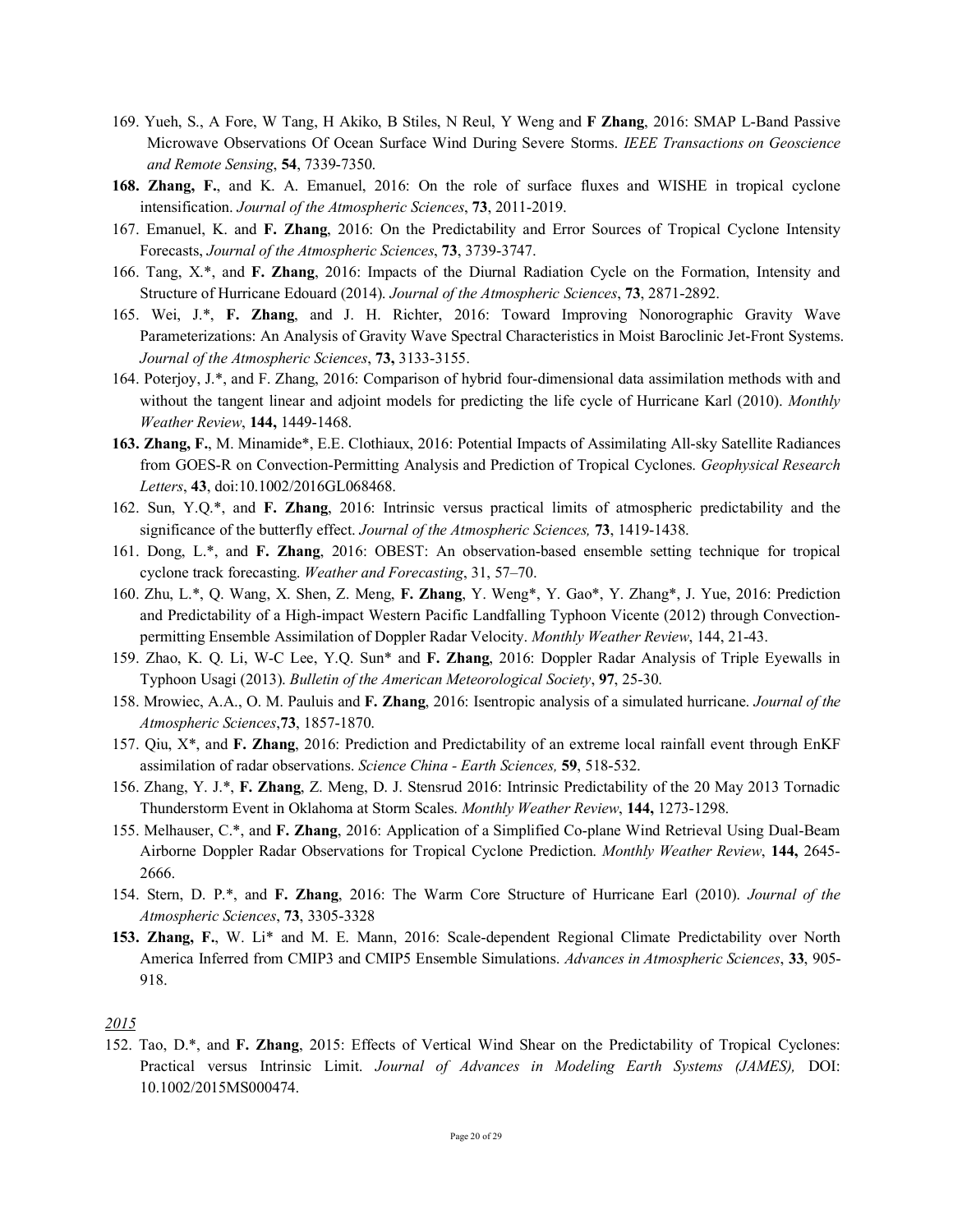- 151. Shu\*, S., and **F. Zhang**, 2015: Influence of Equatorial Wave Disturbances on the Genesis of Super Typhoon Haiyan (2013). *Journal of the Atmospheric Sciences*, **72**, 4591-4613.
- 150. Shi, Y.\*, K. J. Davis, **F. Zhang**, C. J. Duffy, and X. Yu, 2015: Parameter estimation of a physically-based land surface hydrologic model using an ensemble Kalman filter: A multivariate real-data experiment. *Advances in Water Resources*, **83**, 421-427.
- 149. Colle, B. A., M. H. Bowman, K. J. Roberts, M. J. Bowman, C. N. Flagg, and J. Kuang, Y. Weng\*, E.B. Munsell\*, **F. Zhang**, 2015: Exploring the sensitivity of water level predictions for Metropolitan New York during Sandy (2012) using ensemble storm surge predictions. *J. Marine Science & Engineering*, **3**, 428-443.
- 148. Ying, Y.\*, and **F. Zhang**, 2015: An adaptive covariance relaxation method for ensemble data assimilation. *Quarterly Journal of the Royal Meteorological Society*, **141**, 2898–2906.
- 147. Munsell, E. B.\*, J. A. Sippel, S. A. Braun, Y. Weng\*, **F. Zhang**, 2015: Dynamics and predictability of Hurricane Nadine (2012) evaluated through convection-permitting ensemble analysis and forecasts with NASA HS3 field campaign observations. *Monthly Weather Review*, **143**, 4514–4532.
- 146. Zhang, Y. J.\*, **F. Zhang**, Z. Meng, D. J. Stensrud 2015a: Predictability of the 20 May 2013 Tornadic Thunderstorm Event in Oklahoma: Sensitivity to Synoptic Timing and Topographical Forcing. *Monthly Weather Review*, **143**, 2973-2997.
- 145. Yun\*, Y., Q. Zheng, B. Green\*, and **F. Zhang**, 2015: Mitigating atmospheric effects in the InSAR measurement through high-resolution data assimilation and numerical simulations with a weather prediction model. *International Journal of Remote Sensing*, **36**, 2129-2147.
- 144. **Zhang, F.**, J. Wei\*, M. Zhang\*, K.B. Bowman, L.L. Pan, E. Atlas, and S.C. Wofsy, 2015: Aircraft Measurements of Gravity Waves in the Upper Troposphere and Lower Stratosphere during the START08 Field Experiment. *Atmospheric Chemistry and Physics*, **15**, 7667-7684.
- 143. Green, B.W.\*, and **F. Zhang**, 2015b: Numerical simulations of Hurricane Katrina (2005) in the turbulent gray zone. *Journal of Advanced Modeling in Earth Sciences*, **7**, 142-161.
- 142. Green, B.W.\*, and **F. Zhang**, 2015a: Idealized Large Eddy Simulations of a Tropical Cyclone-Like Boundary Layer. *Journal of the Atmospheric Sciences*, **72**, 1743-1746.
- 141. Poterjoy, J.\*, and **F. Zhang**, 2015a: Systematic comparison of tangent-linear and ensemble-based fourdimensional data assimilation methods using hybrid background error covariance: E4DVar versus 4DEnVar. *Monthly Weather Review*, **143**, 1601-1621.
- 140. Stern, D. P.\*, J. Vigh, D. S. Nolan, and **F. Zhang**, 2015: Revisiting the Relationship Between Eyewall Contraction and Intensification. *Journal of the Atmospheric Sciences*, **72**, 1283-1306.
- 139. Wang, S., A. H. Sobel, **F. Zhang**, Y. Qiang Sun\*, Y. Yue\*, L. Zhou, 2015: Regional Simulation of the October and November MJO Events Observed during the CINDY/DYNAMO Field Campaign at Gray Zone Resolution. *Journal of Climate*, **28**, 2097-2119.
- 138. Chi, Y.\*, **F. Zhang**, W. Li\*, J. He, and Z. Guan, 2015: Correlation between the Onset of the East Asian Subtropical Summer Monsoon and the Eastward Propagation of the Madden–Julian Oscillation. *Journal of the Atmospheric Sciences*, **72**, 1200-1214.
- 137. Qian, T., P. Zhao, **F. Zhang**, and X. Bao, 2015: Rainy season precipitation over Sichuan Basin. *Monthly Weather Review*, **143**, 383-394.
- 136. Wei, J\* and F. Zhang, 2015: Tracking gravity waves in moist baroclinic waves. *Journal of Advanced Modeling in Earth Sciences* (JAMES), doi: 10.1002/2014MS000395
- 135. **Zhang, F.,** and Y. Weng\*, 2015: Predicting Hurricane Intensity and Associated Hazards: A Five-Year Real-Time Forecast Experiment with Assimilation of Airborne Doppler Radar Observations. *Bulletin of the American Meteorological Society*, **96**, 25-32.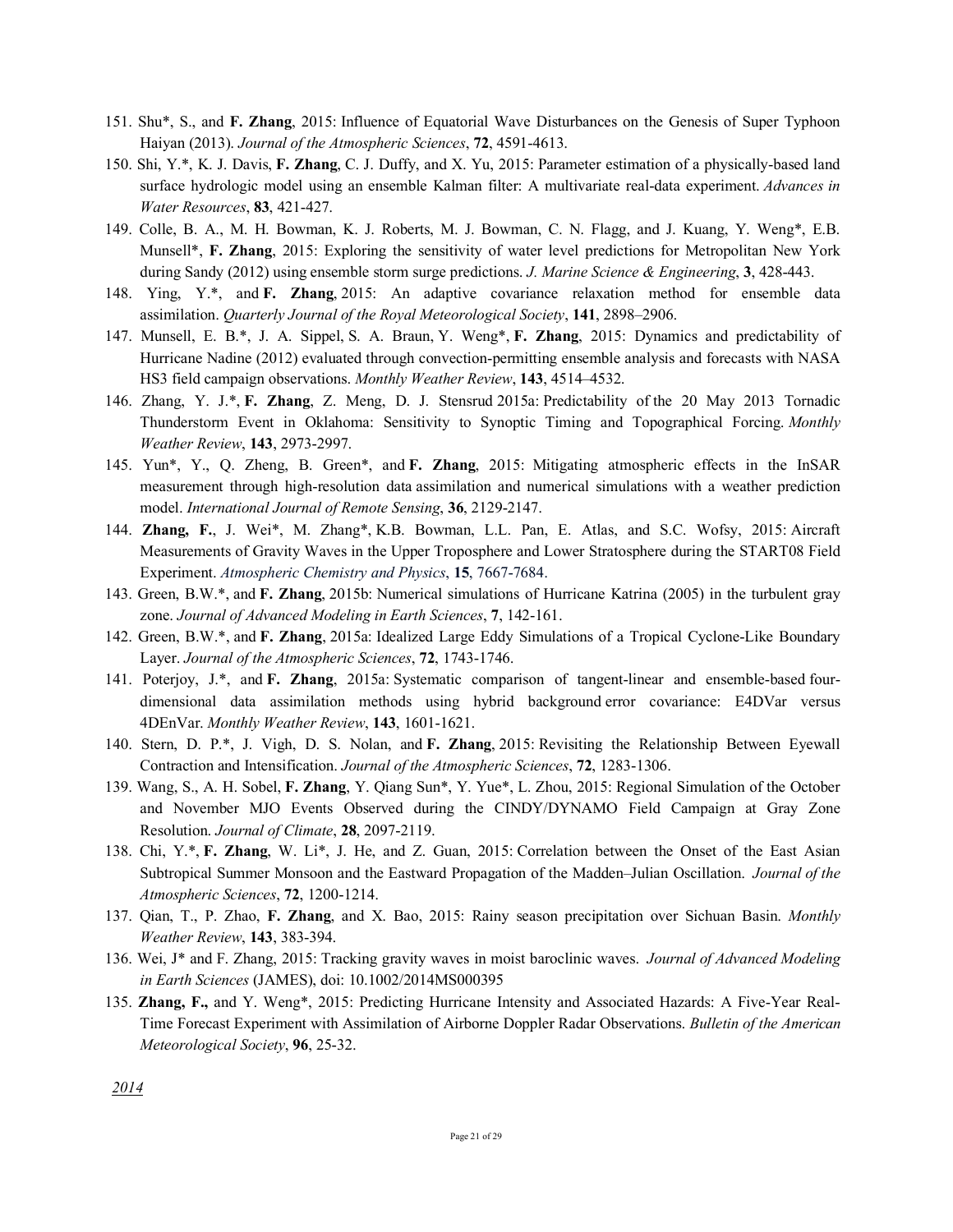- 134. Zhang, X., X.-Y Huang, J. Liu, J. Poterjoy\*, Y. Weng\* and F. Zhang, 2014: Development of an efficient regional four-dimensional variational data assimilation system for WRF. *Journal of Atmospheric and Oceanic Technology*, **31**, 2777-2794.
- 133. Sippel, J.A., F. Zhang, Y. Weng\*, Lin Tian, Gerald M. Heymsfield, and Scott A. Braun, 2014: Ensemble Kalman Filter Assimilation of HIWRAP Observations of Hurricane Karl (2010) from the Unmanned Global Hawk Aircraft. *Monthly Weather Review*, **142**, 4559-4580.
- 132. Zhang, Y. C.\*, F. Zhang, and J. Sun, 2014: Comparison of the diurnal variations of warm-season precipitation for East Asia versus North America downstream of the Tibetan Plateau versus the Rocky Mountains. *Atmospheric Chemistry and Physics*, **14**, 10741-10759.
- 131. Zhen, Y.\*, and F. Zhang, 2014: A Probabilistic Approach of Adaptive Covariance Localization For Serial Ensemble Square-root Filters. *Monthly Weather Review*, **142**, 4499-4518.
- 130. Taraphdar\*, S., P. Mukhopadhyay, R. L. Lueng, **F. Zhang**, S. Abhilash, and B. N. Goswami, 2014: The Role of Moist Processes in the Intrinsic Predictability of Indian Ocean Cyclones. *Journal of Geophysical Research*, **119**, doi:10.1002/2013JD021265.
- 129. Poterjoy, J.\*, **F. Zhang**, 2014: Inter-comparison and coupling of ensemble and variational data assimilation approaches for the analysis and forecasting of Hurricane Karl (2010). *Monthly Weather Review*, **142**, 3347-3364.
- 128. Zhang, Y. J.\*, Z. Meng, Y. Weng\*, and **F. Zhang**, 2014: Predictability of Tropical Cyclone Intensity Evaluated through 5-year Forecasts with a Convection-permitting Regional-scale Model in the Atlantic Basin. *Weather and Forecasting*, **29**, 1003-1023.
- 127. Tao, D.\*, and F. Zhang, 2014: Effect of environmental shear, sea-surface temperature and ambient moisture on the formation and predictability of tropical cyclones: an ensemble-mean perspective. *Journal of Advanced Modeling in Earth Sciences*, **6**, 384-404.
- 126. Shi\*, Y., K. J. Davis, **F. Zhang,** C. J. Duffy, 2014: Parameter Estimation of a Physically-Based Land Surface Hydrologic Model Using the Ensemble Kalman Filter: A Synthetic Experiment. *Water Resources Research*, **50**, 706-724.
- 125. Shu, S., **F. Zhang,** Y. Wang and J. Ming, 2014: Environmental Influences on the Intensity Changes of Tropical Cyclones over the Western North Pacific. *Atmospheric Chemistry and Physics, 14,* 6329–6342.
- 124. Bei, N., and **F. Zhang**, 2014: Mesoscale Predictability of Moist Baroclinic Waves: Variable and Scale Dependent Error Growth. *Advances in Atmospheric* Sciences, 995-1008. doi: 10.1007/s00376-014-3191-7.
- 123. Green, B.W.\*, and **F. Zhang**, 2014: Sensitivity of Tropical Cyclone Simulations to Parametric Uncertainties in Air-Sea Fluxes and Implications for Parameter Estimation. *Monthly Weather Review*, **142**, 2290-2308.
- 122. Shi\*, Y., K. J. Davis, **F. Zhang,** C. J. Duffy, 2014: Evaluation of the Parameter Sensitivities of a Coupled Land Surface Hydrologic Model. *Journal of Hydrometeorology*, 15, 279-299.
- 121. Poterjoy, J.\*, **F. Zhang**, and Y. Weng\*, 2014: The effects of sampling error on the EnKF assimilation of innercore hurricane observations. *Monthly Weather Review*, **142**, 1609-1630.
- 120. Poterjoy, J.\*, **F. Zhang**, 2014: Predictability and genesis of Hurricane Karl (2010) examined through the EnKF assimilation of field observations collected during PREDICT. *Journal of the Atmospheric Sciences*, **71**, 1260- 1275.
- 119. Melhauser, C.\*, and **F. Zhang,** 2014: Diurnal radiation cycle impact on the genesis of Hurricane Karl (2010). *Journal of the Atmospheric Sciences*, **71**, 1241-1259.
- 118. Wei, J.\*, and **F. Zhang,** 2014: Mesoscale gravity waves in moist baroclinic jet-front systems. *Journal of the Atmospheric Sciences*, doi:10.1175/JAS-D-13-0171.1.
- 117. Plougonven, R., and **F. Zhang**, 2014: Internal gravity waves from jets and fronts. *Review of Geophysics*, **52**, 33- 76.
- 116. Munsell, E. B.\* and **F. Zhang**, 2014: Prediction and uncertainty of Hurricane Sandy (2012) explored through a real-time cloud-permitting ensemble analysis and forecast system. *Journal of Advanced Modeling in Earth Sciences (JAMES),* **6**, 1-20*.*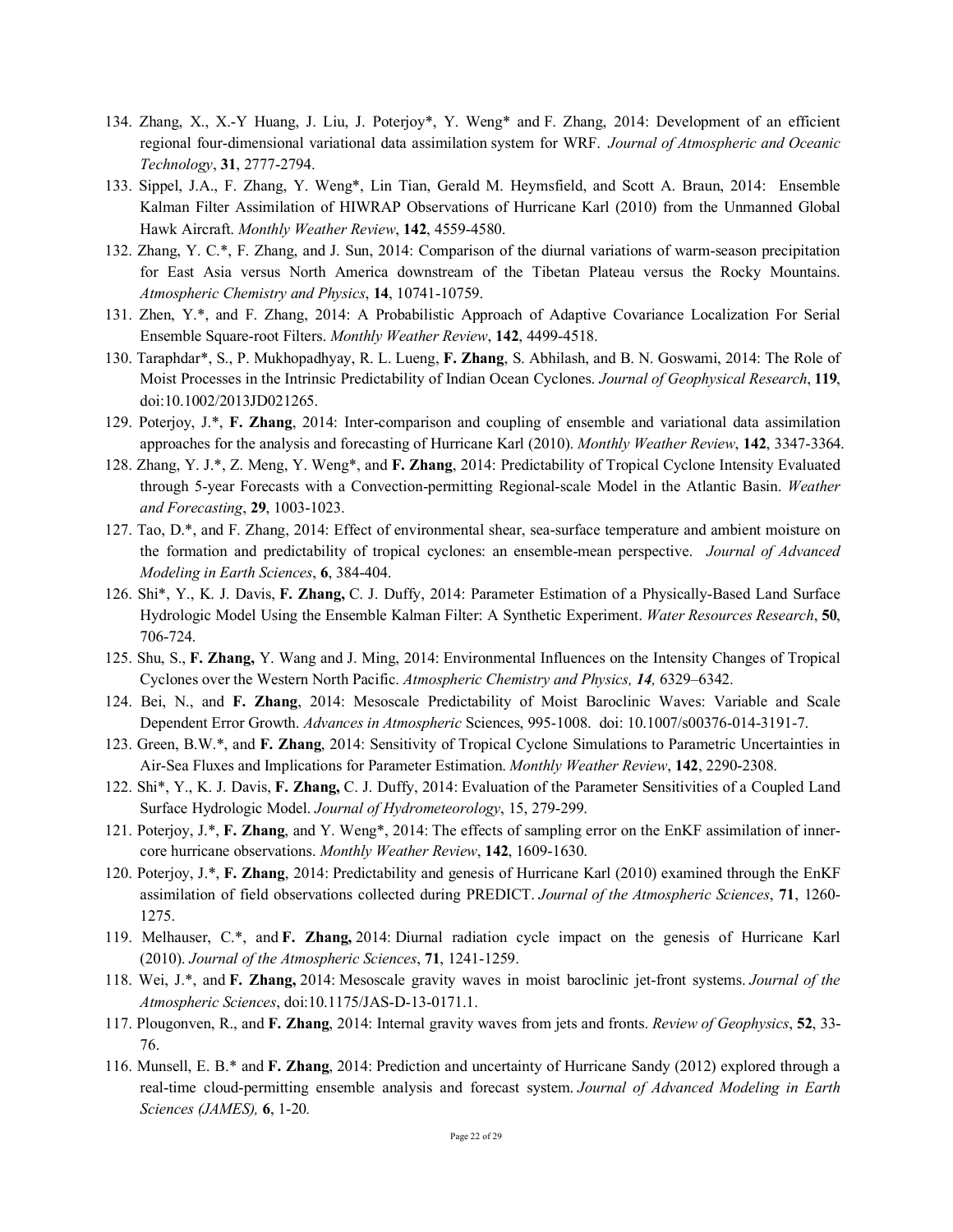- *115.* **Zhang**, **F**., and D. Tao\*, 2013: Impacts of vertical wind shear on the predictability of tropical cyclones. *Journal of the Atmospheric Sciences*, **70**, 975-983.
- 114. Stern, D. P.\*, and **F. Zhang,** 2013: How does the eye warm? Part I: A potential temperature budget analysis of an idealized tropical cyclone. *Journal of the Atmospheric Sciences*, **70**, 73-90.
- 113. Stern, D. P.\*, and **F. Zhang,** 2013: How does the eye warm? Part II: Sensitivity to Vertical Wind Shear, and a Trajectory Analysis. *Journal of the Atmospheric Sciences*, 70, 1849-1873.
- 112. Munsell, E. B.\*, **F. Zhang**, and D. P. Stern\*, 2013: Predictability and dynamics of a non-intensifying tropical storm: Erika (2009). *Journal of the Atmospheric Sciences,* **70**, 2505-2524.
- 111. **Zhang, F.**, M. Zhang\*, and J. Poterjoy\*, 2013: E3DVar: Coupling an ensemble Kalman filter with threedimensional variational data assimilation in a limited-area weather prediction model and comparison to E4DVar. *Monthly Weather Review*, **141**, 900-917.
- 110. Xie, B.\*, **F. Zhang,** Q. Zhang, J. Poterjoy\*, and Y. Weng\*, 2013: Observing Strategy and Observation Targeting for Tropical Cyclones using Ensemble-based Sensitivity Analysis and Data Assimilation. *Monthly Weather Review*, **141**, 1437-1453.
- 109. Green, B.W.\*, and **F. Zhang**, 2013: Impacts of air-sea flux parameterizations on the intensity and structure of tropical cyclones. *Monthly Weather Review*, **141**, 1308-1324.
- 108. Sippel, J. A., S. A Braun, **F. Zhang**, and Y. Weng\*, 2013: Ensemble Kalman Filter Assimilation of Simulated HIWRAP Doppler Velocity Data from a Hurricane. *Monthly Weather Review,* **141**, 2683-2704.
- 107. **Zhang**, F., M. Zhang\*, J. Wei\*, and S. Wang, 2013: Month-long Simulations of Gravity Waves over North America and North Atlantic in Comparison with Satellite Observations. *Acta Meteorologica Sinica*, **27**, 446-454.
- 106. Bao, X.\*, and **F. Zhang, 2013:** Evaluation of NCEP/CFSR, NCEP/NCAR, ERA-Interim and ERA-40 Reanalysis Datasets against Independent Sounding Observations over the Tibetan Plateau. *Journal of Climate***, 26**, 206–214.
- 105. Bao, X.\*, and **F. Zhang,** 2013: Impacts of the Mountain-Plains Solenoid and Cold Pool Dynamics on the Diurnal Variation of Precipitation over Northern China. *Atmospheric Chemistry and Physics, 13, 6865-6982.*
- 104. Hu, X.-M., P. M. Klein, M. Xue, **F. Zhang,** D. C. Doughty, and J. D. Fuentes, 2013: Impact of the Vertical Mixing Induced by Low-level Jet on Boundary Layer Ozone Concentration. *Atmospheric Environment*, **70**, 123- 130.
- 103. Hu, X.-M., P. M. Klein, M. Xue, J. K. Lundquist, **F. Zhang,** and Y. Qi, 2013: Impact of Low-Level Jets on the Nocturnal Urban Heat Island Intensity in Oklahoma City. *Journal of Applied Meteorology and Climatology*, 52, 1779-1801.
- 102. Sun\*, Y., Y. Jiang, B. Tan and **F. Zhang**, 2013: Governing Dynamics in Secondary Eyewall Formation of Typhoon Sinlaku (2008). *Journal of the Atmospheric Sciences*, **70**, 3818-3837.
- 101. Sieron\*, S. A., **F. Zhang**, and K. A. Emanuel, 2013: Feasibility of Tropical Cyclone Intensity Estimation Using Satellite-borne Radiometer Measurements: an Observing System Simulation Experiment, *Geophysical Research Letters*, 40, 1–5, doi:10.1002/grl.50973, 2013.
- 100. Zhao, Q., **F. Zhang**, T. Holt, C. H. Bishop, Q. Xu, 2013: Development and Testing of A Mesoscale and Stormscale Ensemble Data Assimilation System at The Naval Research Laboratory, *Weather and forecasting*28, 1322–1336.
- 99. Qian\*, C., **F. Zhang**, B. W., Green\*, J. Zhang, X. Zhou\*, 2013: Probabilistic Evaluation of the Dynamics and Prediction of Super Typhoon Megi (2010), *Weather and forecasting*, 28, 1562–1577.

### *2012*

98. Xie\*, B and **F. Zhang**, 2012: Impacts of typhoon track, island topography and monsoon flow on the heavy rainfalls in Taiwan associated with Morakot (2009). Monthly Weather Review, **140**, 3379-3394.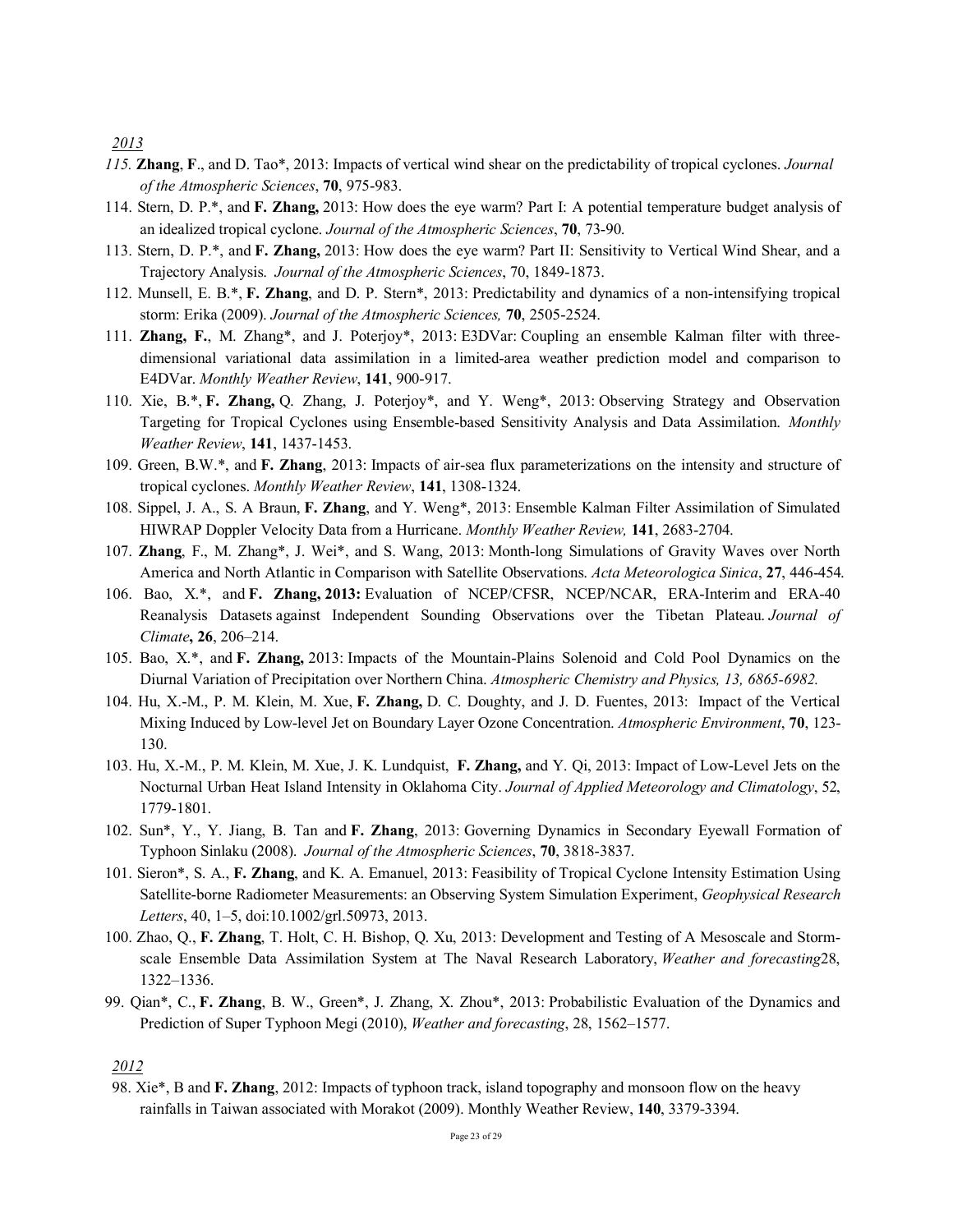- 97. Melhauser, C.\*, and **F. Zhang,** 2012: Practical and intrinsic predictability of Severe and Convective Weather at the mesoscales. *Journal of the Atmospheric Sciences*, **69**, 3350-3371.
- 96. Qian\*, C., Z. Li, **F. Zhang**, Y. Duan, 2013: Review on International Aircraft Reconnaissance of Tropical Cyclones. *Advances in Meteorological Sciences and Technology*, **2(6),** 1-16, doi: 10.3969/j.issn.2095- 1973.2012.06.001.
- 95. Bao, X.\*, and **F. Zhang,** 2012: Impacts of the Mountain-Plains Solenoid and Cold Pool Dynamics on the Diurnal Variation of Precipitation over Northern China. *Atmospheric Chemistry and Physics Discussion, 12, 27891-27926. doi: http://dx.doi.org/10.1175/JAS-D-12-0133.1*
- 94. Fang\*, J. and **F. Zhang**, 2012: Beta effect on the development of tropical cyclones. *Monthly Weather Review*, **140**, 3327-3346.
- 93. Rozoff, C. M., D. S. Nolan, J. P. Kossin, **F. Zhang**, and J. Fang, 2012: The roles of an expanding wind field and inertial stability in tropical cyclone secondary eyewall formation. *Journal of the Atmospheric Sciences*, **69**, 2621–2643.
- 92. Zhang\*, M. and **F. Zhang**, 2012: E4DVar: Coupling an ensemble Kalman filter with four-dimensional variational data assimilation in a limited-area weather prediction model. *Monthly Weather Review*,140, 587-600.
- 91. Sun\*, J. and **F. Zhang**, 2012: Impacts of mountain-plains solenoid on diurnal variations of rainfalls along the Mei-yu front over East China Plains . *Monthly Weather Review*, 140, 179-397.
- 90. Qian\*, T., C. C. Epifanio, and **F. Zhang**, 2012: Topographic effect on the tropical land and see breeze. *Journal of the Atmospheric Sciences,* 69, 130-149.
- 89. Jung, B.-J., H.-M. Kim**, F. Zhang** and C.-C. Wu, 2012: Effect of targeted dropsonde observations and best track data on the track forecasts of Typhoon Sinlaku (2008) using an Ensemble Kalman Filter. *Tellus A*, 64, 14984.
- 88. Montgomery, M. T., C. Davis, T. Dunkerton, Z. Wang, C. Velden, R. Torn, S. Majumdar, **F. Zhang**, R. K. Smith, L. Bosart, M. M. Bell, J. S. Haase, A. Heymsfield, and M. A. Boothe, 2012: The Pre-Depression Investigation of Cloud Systems in the Tropics (PREDICT) experiment: Scientific basis, new analysis tools and some first results. *Bulletin of the American Meteorological Society*, **93**, 152-172.
- 87. Weng\*, Y. and **F. Zhang**, 2012: Assimilating Airborne Doppler Radar Observations with an Ensemble Kalman Filter for Cloud-resolving Hurricane Initialization and Prediction: Katrina (2005). *Monthly Weather Review*, **140**, 841-859.
- 86. Bei\*, N., **F. Zhang**, J. W., Nielsen-Gammon, 2012: Ensemble-based observation targeting for improving ozone prediction in Houston and the surrounding area. *Pure and Applied Geophysics*, **169**, 539-554.
- 85. Meng\*, Z., **F. Zhang**, P. Markowski, D. Wu, K. Zhao, 2012: Mechanisms for the Formation of Rear Inflow and Bow Echo within a Squall Line over South China. *Journal of the Atmospheric Sciences*, doi: http://dx.doi.org/10.1175/JAS-D-11-0121.1.
- 84. Aksoy, A., S. Lorsolo, T. Vukicevic, K. J. Sellwood, S. D. Aberson, and **F. Zhang**, 2012: NOAA/AOML/HRD's HWRF ensemble data assimilation system (HEDAS) for the assimilation of highresolution hurricane inner-core data: Impact of airborne Doppler radar observations in an OSSE. *Monthly Weather Review*, doi: http://dx.doi.org/10.1175/MWR-D-11-00212.1.

- 83. Lane, T.P. and **F. Zhang**, 2011: Coupling between gravity waves and tropical convection at mesoscales. *Journal of the Atmospheric Sciences*, 68, 2582-2598.
- 82. Hu\*, X., **F. Zhang**, G. Yu, J.D. Fuentes, and L. Wu, 2011: Contribution of mixed-phase boundary layer clouds to the termination of ozone depletion events in the Arctic. *Geophysical Research Letters*, 38, L21801.
- 81. Green\*, B. G., **F. Zhang**, P. M. Markowski, 2011: Multi-scale Processes Leading to Supercells in the Landfalling Outer Rainbands of Hurricane Katrina (2005). *Weather and Forecasting*, 26, 828-847.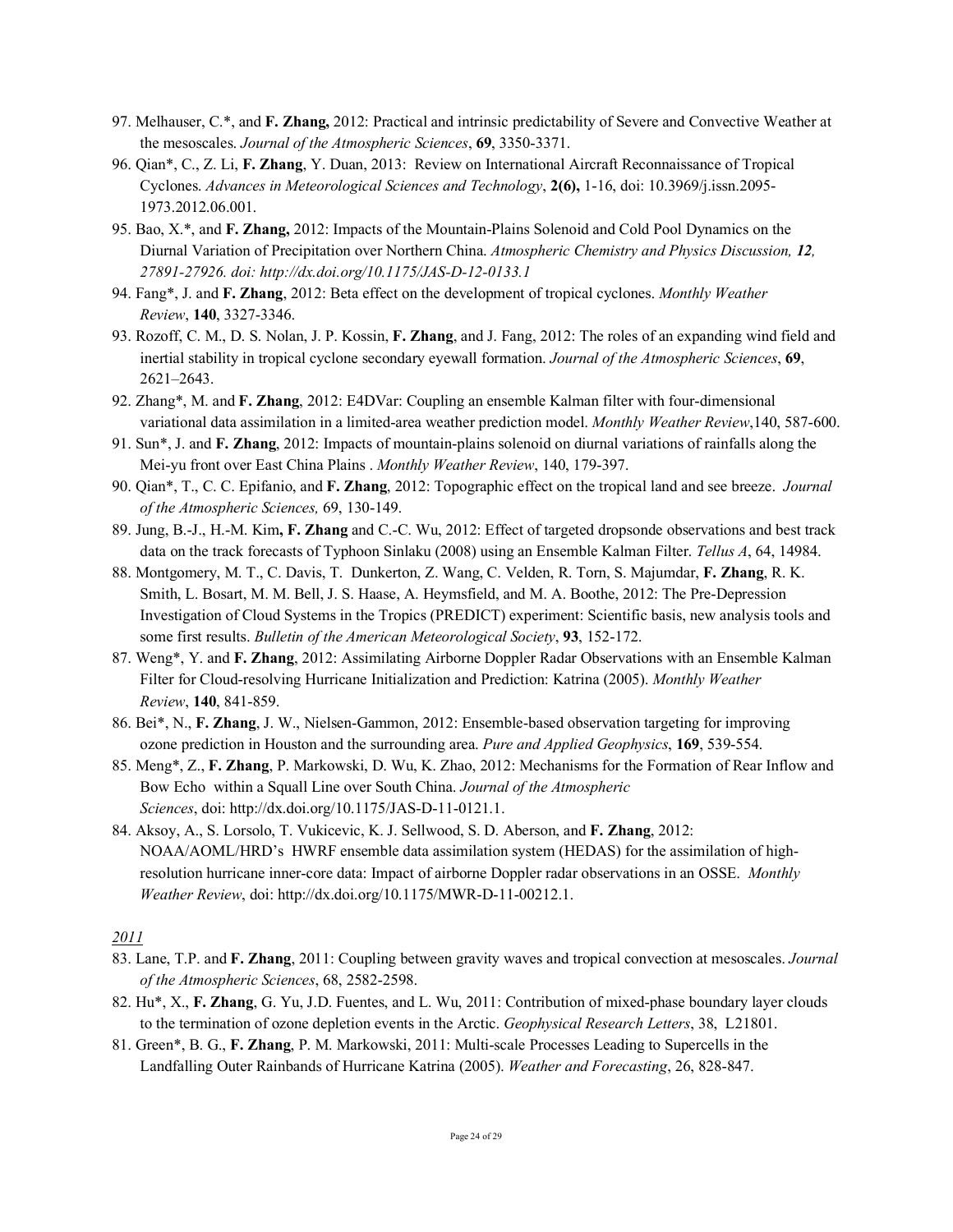- 80. **Zhang, F**., Y. Weng\*, J. F. Gamache, and F. D. Marks, 2011: Performance of Cloud-resolving Hurricane Initialization and Prediction during 2008-2010 with Ensemble Data Assimilation of Inner-core Airborne Doppler Radar Observations. *Geophysical Research Letters*, **38**, L15810.
- 79. Meng\*, Z. and **F. Zhang**, 2011: Limited area ensemble based data assimilation: A review. *Monthly Weather Review*, **139**, 2025-2045.
- 78. Fang\*, J and **F. Zhang**, 2011: Evolution of Multi-scale Vortices in the Development of Hurricane Dolly (2008). *Journal of the Atmospheric Sciences*, **68**, 103-122.
- 77. **Zhang, F**., 2011: The future of hurricane prediction. *Computing in Science and Engineering*, **13**, 9-12 (guest editor introduction).
- 76. Weng\*, Y., M. Zhang\*, and **F. Zhang**, 2011: Advanced data assimilation for cloud-resolving hurricane initialization and prediction. *Computing in Science and Engineering*, **13**, 40-49.
- 75. Zhang\*, M., **F. Zhang**, X-Y. Huang, and X. Zhang, 2011: Inter-comparison of an ensemble Kalman filter with three- and four dimensional variational data assimilation methods in a limited-area model during the month of June 2003. *Monthly Weather Review*, **139**, 566-572.
- 74. Poterjoy\*, J. and **F. Zhang**, 2011: Dynamics and structures of error covariance in the core of a developing hurricane. *Journal of the Atmospheric Sciences*, **68**, 1586-1606.
- 73. Bao\*, X., **F. Zhang**, and J. Sun, 2011: Diurnal Variations of Warm-season Precipitation East of the Tibetan Plateau over China. *Monthly Weather Review*,**139**, 2790-2810.
- 72. Jun, M., I. Szunyough, M. G. Genton, **F. Zhang**, C. H. Bishop, 2011: A statistical investigation of the sensitivity of ensemble based Kalman filters to covariance filtering. *Monthly Weather Review*, 1**39**, 3036-3051. doi: 10.1175/2011MWR3577.1.

- 71. **Zhang, F**., Y. Weng, Y.-H. Kuo, and J. S. Whitaker, 2010: Predicting Typhoon Morakot's Catastrophic Rainfall and Flooding With a Cloud-Scale Ensemble System. *Weather and Forecasting*, **25**, 1816-1825.
- 70. Wu, C.-C., G.-Y. Lien, J.-H. Chen, and **F. Zhang**, 2010: Assimilation of Tropical Cyclone Track and Structure Based on the Ensemble Kalman Filter (EnKF). *Journal of the Atmospheric Sciences*, **67**, 3806-3822.
- 69. Wang, S., **F. Zhang** and C. C. Epifanio, 2010: Forced gravity wave responses near the jet exit region in a linear model. *Quarterly Journal of the Royal Meteorological Society*, **136**, 1773-1787.
- 68. Hu, X.-M., J. D. Fuentes, and **F. Zhang**, 2010: Downward transport and modification of tropospheric ozone through moist convection. *Journal of Atmospheric Chemistry*, **65**, 13-35. (DOI 10.1007/s10874-010-9179-5).
- 67. Hu, X.-M., J. W., Nielsen-Gammon, **F. Zhang**, 2010: Evaluation of Three Planetary Boundary Layer Schemes in the WRF Model. *Journal of Applied Meteorology and Climatology*, **49**, 1831-1844.
- 66. Nielsen-Gammon, J. W., X.-M. Hu, and **F. Zhang**, 2010: Evaluation of Planetary Boundary Layer Scheme: Sensitivities for the Purpose of Parameter Estimation. *Monthly Weather Review*, 138, 3400-3417.
- 65. Wang, S. and **F. Zhang,** 2010: Sources of Gravity Waves Within a Vortex-Dipole Jet Revealed by a Linear Model. *Journal of the Atmospheric Sciences*, **63**, 1438-1455.
- 64. Hu, X.-M., **F. Zhang**, J. W., Nielsen-Gammon, 2010: Ensemble-Based Simultaneous State and Parameter Estimation for Treatment of Mesoscale Model Error: A Real-data study. *Geophysical Research Letters*, **37**, L08802, doi:10.1029/2010GL043017.
- 63. He, H. and **F. Zhang**, 2010: Diurnal variations of warm-season precipitation over North China. *Monthly Weather Review*, 138, 1017-1025.
- 62. Sippel, J. A and **F. Zhang**, 2010: Factors affecting the predictability of hurricane Humberto (2007). *Journal of the Atmospheric Sciences*, **67**, 1759-1778.
- 61. Fang, J and **F. Zhang**, 2010a: Initial development and genesis of Hurricane Dolly (2008). *Journal of the Atmospheric Sciences*, **67**, 655-672.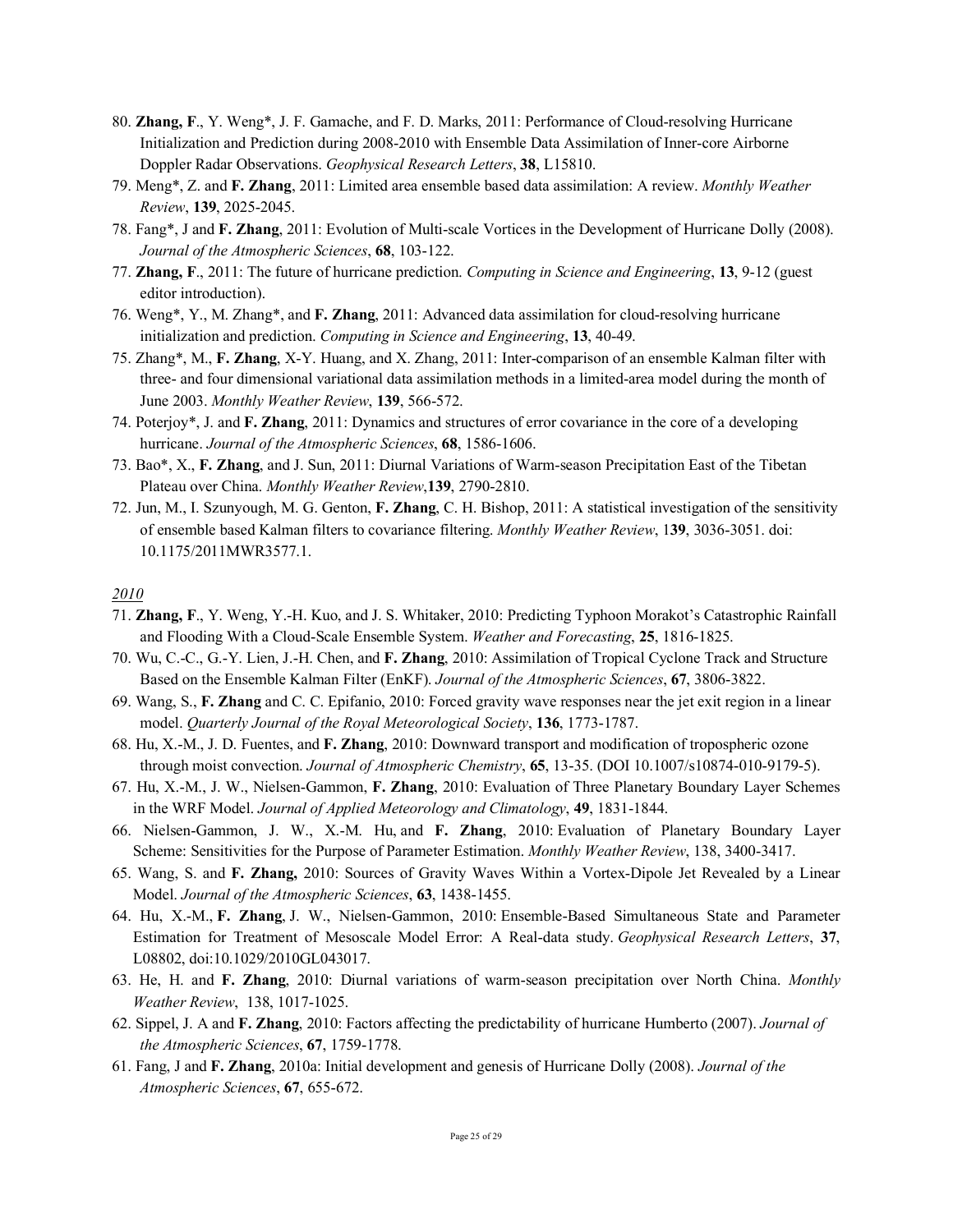60. Pan, L., K. P. Bowman, Atlas E., Wofsy, S. C., **F. Zhang**, and co-authors, 2010: Stratosphere-Troposphere Analyses of Regional Transport Experiment**.** *Bulletin of the American Meteorological Society*, **91**, 327-342.

#### *2009*

- 59. **Zhang, F.**, Y. Weng, J. A. Sippel, Z. Meng, and C. H. Bishop, 2009: Cloud-resolving Hurricane Initialization and Prediction through Assimilation of Doppler Radar Observations with an Ensemble Kalman Filter: Humberto (2007). *Monthly Weather Review*, **137**, 2105-2125.
- 58. Plougonven R., C. Snyder and **F. Zhang**, 2009: Comments on 'Application of the Lighthill-Ford Theory of Spontaneous Imbalance to Clear-Air Turbulence Forecasting'. *Journal of the Atmospheric Sciences*, **66**, 2506- 2510.
- 57. Gao, S., Z. Meng, **F. Zhang**, L. F. Bosart, 2009: Torrential Rainfall Mechanisms of Severe Tropical Storm Bilis (2006) after its Landfall: Observational Analysis. *Monthly Weather Review*, **137**, 1881-1897.
- 56. **Zhang, F.** and J. A. Sippel, 2009: Effects of moist convection on hurricane predictability. *Journal of the Atmospheric Sciences*, **66**, 1944-1961.
- 55. Qian, T., C. C. Epifanio, and **F. Zhang**, 2009: Linear Theory Calculations for the Sea Breeze in a Background Wind: The Equatorial Case. *Journal of the Atmospheric Sciences*, **66**, 1749-1763.
- 54. Wang, S., **F. Zhang**, and C. Snyder, 2009: Generation and Propagation of Inertial Gravity Waves from Vortex Dipoles and Jets. *Journal of the Atmospheric Sciences*, **66**, 1294-1314.
- 53. **Zhang, F.**, M. Zhang and J. A. Hansen, 2009: Coupling ensemble Kalman filter with four-dimensional variational data assimilation. *Advances in Atmospheric Sciences*, **26**, 1-9.

### *2008*

- 52. Sippel, J. A., and **F. Zhang**, 2008: Probabilistic evaluation of the dynamics and predictability of tropical cyclogenesis. *Journal of the Atmospheric Sciences,* **65***,* 3440–3459.
- 51. Meng, Z, and **F. Zhang**, 2008: Test of an ensemble-Kalman filter for mesoscale and regional-scale data assimilation. Part IV: Performance over a warm-season month of June 2003. *Monthly Weather Review*, **136**, 3671-3682.
- 50. Lin, Y. and **F. Zhang**, 2008: Tracking mesoscale gravity waves in baroclinic jet-front systems. *Journal of the Atmospheric Sciences*, **65**, 2402-2415.
- 49. Morss, R. E. and **F. Zhang**, 2008: Linking meteorological education to reality: A prototype undergraduate research study of public response to Hurricane Rita forecasts. *Bulletin of the American Meteorological Society*, 89, 497-504.
- 48. Meng, Z, and **F. Zhang**, 2008: Test of an ensemble-Kalman filter for mesoscale and regional-scale data assimilation. Part III: Comparison with 3Dvar in a real-data case study. *Monthly Weather Review*, 136, 522-540.
- 47. Tan, Z., F. Zhang, R. Rotunno and C. Snyder, 2008: Corrigendum for Tan et al. (2004), *Journal of the Atmospheric Sciences*, 65, 1479-1479.

- 46. **Zhang, F.,** R. M. Morss, and 10 student co-authors, 2007: An In-person Survey Investigating Public Perceptions of and Response to Hurricane Rita Forecasts along the Texas Coast. *Weather and Forecasting*, **22**, 1177-1190.
- 45. Snyder, C., D. J. Muraki, R. Plougonven, and **F. Zhang**, 2007: Intertia-gravity waves generated within a dipole vortex. *Journal of the Atmospheric Sciences*, **64**, 4417-4431.
- 44. **Zhang, F.**, N. Bei, R. Rotunno, C. Snyder and C. C. Epifanio, 2007: Mesoscale predictability of moist baroclinic waves: Cloud-resolving experiments and multistage error growth dynamics. *Journal of the Atmospheric Sciences*, **64**, 3579-3594.
- 43. Schultz, D. M., and **F. Zhang**, 2007: Baroclinic development within zonally varying flows. *Quarterly Journal of the Royal Meteorological Society*, **133**, 1101-1112.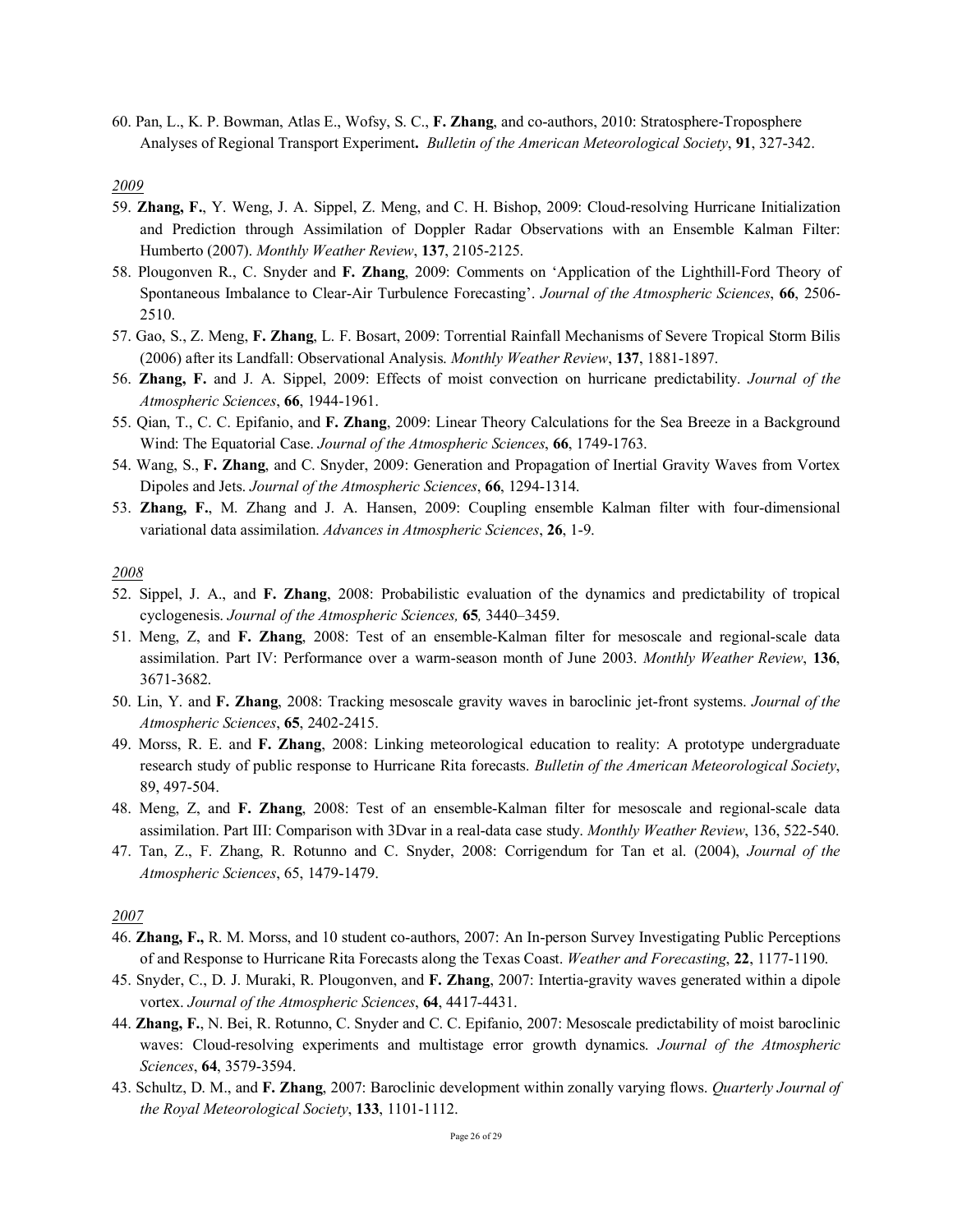- 42. Zhang, M., Y. Ni, and **F. Zhang**, 2007: Variational assimilation of GPS precipitable water vapor and hourly rainfall observations for a meso-beta-scale heavy precipitation event during the 2002 Mei-Yu season. *Advances in Atmospheric Sciences*, **24**, 509-526.
- 41. **Zhang, F.** and C. Snyder, 2007: Ensemble-based data assimilation. *Bulletin of the American Meteorological Society*, **88**, 565-568.
- 40. Stuart, A. L., A. Aksoy, **F. Zhang**, and J. W. Nielsen-Gammon, 2007: Ensemble-based data assimilation and targeted observation of a chemical tracer in a sea breeze model. *Atmos. Env*., 41, 3082-3094.
- 39. Plougonven, R. and **F. Zhang**, 2007: On the forcing of inertia-gravity waves from synoptic-scale flows. *Journal of the Atmospheric Sciences*, **64**, 1737-1742.
- 38. Bei, N. and **F. Zhang**, 2007: Mesoscale predictability of the torrential rainfall along the Mei-yu front of China. *Quarterly Journal of Royal Meteorological Society,* **133**, 83-99.
- 37. Meng, Z, and **F. Zhang**, 2007: Test of an ensemble-Kalman filter for mesoscale and regional-scale data assimilation. Part II: Imperfect-model experiments. *Monthly Weather Review*, **135**, 1403-1423.
- 36. Hawbliztel, D., **F. Zhang**, Z. Meng and C. A. Davis, 2007: Probabilistic evaluation of the dynamics and predictability of mesoscale convective vortex event of 10-13 June 2003. *Monthly Weather Review*, **135**, 1544- 1563.
- 35. Richter, J. H., M. A. Geller, R. R. Garcia, H.-L. Liu and **F. Zhang**, 2007: Report on the gravity wave retreat. *SPARC newsletter*, **28**, 26-27.
- 34. **Zhang, F.**, N. Bei, J. W. Nielsen-Gammon, G. Li, R. Zhang, A. Stuart and A. Aksoy, 2007: Impacts of meteorological uncertainties on ozone pollution predictability estimated through meteorological and photochemical ensemble forecasts. *Journal of Geophysical Research – Atmosphere,* **112**, D04304, doi:10.1029/2006JD007429.
- 33. Wang, S. and **F. Zhang,** 2007: Sensitivity of mesoscale gravity waves to the baroclinicity of jet-front systems. *Monthly Weather Review*, **135**, 670-688.

- 32. Aksoy, A., **F. Zhang**, J. W. Nielsen-Gammon, 2006: Ensemble-based simultaneous state and parameter estimation with MM5. *Geophysical Research Letters*, **33**, L12801, doi:10.1029/2006GL026186, 2006.
- 31. Aksoy, A., **F. Zhang**, and J. W. Nielsen-Gammon, 2006: Ensemble-based simultaneous state and parameter estimation in a two-dimensional sea breeze model. *Monthly Weather Review*, **134**, 2951-2970.
- 30. **Zhang, F.**, A. Odins, and J. W. Nielsen-Gammon, 2006: Mesoscale predictability of an extreme warm-season rainfall event. *Weather and Forecasting*, **21**, 149-166.
- 29. **Zhang, F.**, Z. Meng and A. Aksoy, 2006: Test of an ensemble-Kalman filter for mesoscale and regional-scale data assimilation. Part I: Perfect-model experiments. *Monthly Weather Review*, **134**, 722-736.
- 28. **Zhang, F.**, N. Bei, C. C. Epifanio, R. Rotunno and C. Snyder, 2006: A multistage error-growth conceptual model for mesoscale predictability. *Bulletin of the American Meteorological Society*, **87**, 287-288.

- 27. Nielsen-Gammon, J., **F. Zhang,** and A. Odins, and B. Myoung, 2005: Extreme rainfall events in Texas: Patterns and predictability. *Physical Geography*, **26**, 340-364.
- 26. **Zhang, F.**, 2005: Dynamics and structure of mesoscale error covariance of a winter cyclone estimated through short-range ensemble forecasts. *Monthly Weather Review*, 133, 2876-2893.
- 25. Aksoy, A., **F. Zhang**, J. W. Nielsen-Gammon, and C. C. Epifanio, 2005: Data assimilation with the ensemble Kalman filter for thermally forced circulations. *Journal of Geophysical Research - Atmosphere*, **110**, D16105, doi:10.1029/2004JD005718.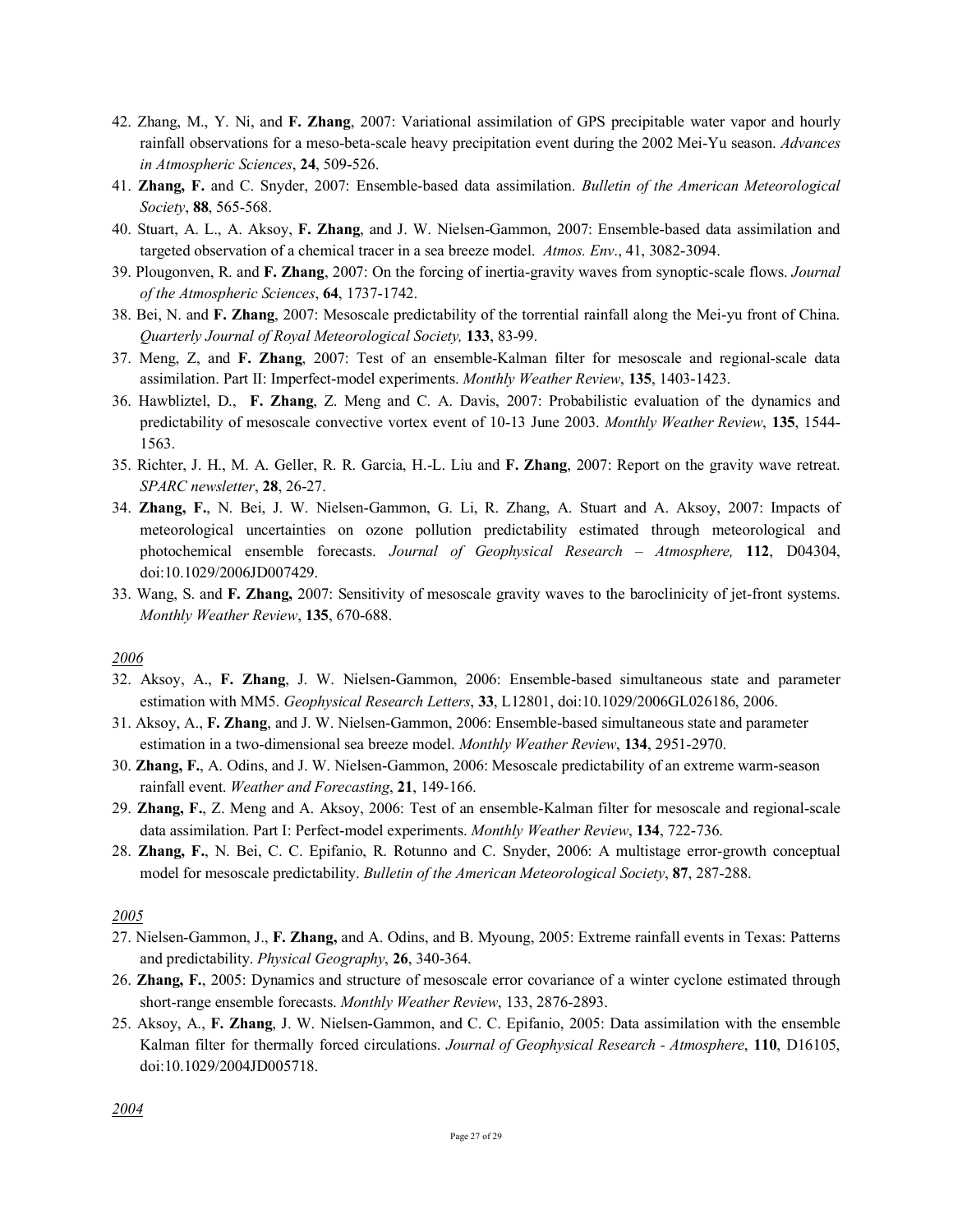- 24. Wu, D. L., and **F. Zhang**, 2004: A study of mesoscale gravity waves over North Atlantic with satellite observations and a mesoscale model. *Journal of Geophysical Research - Atmosphere*, **109**, D22104.
- 23. Lu, H., **F. Zhang**, X. Liu, and R. A. Duce, 2004: Periodicities of palaeoclimatic variations recorded by loesspaleosol sequences in China. *Quaternary Science Reviews,* **23**, 1891-1900.
- 22. **Zhang, F.**, S. Wang, and R. Plougonven, 2004: Potential uncertainties in using the hodograph method to retrieve gravity wave characteristics from individual soundings. *Geophysical Research Letters*, **31**, L11110, doi:10.1029/2004GL019841.
- 21. Dowell, D. C., **F. Zhang**, L. J. Wicker, C. Snyder, and N. A. Crook, 2004: Wind and thermodynamic retrievals in the 17 May 1981 Arcadia, Oklahoma supercell: Ensemble Kalman filter experiments. *Monthly Weather Review*, **132**,1982-2005.
- 20. Tan Z., **F. Zhang**, R. Rotunno, and C. Snyder 2004: Mesoscale predictability of moist baroclinic waves: Experiments with parameterized moist convection. *Journal of the Atmospheric Sciences*, **61**, 1794-1804.
- 19. **Zhang, F.**, C. Snyder, and J. Sun, 2004: Tests of an ensemble Kalman filter for convective-scale data assimilation: Impact of initial estimate and observations. *Monthly Weather Review*, **132**, 1238-1253.
- 18. **Zhang, F.**, 2004: Generation of mesoscale gravity waves in the upper-tropospheric jet-front systems. *Journal of the Atmospheric Sciences*, **61**, 440-457.

- 17. Snyder, C., and **F. Zhang**, 2003: Tests of an ensemble Kalman filter for convective-scale data assimilation. *Monthly Weather Review*, **131**, 1663-1677.
- 16. **Zhang, F**., S. E. Koch, and M. L. Kaplan, 2003: Numerical simulations of a large-amplitude gravity wave event. *Meteorology and Atmospheric Physics*, **84**, 199-216.
- 15. **Zhang, F**., C. Snyder, and R. Rotunno, 2003: Effects of moist convection on mesoscale predictability. *Journal of the Atmospheric Sciences*, **60**, 1173-1185.
- 14. Lu, H., **F. Zhang**, X. Liu, 2003: Patterns and frequencies of the East Asian winter monsoon variations revealed by wavelet and spectral analysis. *Global and Planetary Change,* **35**, 67-74.

## *2002*

13. **Zhang, F**., C. Snyder, and R. Rotunno, 2002: Mesoscale predictability of the 'surprise' snowstorm of 24-25 January 2000. *Monthly Weather Review*, **130**, 1617-1632.

## *2001*

- 12. **Zhang, F**., S. E. Koch, C. A. Davis, and M. L. Kaplan, 2001: Wavelet analysis and the governing dynamics of a large-amplitude gravity wave event along the East Coast of the United States. *Quarterly Journal of Royal Meteorological Society,* **127**, 2209-2245.
- 11. Koch, S. E., **F. Zhang**, M. L. Kaplan and Y.-L. Lin, R. Weglarz, and C. M. Trexler, 2001: Numerical simulation of a gravity wave event observed during CCOPE. Part 3: Mountain-plain solenoids in the generation of the second wave episode. *Monthly Weather Review,* **129,** 909-932.

# *2000*

- 10. **Zhang, F**., and S. E. Koch, 2000: Numerical simulation of a gravity wave event observed during CCOPE. Part 2: Wave generation by an orographic density current. *Monthly Weather Review,* **128,** 2777-2796*.*
- 9. **Zhang, F**., S. E. Koch, C. A. Davis, and M. L. Kaplan, 2000: A survey of unbalanced flow diagnostics and their application. *Advances in Atmospheric Sciences,* **17**, 165-183.

#### *1993-1999*